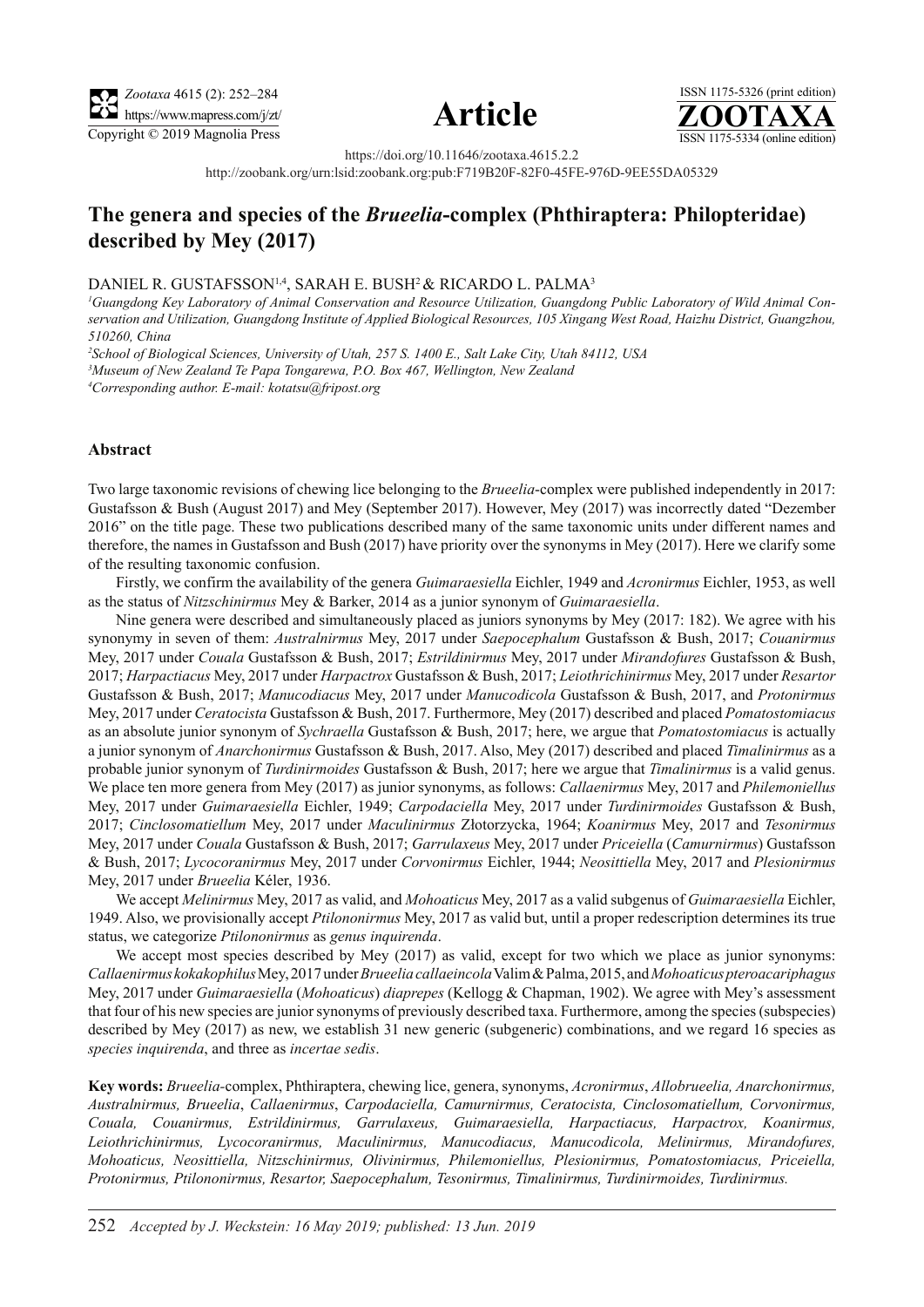### **Introduction**

In the second half of 2017, two large taxonomic revisions of chewing lice belonging to the *Brueelia*-complex were published independently: Gustafsson & Bush (August 2017) and Mey (September 2017), but Mey (2017) was incorrectly dated "Dezember 2016" on the title page and therefore, the names in Gustafsson and Bush (2017) have priority. In total, 44 new generic names and 87 new species names were proposed and described in these two revisions, with considerable overlap of material from the same hosts which produced many synonymies. Both revisions arrived at very similar conclusions regarding many of the morphologically distinct subgroups of the *Brueelia*-complex and, in some cases, the same type species were selected for two different genus-level names.

In this paper we attempt to clarify the taxonomic confusion resulting from the nearly simultaneous publication of these two revisions. We evaluate the taxa published by Mey (2017) and offer our opinion on the validity of these taxa. We also clarify and establish the chronological order of priority of these two revisions, and address some of the nomenclatorial issues raised by Mey (2017). Several of the genera proposed by Mey (2017) were synonymized by Mey himself in an addendum (Mey 2017: 182), and we confirm most of these synonymies. Furthermore, we place most other genera described by Mey (2017) as junior synonyms, either under genera described by Gustafsson & Bush (2017) or under older genera. We regard one genus described by Mey (2017) as *genus inquirenda*. We place two species described by Mey (2017) as junior synonyms of earlier names and agree with his assessment (Mey 2017: 182) that a further four of his new species are also junior synonyms. Futhermore, we combine 31 species names with other genera in the *Brueelia*-complex and qualify 16 species as *species inquirenda*.

### **Material and methods**

The descriptions of all genera, subgenera and species included in both papers—Gustafsson & Bush (2017) and Mey (2017)—were critically analysed and compared. Considering that our attempts to obtain and examine relevant specimens used by Mey for his descriptions failed, our taxonomic conclusions may change after proper redescriptions of the taxa become available, or after our examination of the type material. The new genera described by Mey (2017) are discussed here in the order in which he published them, but the species are treated in alphabetical order within each genus.

For clarity, all abbreviations for genera within the *Brueelia*-complex follow those used by Gustafsson & Bush (2017). These include: *Ac. = Acronirmus*; *Br. = Brueelia*; *Cc. = Ceratocista*; *Cl. = Couala*; *Co. = Corvonirmus*; *Gu. = Guimaraesiella*; *Ha. = Harpactrox*; *Mn. = Manucodicola*; *Ol = Olivinirmus*; *Pr. = Priceiella*; *Re. = Resartor*. Host genera, louse genera outside the *Brueelia*-complex, and genera described by Mey (2017) are first given in full and subsequently abbreviated by single letters. Host taxonomy follows Clements *et al*. (2018), which differs from that used by Mey (2017).

#### **Establishing taxonomic priority between both revisions**

Article 21.2 of the *International Code of Zoological Nomenclature* (International Commission on Zoological Nomenclature 1999; hereafter the *Code* 1999) states that any date specified in a work is to be adopted as correct, unless there is evidence to the contrary. The publication date of Mey (2017) is given on the title page as "Dezember 2016". However, on page 182 of this publication, Mey indicates that the manuscript went to print in September 2017. Thus, as Mey himself notes, Gustafsson & Bush (2017), published on 31 August 2017, has taxonomic priority over Mey (2017).

#### **Availability of** *Guimaraesiella* **Eichler, 1949**

Mey (2017: 90) argues that the name *Guimaraesiella* Eichler, 1949 is not taxonomically available, suggesting that Eichler, when he described *Guimaraesiella*, had in mind a genus of the *Philopterus*-complex rather than a member of the *Brueelia*-complex. Mey (2017) supports his interpretation by observing that Eichler (1941) had previously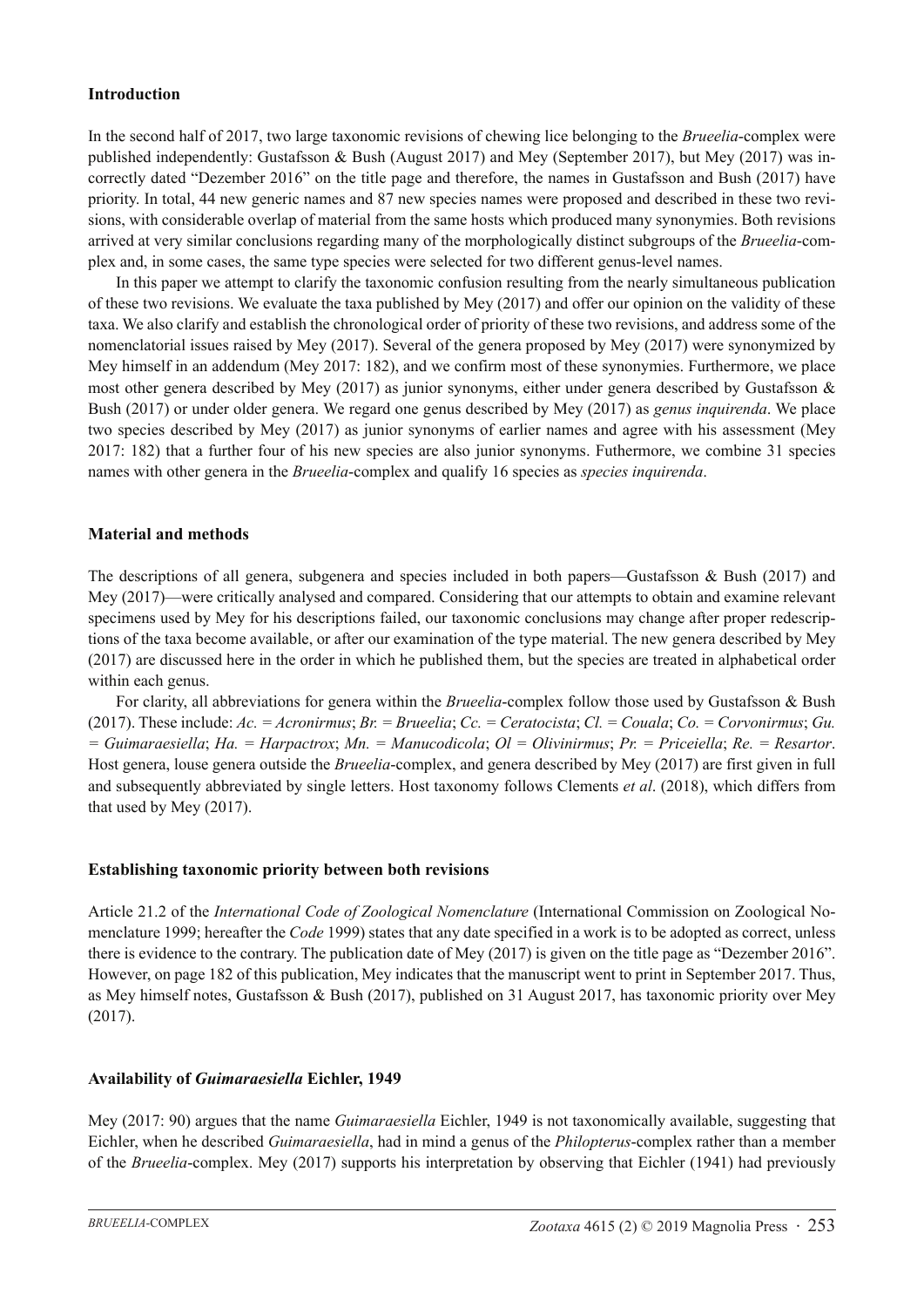separated *Brueelia* and *Philopterus* into two different families, Degeeriellidae and Philopteridae, and that Eichler (1949) placed *Guimaraesiella* in Philopteridae. Presumably, this placement reflects the fact that Eichler never saw Piaget's specimens of *Docophorus subalbicans* Piaget, 1885, the type species of his new genus *Guimaraesiella*. Instead, Eichler (1949) seems to have relied on the description and illustration of Piaget (1885: 6, pl. I: fig. 8), as well as Piaget's placement of his species in *Docophorus* Nitzsch, 1818, rather than in *Nirmus* Nitzsch, 1818.

However, regardless of Eichler's intentions, generic names must follow the identity of the type species which, for *Guimaraesiella*, is *Docophorus subalbicans* Piaget, 1885, which is a junior synonym of *Docophorus papuanus* Giebel, 1874 as listed by Harrison (1916) and Hopkins & Clay (1952). Piaget (1885: 8) also suggested that these two species were probably synonymous. Unfortunately, *D. papuanus* was poorly described, not illustrated, and its type material lost (Clay & Hopkins 1955). Consequently, both Mey & Barker (2014: 82) and Gustafsson & Bush (2017: 224), accepted this long-standing synonymy as valid, to promote stability in the nomenclature of this difficult group.

Examination of type specimens of *D. subalbicans* is also problematic. The Natural History Museum, London (NHML) obtained large parts of the Piaget Collection in 1928 (Thompson 1937), which includes two slides containing three males possibly derived from the type series of *D. subalbicans*, as well as syntype material from both of the varieties ("var. α" and "var. β") described by Piaget (1885: 7) (Thompson 1938). However, none of these slides are marked as types, although we did not examine all 15 males that Piaget (1885) referred to in his description of *D. subalbicans*. Since we do not know whether one of the unexamined specimens is marked as the holotype, we cannot select a lectotype. If the missing slides cannot be found, a lectotype should be selected from the three male specimens mounted on two slides labelled as "B.M. 1928-325", also numbered "622", held in the NHML collection.

In summary, Mey (2017) argues that the name *Guimaraesiella* is not available because the short description by Eichler (1949) does not clearly separate it from either *Brueelia* Kéler, 1936 or *Philopterus* Nitzsch, 1818, nor from any other genus of Philopteridae. However, Article 13.1.1 of the *Code* (1999) states that, to be available, a genus needs to be accompanied by word characters "that are purported to differentiate the taxon". Although Eichler's (1949) description is suboptimal, the designation of a type species and the inclusion of several morphological characters purporting to separate *Guimaraesiella* from *Docophorus* are technically sufficient to establish the availability of *Guimaraesiella*. Comprehensive redescriptions of this genus and its type species are provided by Gustafsson & Bush (2017: 224–226, 229–232).

#### **Availability of** *Acronirmus* **Eichler, 1953**

Mey (2017: 91) argues that the name *Acronirmus* Eichler, 1953 is not taxonomically available, claiming that the correct name for that genus-group is *Hirundiniella* Carriker, 1963. His argument is based on the lack of a type species designation in the original description of *Acronirmus* by Eichler (1953), as required by Article 13.3 of the *Code* (1999).

There is no doubt that *Acronirmus* Kéler, 1939 is unavailable because, although a type species is designated by monotypy (Article 68.3 of the *Code* 1999), Kéler (1939) did not include a description of the genus. As a result, Hopkins & Clay (1952: 20) regarded *Acronirmus* as a *nomen nudum*. However, Eichler (1953) published the name *Acronirmus* again, but in an independent publication; thus, Eichler, 1953 became the author and publication date for *Acronirmus*. Eichler (1953) included a description of the genus and listed a single species under it, i.e. *Acronirmus buettikeri* Eichler, 1953, which he described including the designation of a holotype, thus making the name available. In a comparative section of his paper, Eichler (1953) also indicated that he considered *Acronirmus gracilis* (Burmeister, 1838) a member of this genus. However, only *Ac. buettikeri* was described and illustrated by Eichler (1953).

Carriker (1963) also correctly regarded "*Acronirmus* Kéler, 1939" as a *nomen nudum*, but failed to notice that Eichler's (1953) publication of *Acronirmus* is independent and described the new genus *Hirundiniella* for the lice that are now placed in *Acronirmus* Eichler, 1953.

Price *et al*. (2003) considered *Ac. buettikeri* to be the type species of *Acronirmus* by monotypy. Gustafsson & Bush (2017) agreed with this assessment, but erroneously stated that the type species of *Acronirmus* was *Ac. buettikeri* by original designation. Considering that Eichler (1953) only listed a single species explicitly, described and illustrated it by referring to examined specimens, we agree with Price *et al*. (2003) in considering *Acronirmus* to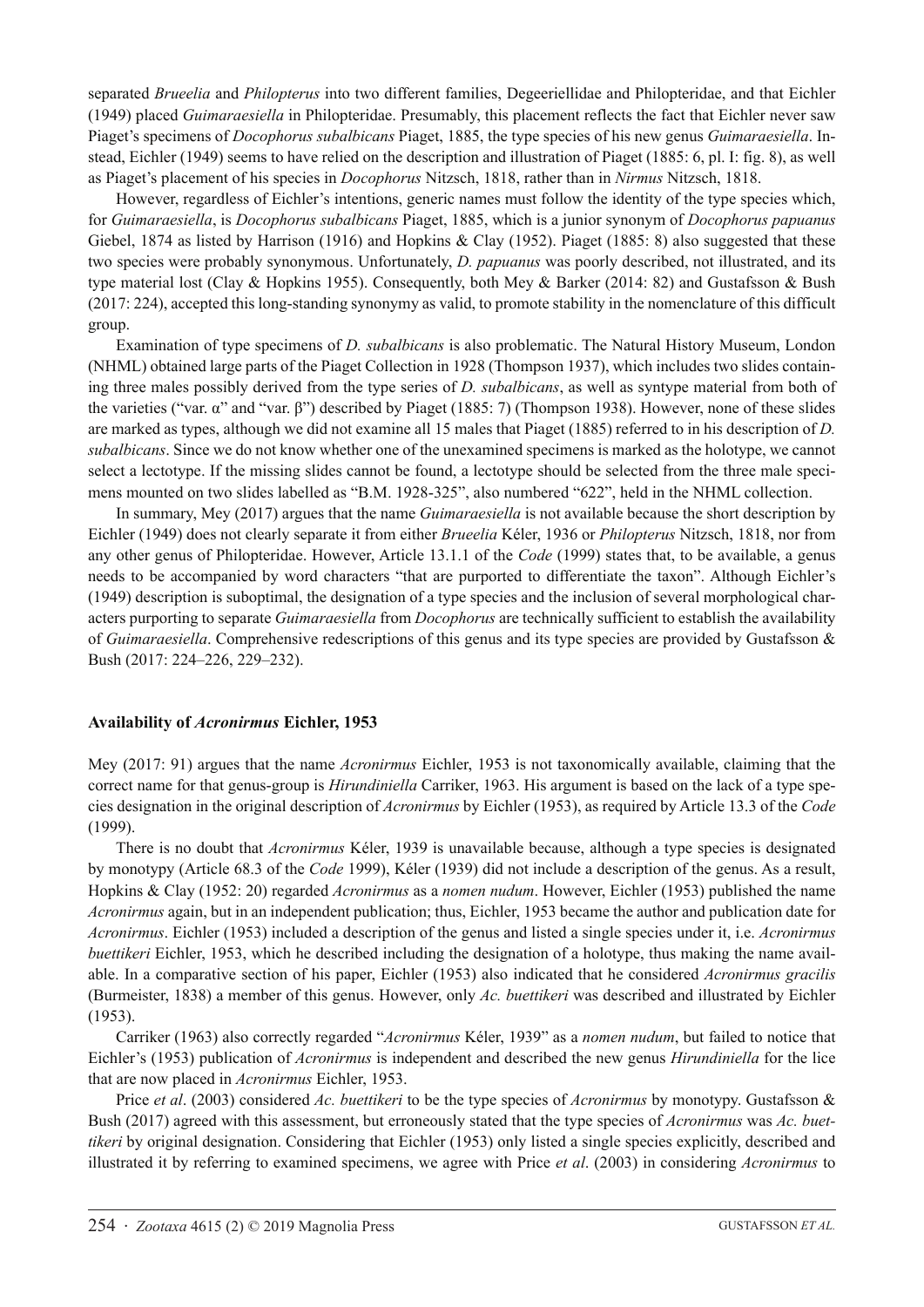be validly described by Eichler (1953). Eichler's (1953) inclusion of *Ac. gracilis* in the short comparative section, without mentioning characters of this species, does not, in our opinion, invalidate the designation of *Ac. buettikeri* as the type species by monotypy.

### **Status of** *Nitzschinirmus* **Mey & Barker, 2014**

Molecular data indicate that the type species of *Nitzschinirmus* Mey & Barker, 2014 is firmly nested within *Guimaraesiella* (Bush *et al*. 2015, 2016). Nevertheless, Mey (2017: 91) argues that despite this placement, there "gar nicht zur Debatte stehen kann" (= "can be no debate") that *Nitzschnirmus* is a valid genus, and lists it as such in his Appendix III. We disagree with this statement.

The type species of *Nitzschinirmus* is *Nirmus menuraelyrae* Coinde, 1859. We agree with Mey & Barker (2014) that this is a morphologically very distinct species. However, apart from the peculiar abdominal chaetotaxy and the sexually dimorphic antennae, there are very few characters that actually separate *N. menuraelyrae* from other species of *Guimaraesiella*. We find the genetic placement of this species within Clade A-1 by Bush *et al*. (2015, 2016: 741; fig. 3a; specimen 129) consistent with other morphological characters. Statistical support for the placement of *N. menuraelyrae* in this clade is high (Bush *et al*. 2015, 2016). Whatever the correct generic name for this clade is, *N. menuraelyrae* belongs within it.

Prior to 2014, the clade of lice to which *N. menuraelyrae* belongs has been given four different names: *Guimaraesiella* Eichler, 1949, *Xobugirado* Eichler, 1949, *Allobrueelia* Eichler, 1951 [described as new a second time by Eichler (1952)], and *Allonirmus* Złotorzycka 1964. Gustafsson & Bush (2017: 220–221) considered *Xobugirado*, *Allobrueelia*, and *Allonirmus* to be indistinguishable from *Guimaraesiella*. Moreover, the type species of *Guimaraesiella* was included in the phylogeny of Bush *et al*. (2015, 2016: 741; fig. 3a; specimens 175 and 176), and placed in the same clade as *N. menuraelyrae*, with high support. In conclusion, the resurrection of *Nitzschinirmus* from synonymy under *Guimaraesiella* is unjustified. Furthermore, accepting *Nitzschinirmus* as a distinct genus would mean that *Guimaraesiella*, as characterised genetically by Bush *et al*. (2015, 2016) and morphologically by Gustafsson & Bush (2017), would need to be divided into dozens of small, monotypic genera to avoid paraphyly. Virtually all of these genera would be morphologically indistinguishable from each other, which would substantially hinder future taxonomic work.

# **Assessment of the genera and species described by Mey (2017)**

Mey (2017) described 22 new genera for species within the *Brueelia*-complex. In his Addendum, Mey (2017) synonymized nine of these genera (Mey 2017: 182). We agree with seven out his nine generic synonymies, as follows: *Australnirmus* Mey, 2017 as a synonym of *Saepocephalum* Gustafsson & Bush, 2017; *Couanirmus* Mey, 2017 as a synonym of *Couala* Gustafsson & Bush, 2017; *Estrildinirmus* Mey, 2017 as a synonym of *Mirandofures* Gustafsson & Bush, 2017; *Harpactiacus* Mey, 2017 as a synonym of *Harpactrox* Gustafsson & Bush, 2017; *Leiothrichinirmus* Mey, 2017 as a synonym of *Resartor* Gustafsson & Bush, 2017; *Manucodiacus* Mey, 2017 as a synonym of *Manucodicola* Gustafsson & Bush, 2017; and *Protonirmus* Mey, 2017 as a synonym of *Ceratocista* Gustafsson & Bush, 2017. However, we do not agree with his synonymy of the remaining two genera, as follows: Mey (2017: 182) placed *Pomatostomiacus* in synonymy under *Sychraella* Gustafsson & Bush, 2017, but here we regard it as a junior synonym of *Anarchonirmus* Gustafsson & Bush, 2017; and Mey (2017: 182) regarded *Timalinirmus* as a probable junior synonym of *Turdinirmoides* Gustafsson & Bush, 2017, but here we regard *Timalinirmus* as a valid genus in need of redescription.

Furthermore, we believe that several other genera described by Mey (2017) are also junior synonyms. Three genera (*Garrulaxeus*, *Koanirmus* and *Tesonirmus*) are synonymous with genera described by Gustafsson & Bush (2017), two genera (*Neosittiella* and *Plesionirmus*) are inseparable from *Brueelia* Kéler, 1936, and two genera (*Callaenirmus* and *Philemoniellus*) are inseparable from *Guimaraesiella* Eichler, 1949. The genus *Lycocoranirmus* Mey, 2017 is likely described from a straggler, and is synonymous with *Corvonirmus*.

We also consider three other genera (*Carpodaciella* Mey, 2017, *Cinclostomatiellum* Mey, 2017 and *Mohoaticus*  Mey, 2017) as junior synonyms of previously described genera, but recognizing some of these taxa as subgenera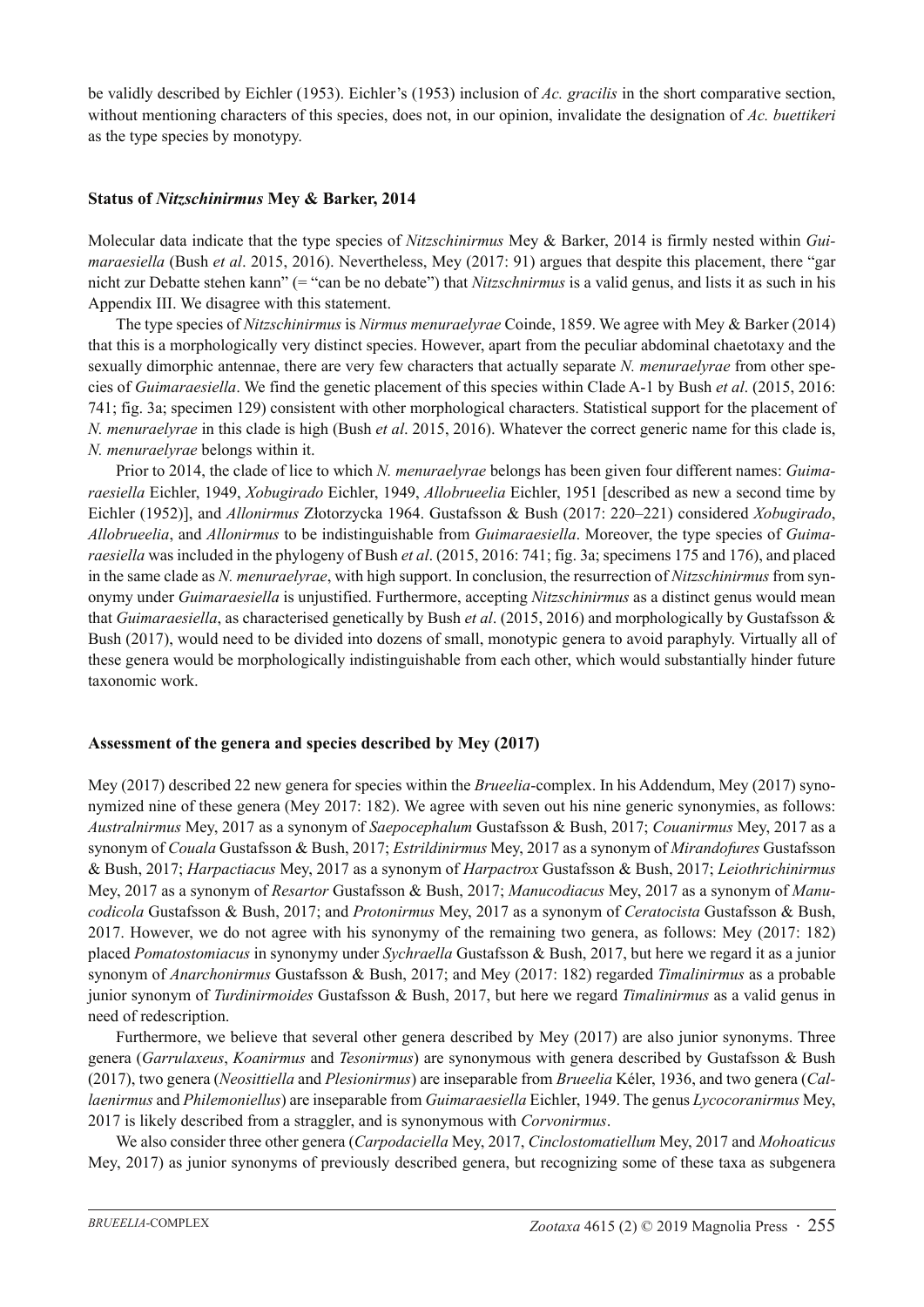may be warranted. In our opinion, *Mohoaticus* is a subgenus of *Guimaraesiella* based on consistent morphological differences (Gustafsson & Bush, *in prep.*). However, we regard *Carpodaciella* and *Cinclostomatiellum* as junior synonyms of *Turdinirmoides* Gustafsson & Bush, 2017 and *Maculinirmus* Złotorzycka, 1964, respectively, until more is known about the morphological variation within these taxa. We consider the remaining two genera (*Ptilononirmus* and *Melinirmus*) as valid but in need of redescription, qualifying *Ptilononirmus* as *genus inquirenda*.

Mey (2017) described 50 new species-level taxa, but in his Addendum (Mey 2017: 182) he synonymized four of them with species described by Gustafsson & Bush (2017). As Mey (2017: 182) also synonymized several genera, eight species and one subspecies are consequently moved from genera erected by Mey (2017) to previously described genera. The additional synonymies of genera mentioned above imply that another 24 species need to be moved to previously described genera. All these new combinations are clarified here. The remaining 13 species are retained in the genera where Mey (2017) placed them. However, we consider 16 of the species described be Mey (2017) as *species inquirenda*.

The taxonomic acts proposed here are summarized in Table 1. Mey (2017) stated that the type material is deposited in the Zentralmagasin Naturwissenschaftlicher Sammlungen Halle/Saal, but at the time of writing this manuscript, the institution has not vet received the material. Futhermore, our attempts to obtain the type material from E. Mey also failed. Consequently, we did not study any of the material described by Mey (2017), and the taxonomic acts proposed here are based on Mey's descriptions, illustrations and, in some cases, the examination of closely related species (as indicated below). Many of the unresolved issues raised in this paper could be easily solved if/when the type material becomes available for study.

#### *Callaenirmus* **Mey, 2017**

*Callaenirmus* Mey, 2017: 92.

**Type species:** *Callaenirmus kokakophilus* Mey, 2017: 97, figs 1, 3, 7–10, pl. II: 1–2. [= *Guimaraesiella callaeincola* (Valim & Palma, 2015)]. By original designation.

**Remarks.** Mey's (2017: figs 7–9) illustrations of the male and female genitalia of *Callaenirmus kokakophilus*, as well as the original illustrations of the only other species he included in the genus (*Callaenirmus callaeincola* (Valim & Palma, 2015), now known as *Guimaraesiella callaeincola*) are indistinguishable, and both species belong in *Guimaraesiella* sensu stricto Thus, *Callaenirmus* Mey, 2017 is a new junior synonym of *Guimaraesiella* Eichler, 1949.

Mey (2017) compared *Callaenirmus* with *Turdinirmus* Eichler, 1951 and *Allobrueelia* Eichler, 1951. *Allobrueelia* is also a synonym of *Guimaraesiella* (see Gustafsson & Bush 2017: 216), whereas *Turdinirmus* is more distantly related (Bush *et al.* 2015, 2016; Gustafsson & Bush 2017). Among the characters purported to separate *Callaenirmus* from *Allobrueelia*, all are variable within *Guimaraesiella* and thus cannot serve as genus-level characters. Specifically, differences in head shape and other derived characters are not useful for generic separation. For example, differences in the insertion of the *anterior ventral seta 1* (*avs1*) are driven by differences in head shape and width of the marginal carina, which are widely variable characters within many genera in the *Brueelia*-complex. Mey's (2017: fig. 73) illustration of *Philemoniellus timorensis* Mey, 2017 shows a species of *Guimaraesiella* (see below) in which the *avs1* is inserted as in the illustration of *Turdinirmus merulensis eichleri* Mey, 1982.

Mey (2017) provided more illustrations for *Callaeinirmus kokakophilus* than for most of his other species, hence it is possible to examine this species in more detail than the others discussed below.

#### *Callaenirmus kokakophilus* **Mey, 2017**

*Guimaraesiella callaeincola* (Valim & Palma, 2015: 490, figs 4, 5, 6D, 7C,D) *Callaenirmus kokakophilus* Mey, 2017: 97, figs 1, 3, 7–10, pl. II: figs 1–2. **New synonymy. Type host:** *Callaeas wilsoni* (Bonaparte, 1850)—North Island kokako. **Type locality:** New Zealand.

**Remarks.** Our assessment of the characters used by Mey (2017) to separate *Callaenirmus kokakophilus* Mey, 2017 from *Guimaraesiella callaeincola* (Valim & Palma, 2015) indicated that these two species cannot be differentiated and, therefore, we concluded that they are synonyms. Most of the characters given by Mey (2017) to distinguish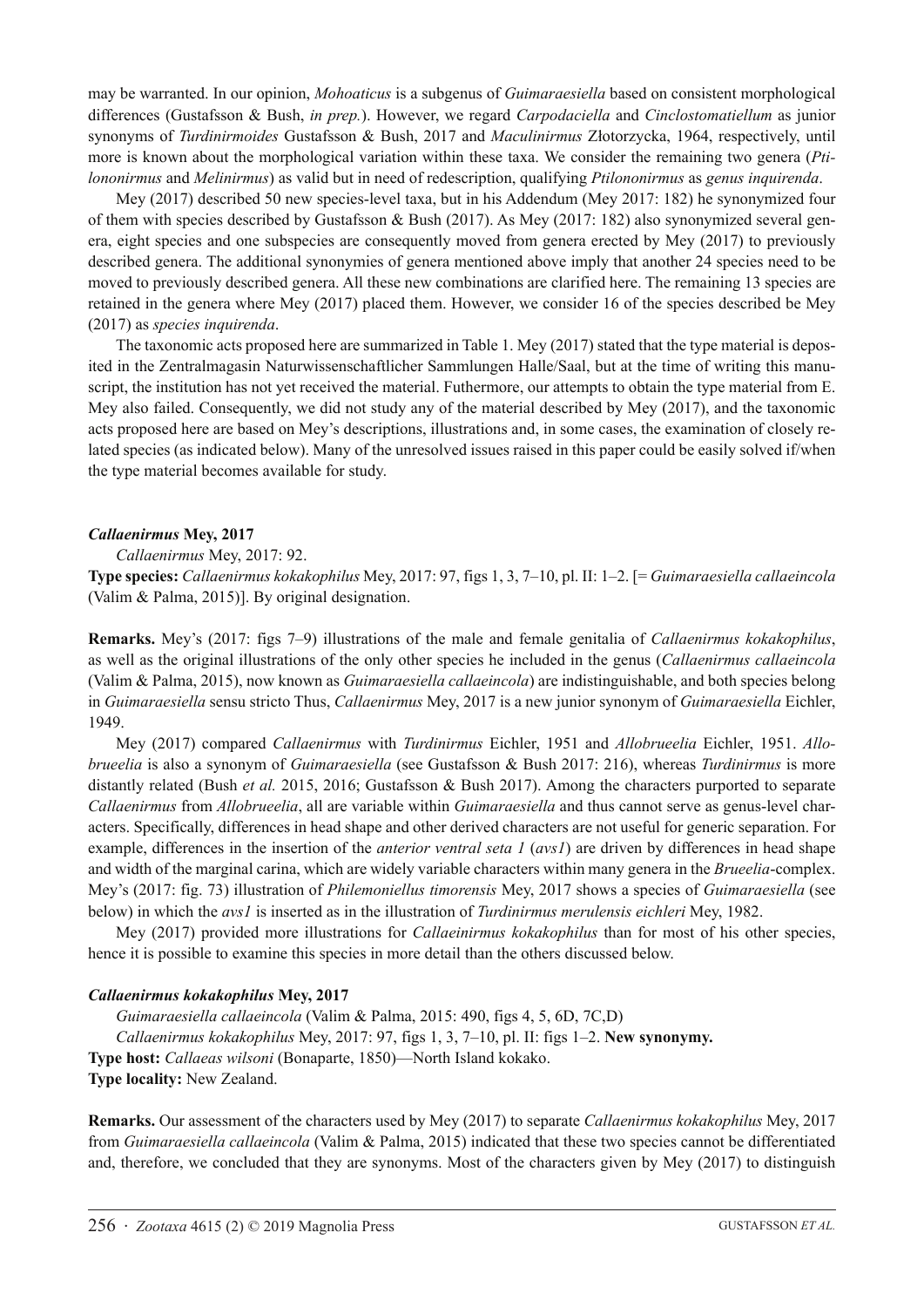these two species are variable among species of *Guimaraesiella*, variable within species, or incorrect. For example, the illustrations of Valim & Palma (2015: figs 4–5) show that *Gu. callaeincola* has an antennal socket, but Mey (2017: 98) states that *Gu. callaeincola*, unlike *C. kokakophilus*, lacks a clear antennal socket ("ausgeprägte Fühlerbucht"). This statement is difficult to explain or understand, as antennal sockets are present in all species of the *Brueelia*-complex.

Similarly, Mey's (2017) statement that the dorsal preantennal suture is absent in *C. kokakophilus* is contradicted by his statement that the shape of the dorsal anterior plate ("dorsalen Clypealsignatur") can be used to separate this species from *Gu. callaeincola*. The dorsal anterior plate is formed by the dorsal preantennal suture (Clay 1951: 180); if there is no suture, there can be no plate. These purported differences are not illustrated; however, the extent of the dorsal preantennal suture and the shape of the dorsal anterior plate vary considerably among specimens of the same species in *Guimaraesiella*, and therefore are not useful for species delimitation.

Our examination of the macroseta in the male abdominal segment XI of *Gu. callaeincola* indicated that it is exaggerated in the original illustration (Valim & Palma 2015: fig. 4A), and that it should be shortened by about one third. Mey's (2017: 98) text description suggests that *C. kokakophilus* has 6–8 macrosetae on the male abdominal segment XI*,* but his illustration (Mey 2017: fig. 7) shows only four macrosetae and two microsetae. Either the text or the illustration is incorrect, as they are contradictory. Also, the photograph provided by Mey (2017: 185; plate II: fig. 1) is too small to see setae. No differences in chaetotaxy were found in material from four host species (see Valim & Palma 2015: 492) held in the Museum of New Zealand. Provisionally, we consider this character to be identical between the two nominal species.

Other characters purported to separate *C. kokakophilus* from *Gu. callaeincola* are similarly based on withinspecies variation rather than among-species variation. There may be differences in head shape and pigmentation patterns, but based on Mey's illustrations and photographs it is unclear whether these are real or specimen preparation artifacts. We therefore consider *C. kokakophilus* Mey, 2017 a new junior synonym of *Guimaraesiella callaeincola* (Valim & Palma, 2015).

#### *Ptilononirmus* **Mey, 2017**

*Ptilononirmus* Mey, 2017: 98. *Genus inquirenda* **Type species:** *Ptilononirmus australis* Mey, 2017: 100, figs 4, 13–18, pl. II: figs 3–4. By original designation.

**Remarks.** *Ptilononirmus* Mey, 2017 appears to be a valid genus but, considering that the illustrated male genitalia are partially distorted and that no complete illustrations of either sex are provided, the true status of *Ptilononirmus* must be considered uncertain. *Ptilononirmus* appears close to *Guimaraesiella* Eichler, 1949 and all louse material we have examined from the host family Ptilonorhynchidae belongs to *Guimaraesiella*. However, none of the *Guimaraesiella* species that we have examined from the Ptilonorhynchidae has male genitalia similar to those of *Ptilononirmus australis* Mey, 2017. A redescription of the type species of this genus, with complete illustrations from undistorted individuals is needed to establish its true status.

#### *Ptilononirmus australis* **Mey, 2017**

*Ptilononirmus australis* Mey, 2017: 100, figs 4, 13–18, pl. II: figs 3–4. S*pecies inquirenda*. **Type host:** *Scenopoeetes dentirostris* (E.P. Ramsay, 1876)—tooth-billed bowerbird. **Type locality:** Queensland, Australia.

**Remarks.** As discussed above, under the genus *Ptilononirmus*, *P. australis* needs to be redescribed to establish it correct specific status.

# *Olivinirmus* **Złotorzycka, 1964**

*Olivinirmus* Złotorzycka, 1964: 246. **Type species:** *Nirmus glandarii* Denny, 1842: 51. By original designation.

**Remarks.** Mey (2017) described six new species of *Olivinirmus* and did not illustrate any completely. We have changed the generic position of *Olivinirmus borneensis*, regard two species as *species inquirenda*, and accept the remaining three species described by Mey (2017) as valid. All of these species are in urgent need of redescription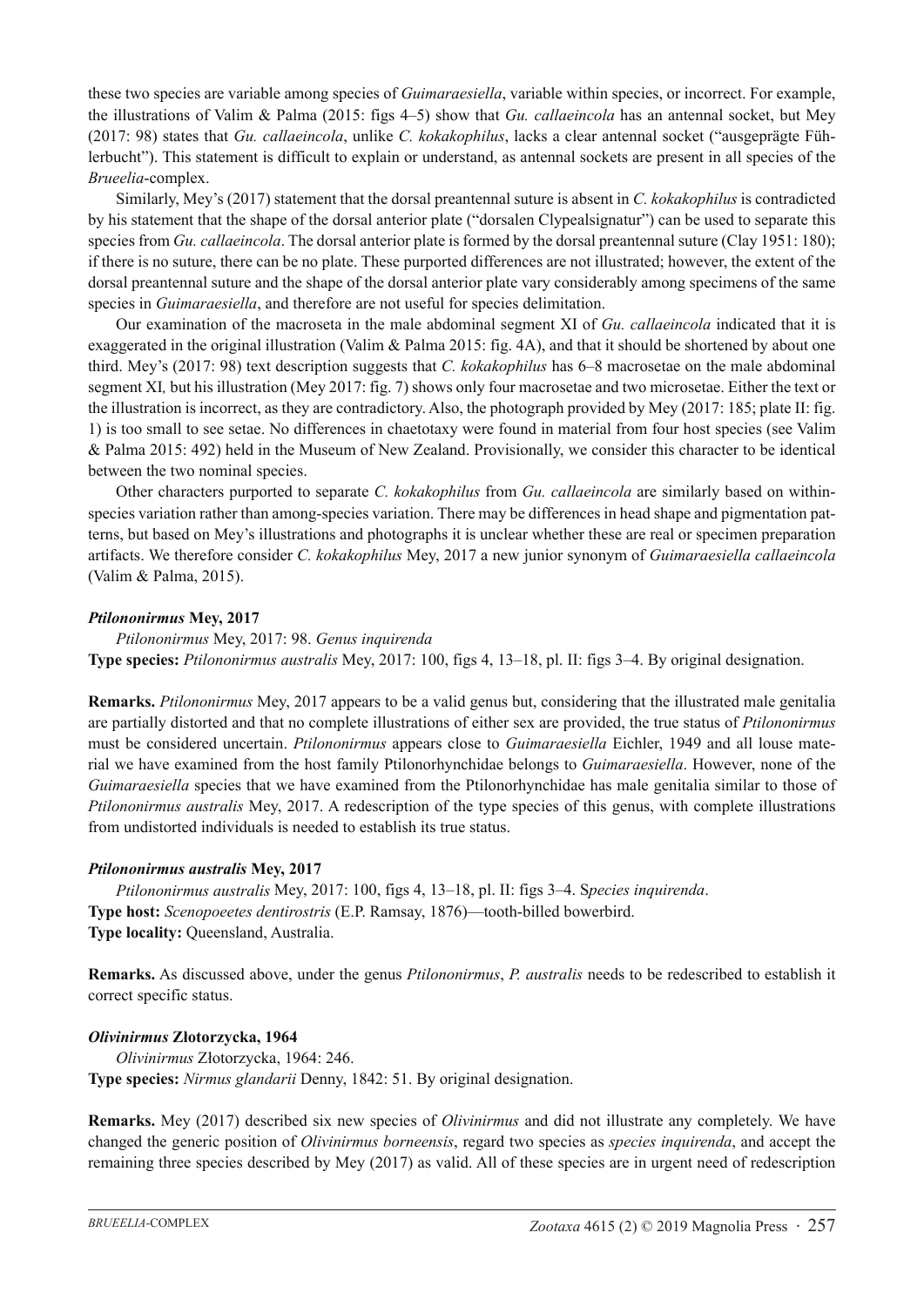with complete illustrations, so that all the species of *Olivinirmus* can be properly identified without examining type material.

### *Olivinirmus agadirensis* **Mey, 2017**

*Olivinirmus agadirensis* Mey, 2017: 112, fig. 35, pl. IV: figs 3–4. *Species inquirenda* **Type host:** *Pica pica mauritanica* Malherbe, 1845—Eurasian magpie. **Type locality:** Agadir, Morocco.

**Remarks.** *Olivinirmus agadirensis* Mey, 2017 is a member of the *Ol. glandarii* species group (*sensu* Gustafsson & Bush 2017). At present, it is not possible to clearly distinguish *Ol. agadirensis* from *Ol. glandarii* (Denny, 1842), as all characters purporting to separate them are either in the pigmentation patterns or variable within species, with the exception of the shape of the mesosome. Considering that the mesosome of *Ol. glandarii* illustrated by Gustafsson & Bush (2017: fig. 331) is more similar to that of Mey's (2017: fig. 35b) for *Ol. agadirensis* than to Mey's (2017: fig. 35a) illustration of *Ol. glandarii*, it is uncertain whether this character can separate the two species.

### *Olivinirmus amamiensis* **Mey, 2017**

*Olivinirmus amamiensis* Mey, 2197: 112, fig. 28, pl. IV: fig. 2. **Type host:** *Garrulus lidthi* Bonaparte, 1850—Amami jay. **Type locality:** Amami Oshima Island, Japan.

**Remarks.** *Olivinirmus amamiensis* Mey, 2017 is known from females only, and the description includes a single illustration of the lateral tergopleurites. Thus, it cannot be placed in any of the species groups defined by Gustafsson & Bush (2017). Mey (2017: 112) compares *Ol. amamiensis* with *Ol. Glandarii* and *Ol. perisoreus*, both of which belong to the *Ol. Glandarii* species group. Although the differences between *Ol. amamiensis* and *Ol. Glandarii*, based on Mey's (2017) descriptions, seem tenuous, we examined additional material from the same host species and agree that they are two different species. The material we have studied belongs in the *Ol. Glandarii* species group.

### *Olivinirmus borneensis* **Mey, 2017**

*Olivinirmus borneensis* Mey, 2017: 106, figs 24, 31–32, pl. III: figs 2–3. *Guimaraesiella borneensis* (Mey, 2017). **New combination. Type host:** *Platysmurus leucopterus aterrimus* (Temminck, 1824)—Bornean black magpie. **Type locality:** Trusan, Borneo.

**Remarks.** *Olivinirmus borneensis* Mey, 2017 has male genitalia that are unlike those of all other known species of *Olivinirmus*, but are typical of many species of *Guimaraesiella*. The illustration of the tergopleurites and the habitus photograph support the placement of this species in *Guimaraesiella*. However, the lack of illustrated details of the male genitalia (Mey 2017: fig. 32, not 22 as stated in the description on page 108) make this placement somewhat tentative. Mey's (2017: fig. 24) illustration of the lateral tergopleurites depicts an *accessory postspiracular seta* (*aps*) on segment V, which is standard in most species of *Guimaraesiella* (see Gustafsson & Bush 2017: table 10). This species needs to be thoroughly redescribed, so that its correct generic position can be established. We therefore tentatively place *Ol. borneensis* in *Guimaraesiella* **new combination**, making this taxon the first *Guimaraesiella* known to parasitize corvid hosts.

# *Olivinirmus cittaphilus* **Mey, 2017**

*Olivinirmus cittaphilus* Mey, 2017: 110, figs 27, 34, pl. IV: fig. 1. **Type host:** *Dendrocitta cinerascens* Sharpe, 1879—Bornean treepie. **Type locality:** Kina Balu, North Bornea.

**Remarks.** *Olivinirmus cittaphilus* Mey, 2017 is a member of the *Ol. meinertzhageni* species group (*sensu* Gustafsson & Bush 2017). Mey (2017) compared his new species with *Ol. meinertzhageni*, and the characters given appear to separate these two species well.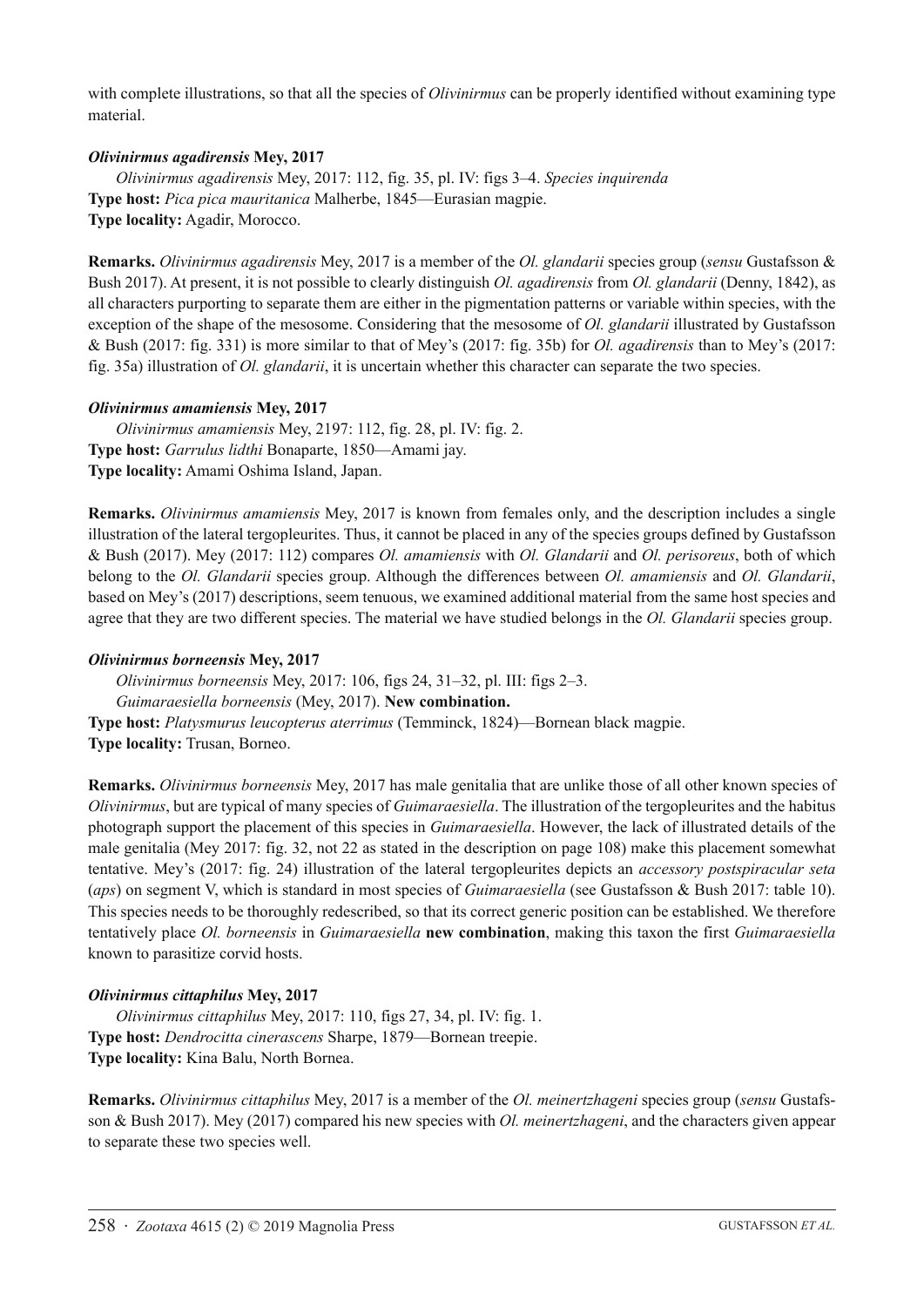### *Olivinirmus crypsirini* **Mey, 2017**

*Olivinirmus crypsirini* Mey, 2017: 108, figs 19, 25, 29, 33, pl. III: figs 4–5. *Species inquirenda*. **Type host:** *Crypsirina temia* (Daudin, 1800)—racquet-tailed treepie. **Type locality:** Cuc Phuong National Park, c. 100 km SSW Hanoi, Vietnam.

**Remarks.** *Olivinirmus crypsirini* Mey, 2017 is a member of the *Ol. meinertzhageni* species group (*sensu* Gustafsson & Bush 2017). Mey (2017) did not provide any comparison between his new species and *Ol. meinertzhageni* (Ansari, 1956a), and the only obvious difference between them that we can find is the shape of the proximal mesosome. The type material needs to be reexamined and redescribed to establish whether these two species can be separated. We consider *Ol. crypsirini* to be a *species inquirenda* until such a study has been made.

### *Olivinirmus taivanensis* **Mey, 2017**

*Olivinirmus taivanensis* Mey, 2017: 110, fig. 26, pl. III: fig. 6. *Species incertae sedis.* **Type host:** *Urocissa caerulea* Gould, 1863—Taiwan blue magpie. **Type locality:** Taiwan.

**Remarks.** *Olivinirmus taivanensis* Mey, 2017 is known from females only. As the only detailed illustration of this species is of the tergopleural incrassations, it cannot presently be placed in any of the species groups erected by Gustafsson & Bush (2017). We studied additional *Olivinirmus* material from *Urocissa caerulea*, which we placed in the *Ol. glandarii* species group. However, we cannot establish whether these two sets of specimens are conspecific without a direct comparison.

### *Corvonirmus* **Eichler, 1944**

*Corvonirmus* Eichler, 1944: 80. *Lycocoranirmus* Mey, 2017: 137. **New synonymy. Type species:** *Nirmus uncinosus* Burmeister, 1838: 430. By original designation.

**Remarks.** Mey (2017) placed 27 species in *Corvonirmus*, including all species placed in *Hecatrishula* by Gustafsson & Bush (2017), but these two genera can be separated by the characters listed by Gustafsson & Bush (2017). Among those 27 species of *Corvonirmus*, five were described by Mey (2017) as new, with four from Australia and one from China. They appear to be valid species and with the exception of *Co. orientalis* Mey, 2017 we have examined additional material of the Australian species, confirming our appraisal. However, the diagnoses, text descriptions and figures given by Mey (2017) are not, in themselves, sufficient to clearly separate the four species from Australian hosts.

Furthermore, we regard Mey's new genus *Lycocoranirmus* as congeneric with *Corvonirmus*, and presumably based on straggling lice. We discuss *Lycocoranirmus* in more detail below.

# *Corvonirmus barkeri* **Mey, 2017**

*Corvonirmus barkeri* Mey, 2017: 118, figs 38, 42, pl. V: figs 2–3. **Type host:** *Corvus coronoides perplexus* Mathews, 1912—Australian raven. **Type locality:** Chudalup State Forest, Western Australia, Australia.

**Remarks.** From our examination of specimens from the type host of *Co. barkeri*, we confirmed this species as a valid taxon. However, examination and redescription of the type material is necessary to verify this, because the original description is not sufficient.

#### *Corvonirmus hamatofasciatus* **(Piaget, 1890)**

*Docophorus hamatofasciatus* Piaget, 1890: 225. *Philopterus hamatofasciatus* Piaget, 1888 [sic]; Harrison 1916: 96. *Brüelia hamatofasciata* (Piaget, 1890); Hopkins & Clay 1952: 56. *Brueelia hamatofasciata* (Piaget, 1890); Ansari 1956a: 402.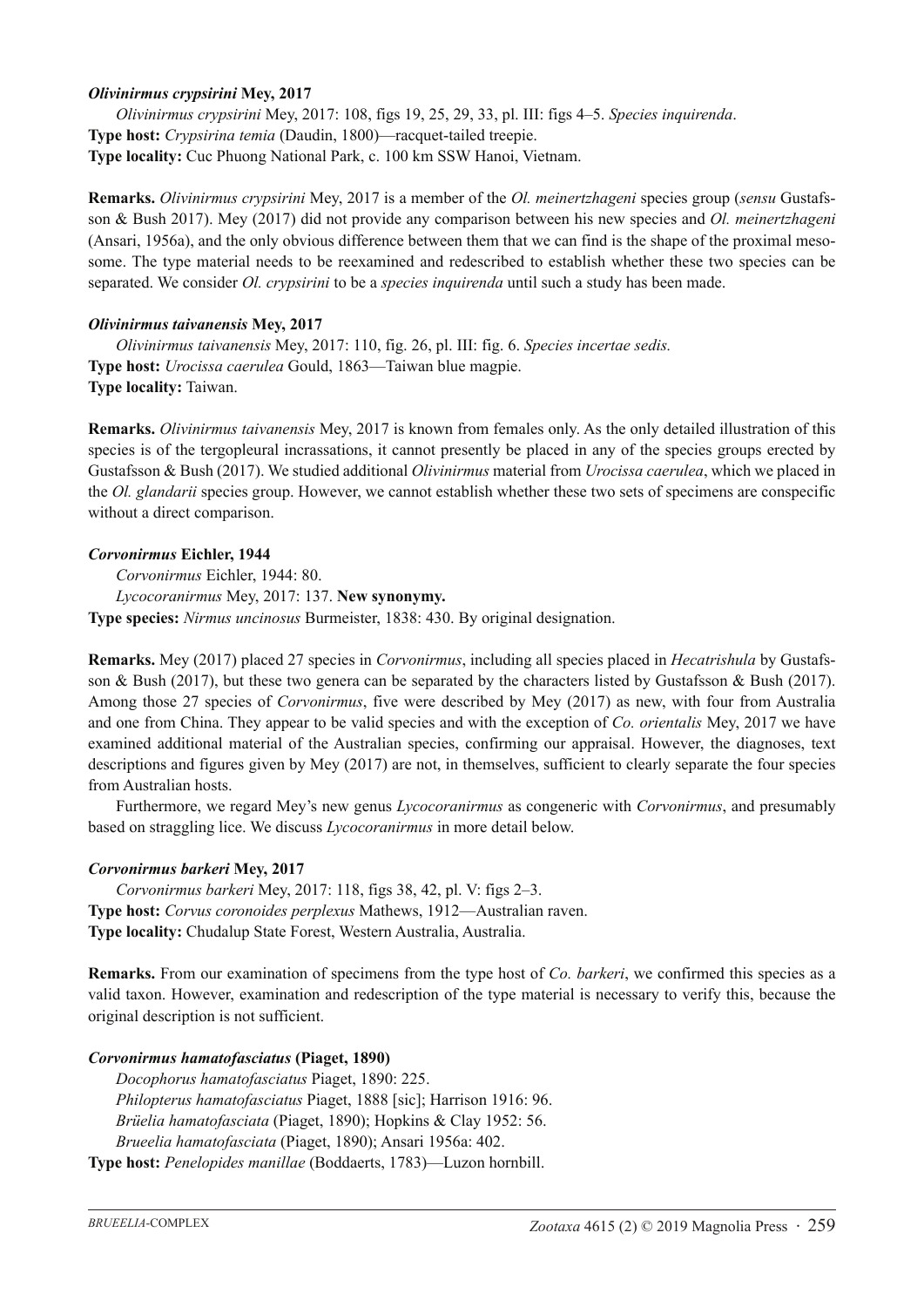**Type locality:** None given in the original description.

**Remarks.** Mey (2017: 116) regards *Co. hamatofasciatus* as a *species inquirenda* within *Corvonirmus*, and questions whether Ansari (1956a) examined the same specimen as Piaget (1890) did for his original description. Piaget (1890) examined only one female specimen of *Co. hamatofasciatus*, which is now in the collection of the Museum of Natural History, London (Thompson 1938). That specimen, the holotype, examined by both Ansari (1956a) and Gustafsson & Bush (2017: 418, but listed as "Lectotype") is a *Corvonirmus*, and can also be identified as such in the illustrations provided by Ansari (1956a). The differences between the illustrations of Piaget (1890) and Ansari (1956a) can be attributed to the fact that these authors were not detailed illustrators. In our opinion, *Co. hamatofasciatus* is not a *species inquirenda*.

### *Corvonirmus orientalis* **Mey, 2017**

*Corvonirmus orientalis* Mey, 2017: 121, fig. 46–48, pl. VI: figs 2–3. **Type host:** *Corvus corone orientalis* Eversmann, 1841—carrion crow. **Type locality:** Chingan, China.

**Remarks.** We have not examined material from the type host of *Co. orientalis*, but Mey's (2017) description is sufficiently illustrated to distinguish it from morphologically close species. The closest species to *Co. orientalis* is *Co. uncinosus* but, as Mey (2017) indicates, these two species differ in the degree of tergopleurite reduction, in head shape, and in the mesosome, which seems much smaller in *Co. orientalis* than in *Co. uncinosus*. Therefore, we regard *Co. orientalis* as a valid species.

#### *Corvonirmus orruaticus* **Mey, 2017**

*Corvonirmus orruaticus* Mey, 2017: 116, figs 30, 37, pl. IV: figs 5–6, pl. V: fig. 1. **Type host:** *Corvus orru cecilae* Mathews, 1912—Torresian crow. **Type locality:** Marandoo, Western Australia, Australia.

**Remarks.** The female subgenital plates of *Co. orruaticus* Mey, 2017 and *Co. pleuropelios* Mey, 2017 (plate IV: fig. 6 and plate VI: fig. 1, respectively) seem to differ and, although tenuously separated from the other two new species of Australian *Corvonirmus* described by Mey (2017), we accept *Co. orruaticus* as a valid species. We studied additional specimens from the type host of *Co. orruaticus* and can confirm that it is a distinct species. However, a thorough redescription and more illustrations are needed to properly characterize this species.

#### *Corvonirmus pleuropelios* **Mey, 2017**

*Corvonirmus pleuropelios* Mey, 2017: 120, fig. 40, pl. V: fig. 6, pl. VI: fig. 1. **Type host:** *Corvus mellori* Mathews, 1912—little raven. **Type locality:** Toganmain, Groongal New South Wales, Australia.

**Remarks.** The female subgenital plates of *Co. pleuropelios* Mey, 2017 and *Co. orruaticus* Mey, 2017 (plate VI: fig. 1 and plate IV: fig. 6, respectively) seem to differ and, although tenuously separated from the other two new species of Australian *Corvonirmus* described by Mey (2017), we accept *Co. pleuropelios* as a valid species. We have examined additional specimens from the type host of *Co. pleuropelios* and can confirm that it is a distinct species. However, a thorough redescription and more illustrations are needed to properly characterize this species.

#### *Corvonirmus wakuiacus* **Mey, 2017**

*Corvonirmus wakuiacus* Mey, 2017: 120, figs 39, 43–44, pl. V: figs 4–5. *Species inquirenda*. **Type host:** *Corvus bennetti* North, 1901—little crow. **Type locality:** Yeelirrie, Western Australia, Australia.

**Remarks.** This species is separated from other congeners by a single character: the reduction of the distal female subgenital plate. However, as shown by Mey (2017: 119, fig. 44a–f), this is a highly variable character, which is not clearly illustrated for any of the other three Australian species described by Mey (2017). Futhermore, comparing the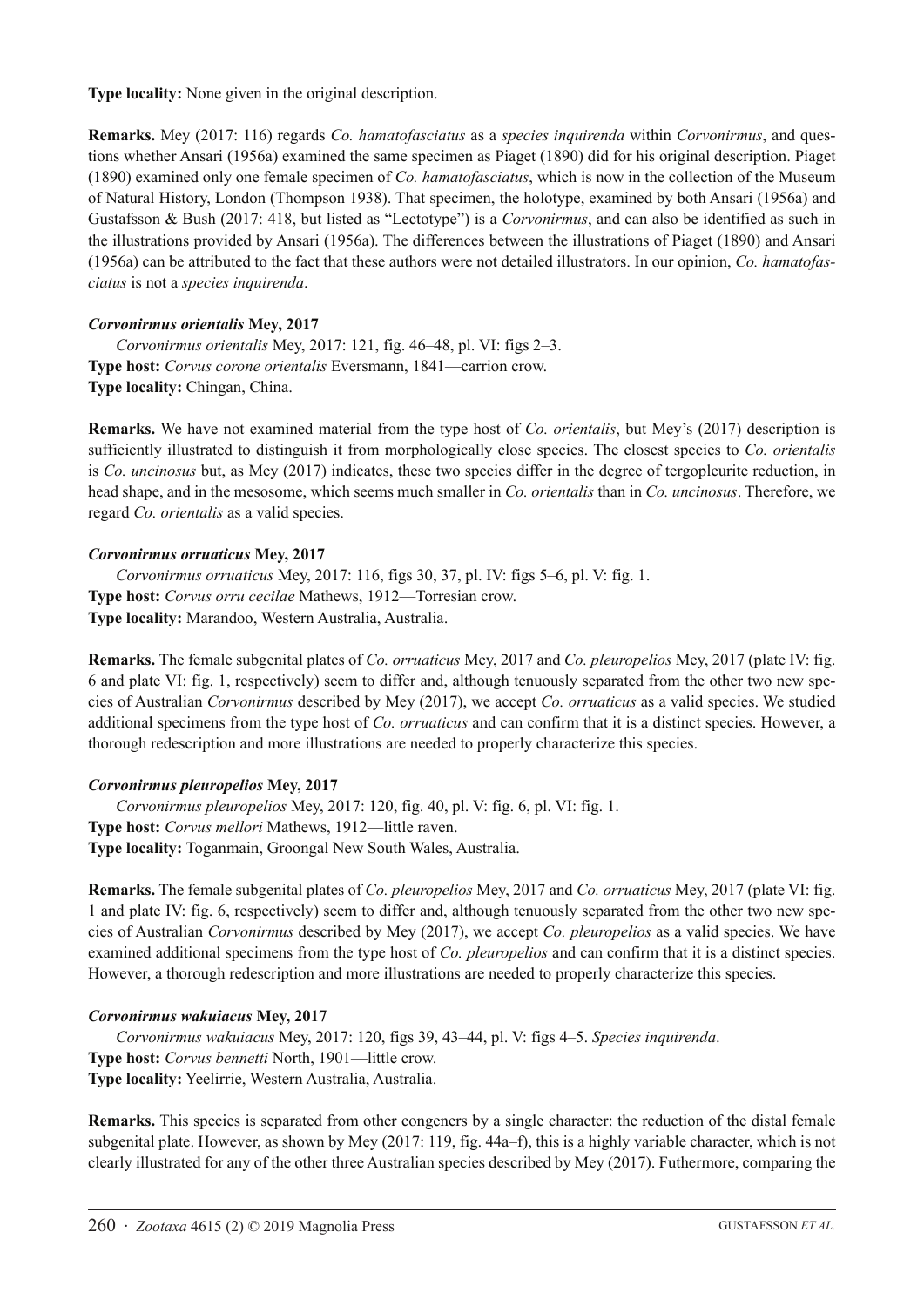photographs of *Co. pleuropelios* (Mey 2017: pl. VI: fig. 1) and that of *Co. wakuiacus* (Mey 2017: pl. V: fig. 5), it is impossible to ascertain whether the shape of the female subgenital plates of these species are significantly different. Mey (2017: 118) mentioned that one female *Co. orruaticus* has the subgenital plate reduced as in *Co. wakuiacus*, but this is not illustrated. Although we examined additional specimens from the type host, which appear to be conspecific with *Co. wakuiacus*, we consider *Co. wakuiacus* insufficiently diagnosed and regard it as *species inquirenda*.

### **Genera and species of the** *Brueelia***-complex from hosts of the genus** *Coua* **Schinz, 1821**

Mey (2017: 123, 125, 127) described three new genera in the *Brueelia*-complex from hosts in the cuckoo-genus *Coua* and, in his Addendum (page 182), he regarded *Couanirmus* as an absolute synonym of *Couala* Gustafsson & Bush, 2017. Here, we consider that all three genera described by Mey from *Coua* hosts are junior synonyms of *Couala*.

The genus *Couala* is morphologically variable (Gustafsson & Bush 2017) and a case could be made for separating groups of species into other genera or subgenera. Thus, if proper descriptions and illustrations become available, *Couanirmus* and *Tesonirmus* could be resurrected on either level. However, the type species of *Koanirmus* is so similar to the type species of *Couala* that *Koanirmus* should become a junior synonym (see details below), even if *Couala* were split into smaller groups. At present, the division of this group into more than one genus would be premature.

### *Couanirmus* **Mey, 2017**

*Couanirmus* Mey, 2017: 123. **Type species:** *Nirmus angulatus* Piaget, 1880: 134. By original designation.

**Remarks.** *Couanirmus* is based on *Nirmus angulatus*. We consider this species a member of *Couala* (Gustafsson & Bush 2017: 311), and thus we agree with Mey (2017: 182) that *Couanirmus* is an absolute junior synonym of *Couala* Gustafsson & Bush, 2017.

### *Koanirmus* **Mey, 2017**

# *Koanirmus* Mey, 2017: 125.

**Type species:** *Koanirmus koaphilus* Mey, 2017: 127, fig. 53, pl. VI: fig. 6 [= *Couala koaphila* (Mey, 2017)]. By original designation.

**Remarks.** Mey's (2017: fig. 53, pl. VI: fig. 6) illustrations of *Koanirmus koaphilus* are a partial view of the postantennal head and a photograph of the female holotype, which are very similar to those of *Couala dodekopter* Gustafsson & Bush, 2017, the type species of *Couala*. Therefore, we regard *Koanirmus* Mey, 2017 as a junior synonym of *Couala* **new synonymy**.

# *Koanirmus koaphilus* **Mey, 2017**

*Koanirmus koaphilus* Mey, 2017: 127, fig. 53, pl. VI: fig. 6. *Couala koaphila* (Mey, 2017). **New combination. Type host:** *Coua caerulea* (Linnaeus, 1766)—blue coua. **Type locality:** Madagascar.

**Remarks.** We place the only species described in *Koanirmus* as a valid species of *Couala*. However, a proper redescription of the single female holotype of *Cl. koaphilus* or its comparison against *Cl. dodekopter*, is needed to establish whether or not these two species are separable.

#### *Tesonirmus* **Mey, 2017**

*Tesonirmus* Mey, 2017: 127.

**Type species:** *Tesonirmus teso* Mey, 2017: 128, fig. 54, pl. VII: fig. 1 [= *Couala teso* (Mey, 2017)]. By original designation.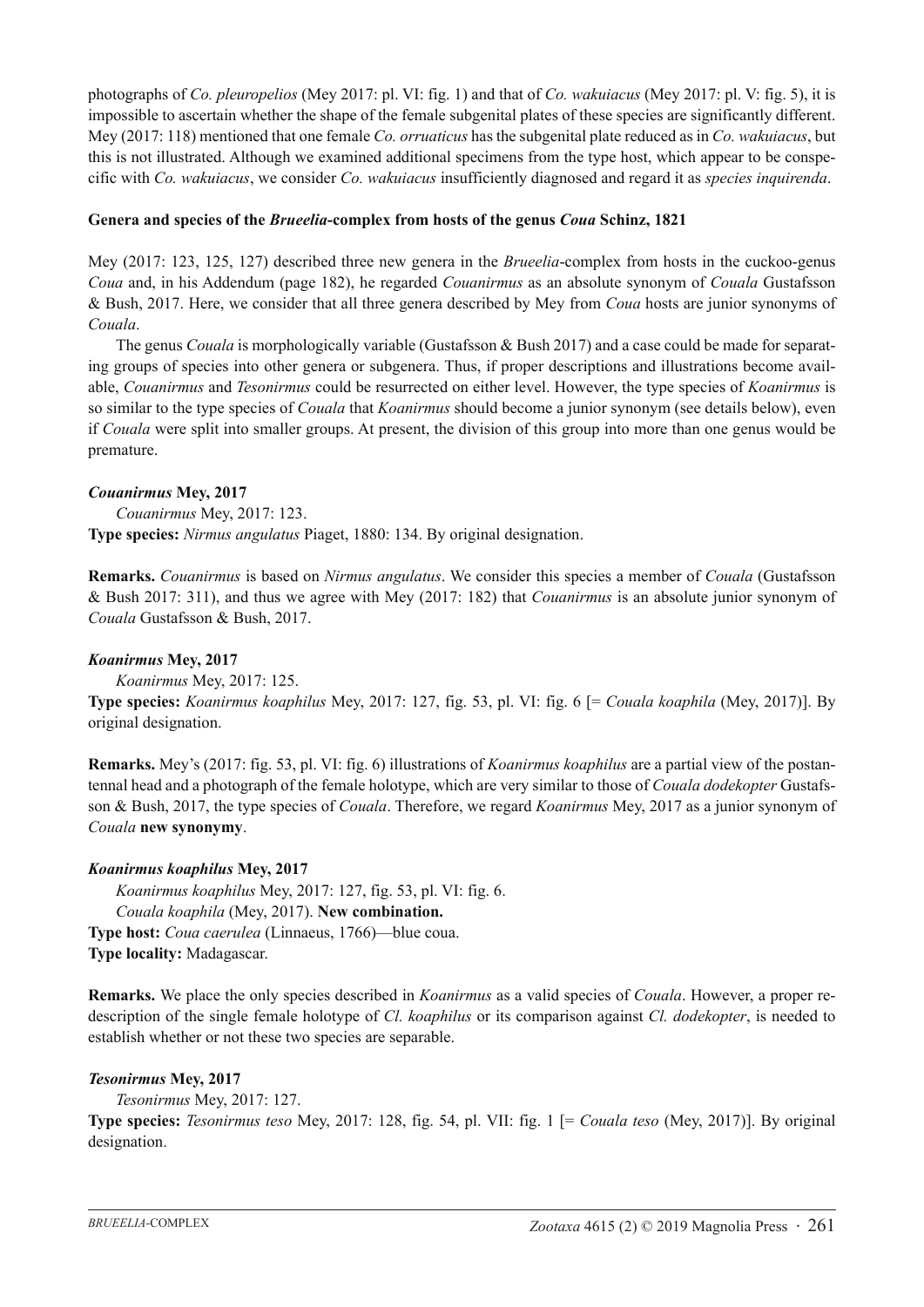**Remarks.** Mey's (2017) illustrations of *Tesonirmus teso* are a partial view of the postantennal head and a photograph of the female holotype, and both are very similar to Piaget's (1885) original drawing of *Nirmus goniocotes* Piaget, 1885. It is unclear how these two species could be separated, as no comparison between them is provided by Mey (2017). Having examined the syntypes of both *N. goniocotes* and *N. goniodes*, we considered these species synonymous—with *Nirmus goniodes* as the senior name—and both of them placed in the genus *Couala* (see Gustafsson & Bush 2017: 308). Therefore, given that we regard the type species of *Tesonirmus* as belonging to *Couala*, *Tesonirmus* becomes a junior synonym of *Couala*, **new synonymy**.

### *Tesonirmus teso* **Mey, 2017**

*Tesonirmus teso* Mey, 2017: 128, fig. 54, pl. VII: fig. 1. *Couala teso* (Mey, 2017). **New Combination**. **Type host:** *Coua serriana* Pucheran, 1845—red-breasted coua. **Type locality:** Sianaka Forest, Madagascar.

**Remarks.** *Couala teso* may be a different species from *Couala goniodes*. However, a proper redescription of the single female holotype of *Cl. teso* or its comparison against *Cl. goniodes* is needed to establish whether or not these two species are separable. Mey (2017: 128) listed a single female of *Tesonirmos teso* as "(M. 5530)" but in the next paragraph he wrote "Holotypus  $\delta$  (M. 5530)". Considering that the specimen in the photograph (Mey 2017: pl. VII: fig. 1) is clearly a female, and labelled as such, there can be no doubt that the mention of a "Holotypus  $\beta$ " is a *lapsus*.

### *Harpactiacus* **Mey, 2017**

*Harpactiacus* Mey, 2017: 130. **Type species:** *Harpactiacus dickinsoni* Mey, 2017: 131, figs 55, 57–58, pl. VII: figs 2–3 [= *Harpactrox dickinsoni* (Mey, 2017)]. By original designation.

**Remarks.** Mey (2017: 182) regarded *Harpactiacus* Mey, 2017 as a "? synonym of *Harpactrox* Gustafsson & Bush, 2017". We agree and confirm that synonymy.

# *Harpactiacus dickinsoni* **Mey, 2017**

*Harpactiacus dickinsoni* Mey, 2017: 131, figs 55, 57–58, pl. VII: figs 2–3. *Harpactrox dickinsoni* (Mey, 2017). **New combination**, *species inquirenda*. **Type host:** *Harpactes diardii sumatranus* Blasius, 1896—Diard's trogon. **Type locality:** Malacca, Malaysia.

**Remarks.** The lack of complete illustrations and the brief description of *H. dickinsoni* make it difficult to separate this species from *Harpactrox geminodus* Gustafsson & Bush, 2017. We tentatively accept *H. dickinsoni* as a valid species, but consider it a *species inquirenda* until it has been redescribed and fully illustrated, so that diagnostic characters that separate this species from *Ha. geminodus* can be identified.

#### *Harpactiacus mindanensis* **Mey, 2017**

*Harpactrox loeiensis* Gustafsson & Bush, 2017: 155, figs 246–252. *Harpactiacus mindanensis* Mey, 2017: 132, fig. 60, pl. VII: figs 5–6. **Type host:** *Harpactes ardens ardens* (Temminck, 1826)—Philippine trogon. **Type locality:** Zamboanga, Mindanao, The Philippines.

**Remarks.** We tentatively regard *Harpactiacus mindanensis* Mey, 2017 as a junior synonym of *Harpactrox loeiensis* Gustafsson & Bush, 2017, as indicated by Mey (2017: 182).

# *Harpactiacus rotundicephalicus* **Mey, 2017**

*Harpactiacus rotundicephalicus* Mey, 2017: 132, figs 56, 59, pl. VII: fig. 4. *Harpactrox rotundicephalicus* (Mey, 2017). **New combination.**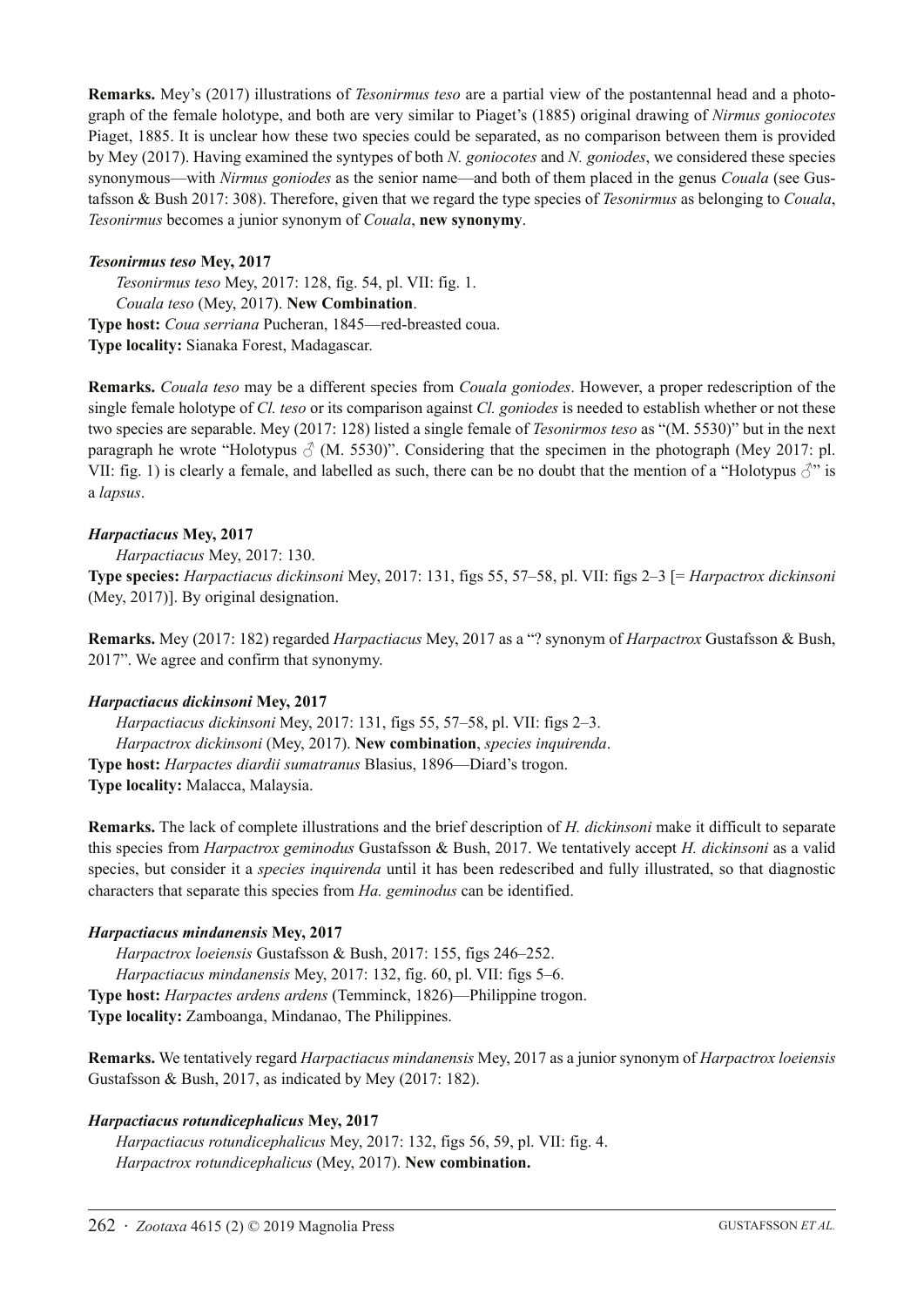**Type host:** *Apalharpactes reinwardtii* (Temminck, 1822)—Javan trogon. **Type locality:** Tjibumboea Res. Soekaboemi [= Sukabumi?], Java

**Remarks.** We accept this species is as valid, transferring it to the genus *Harpactrox.*

# *Australnirmus* **Mey, 2017**

*Australnirmus* Mey, 2017: 133, fig. 61.

**Type species:** *Australnirmus corcoraciphilus* Mey, 2017: 134, fig. 61, pl. VIII: figs 1–3 [= *Saepocephalum stephenfryi* Gustafsson & Bush, 2017]. By original designation.

**Remarks.** As stated by Mey (2017: 182), we agree in that *Australnirmus* Mey, 2017 is a junior synonym of *Saepocephalum* Gustafsson & Bush, 2017.

# *Australnirmus corcoraciphilus* **Mey, 2017**

*Saepocephalum stephenfryi* Gustafsson & Bush, 2017: 151, Figs 238–245. *Australnirmus corcoraciphilus* Mey, 2017: 134, fig. 61, pl. VIII: figs 1–3. **Type host:** *Corcorax melanoramphos melanoramphos* (Vieillot, 1817)—white-winged chough. **Type locality:** Bathurst, New South Wales, Australia.

**Remarks.** We agree with Mey (2017: 182) that *Australnirmus corcoraciphilus* Mey, 2017 is an absolute junior synonym of *Saepocephalum stephenfryi* Gustafsson & Bush, 2017.

# *Pomatostomiacus* **Mey, 2017**

*Pomatostomiacus* Mey, 2017: 134.

**Type species:** *Pomatostomiacus johnstonei* Mey, 2017: 135, fig. 62, pl. VIII: figs 4–6 [= *Anarchonirmus johnstonei* (Mey, 2017)]. By original designation.

**Remarks.** Contrary to Mey (2017: 182), we do not regard *Pomatostomiacus* Mey, 2017 as a synonym of *Sychraella* Gustafsson & Bush, 2017. In our opinion, *Pomatostomiacus* is a junior synonym of *Anarchonirmus* Gustafsson & Bush, 2017 **new synonymy**, based on the following characters: (1) the male genitalia of *Pomatostomiacus johnstonei* (Mey 2017: fig. 62) are very similar to those of *Anarchonirmus albovittatus* Gustafsson & Bush, 2017—the type species of *Anarchonirmus*—in having elongated rugose nodi on each side of the mesosome, but these nodi are limited to the distal end of the mesosome in *Sychraella*; (2) the male scape of *P. johnstonei* is described as "unusually large", which also agrees with *Anarchonirmus* rather than with *Sychraella*, although the scape is enlarged in males of both genera; (3) the sclerotization of the tergopleurites of *P. johnstonei* is almost identical to that of *A. albovittatus*, but not as in *Sychraella*; (4) the sternites of both *Anarchonirmus* and *Sychraella* have concave lateral margins, as in *Pomatostomiacus*, but only in *Anarchonirmus* is the antero-lateral corner of the sternites thickened as described for *P. johnstonei*; (5) the photos of *P. johnstonei* in Mey (2017, pl. 8, figs 4–5) show pigmentation patterns, general morphology and sclerotization of abdominal plates which agree with those of *Anarchonirmus*, not of *Sychraella.*

# *Pomatostomiacus johnstonei* **Mey, 2017**

*Pomatostomiacus johnstonei* Mey, 2017: 135, fig. 62, pl. VIII: figs 4–6. *Anarchonirmus johnstonei* (Mey, 2017) **new combination. Type host:** *Pomatostomus superciliosus ashbyi* Mathews, 1911—white-browed babbler. **Type locality:** Kojonup, Western Australia, Australia.

**Remarks.** We regard the only species described in *Pomatostomiacus* as a valid species of *Anarchonirmus*.

# *Cinclosomatiellum* **Mey, 2017**

*Cinclosomatiellum* Mey, 2017: 136.

**Type species:** *Cinclosomatiellum novaehollandiae* Mey, 2017: 137, fig. 63, pl. IX: figs 1–2 [= *Maculinirmus novaehollandiae* (Mey, 2017)]. By original designation.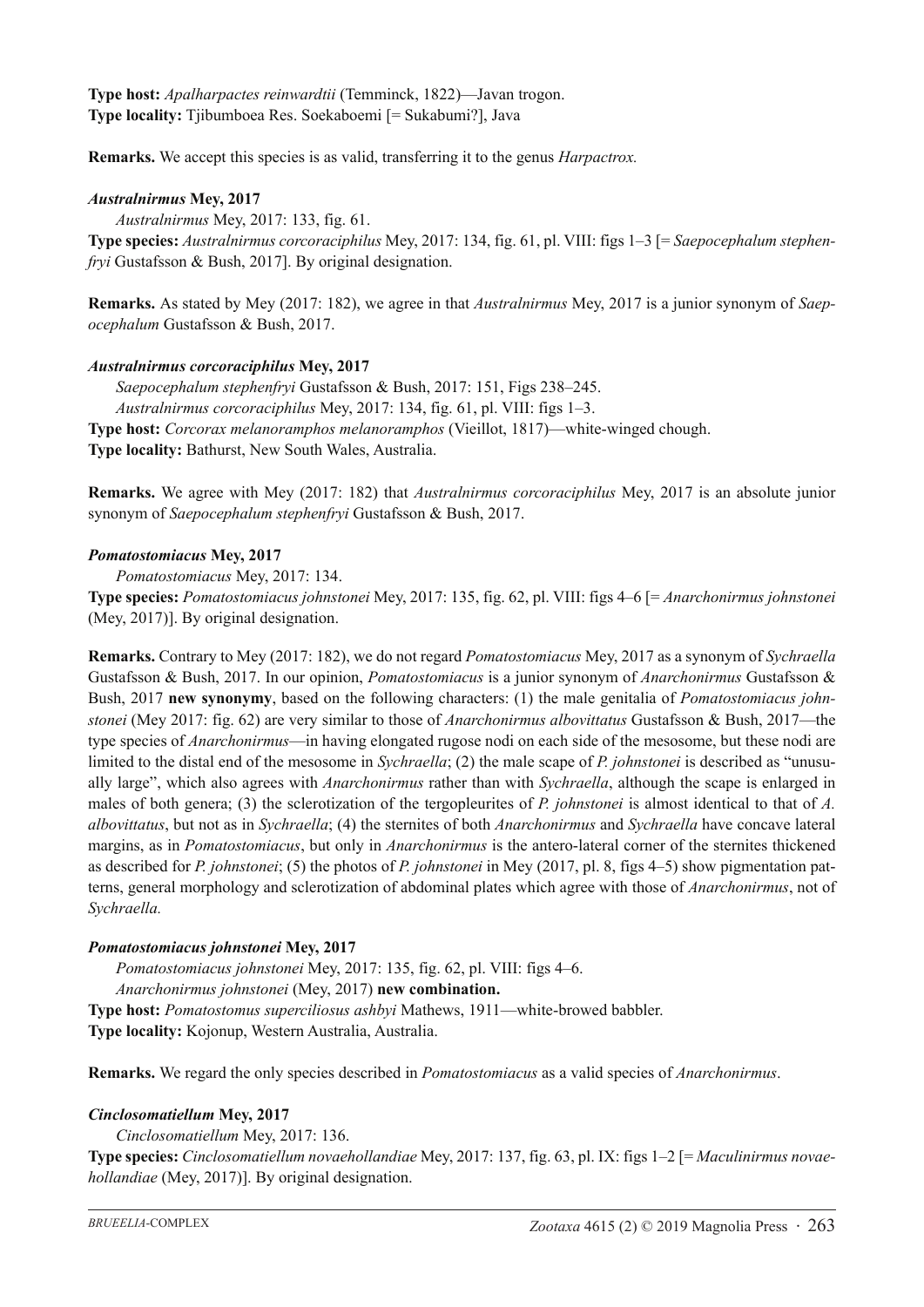**Remarks.** We have examined specimens from the type host species of *Cinclosomatiellum novaehollandiae*, which are indistinguishable from the photographs published by Mey (2017: pl. IX: figs 1–2). Part of our material was included in the phylogeny of Bush *et al.* (2015, 2016: 746; fig. 3f; specimens 19 and 20), where they were nested within the genus *Maculinirmus* Złotorzycka, 1964. Excluding the photographs, the only illustration of *C. novaehollandiae* is of the male genitalia, which are of the type usually found in other species of *Maculinirmus*. In our opinion, these two genera cannot be separated morphologically and, therefore, we consider *Cinclosomatiellum* a junior synonym of *Maculinirmus* **new synonymy**. However, when more species of this genus have been described and the patterns of variation among the species are better known, *Cinclosomatiellum* may become a valid phenotypically diagnosable subgenus within *Maculinirmus*.

### *Cinclosomatiellum novaehollandiae* **Mey, 2017**

*Maculinirmus* sp. Bush *et al*. 2016: fig. 3. *Maculinirmus* sp. Gustafsson & Bush 2017: 127. *Cinclosomatiellum novaehollandiae* Mey, 2017: 137, fig. 63, pl. IX: figs 1–2. *Maculinirmus novaehollandiae* (Mey, 2017). **New combination Type host:** *Cinclosoma punctatum punctatum* (Shaw, 1794)—Spotted quail-thrush.

**Type locality:** 4 miles NE Wallangarra, South Queensland, Australia.

**Remarks.** *Maculinirmus novaehollandiae* is easily distinguished from all other species of *Maculinirmus* by its dark pigmentation and other minor morphological characters.

### *Lycocoranirmus* **Mey, 2017**

*Lycocoranirmus* Mey, 2017: 137.

**Type species:** *Lycocoranirmus giloloensis* Mey, 2017: 138, figs 64–67, pl. IX: figs 3–4 (= *Corvonirmus giloloensis* (Mey, 2017). By original designation.

**Remarks.** The lack of complete illustrations and the fact that both the genus and the species are based on a single female and a few nymphs makes it very difficult to know whether *Lycocoranirmus* Mey, 2017 is a valid taxon. We have not seen any louse similar to *Lycocoranirmus giloloensis* Mey, 2017 despite having examined several hundred louse specimens from nearly all species of birds-of-paradise, but we have not examined any specimens from *Lycocorax pyrrhopterus* (Bonaparte, 1850).

Nevertheless, the photographs of the holotype female and the male nymph (Mey 2017: pl. IX: figs 3–4) clearly show that they belong to the *Corvonirmus* group usually found on Australasian corvids. The only character that seems to differ between *Lycocoranirmus* and *Corvonirmus* is the shape of the female subgenital plate, which Mey (2017: 137, figs 66–67) describes as consisting of only an unmodified sternal plate VII in *Lycocoranirmus*. Mey's (2017) photograph shows that this area is partially obscured by gut content, making it difficult to establish whether the subgenital plate differs from that shown in Mey's (2017: 119) figures 44e–f, with the distal section often very narrow, but translucent in this particular specimen. In our experience, this subgenital plate shape is identical to that described for most species of Australasian *Corvonirmus*, and therefore we do not regard the shape of the subgenital plate of the holotype of *Lycocoranirmus* as diagnostic. We also argue that even if the shape of the female subgenital plate were different in *Lycocoranirmus*, it would not be sufficient to justify Mey's description of this taxon as a valid genus. Furthermore, we believe that the type series of *Lycocoranirmus giloloensis* are likely stragglers or contaminants from a corvid host species. Therefore, we regard *Lycocoranirmus* as a junior synonym of *Corvonirmus* **new synonymy**.

# *Lycocoranirmus giloloensis* **Mey, 2017**

*Lycocoranirmus giloloensis* Mey, 2017: 138, figs 64–67, pl. IX: figs 3–4.

*Corvonirmus giloloensis* (Mey, 2017). **New combination**, *species inquirenda*.

**Type host:** *Lycocorax pyrrhopterus pyrrhopterus* (Bonaparte, 1850)—paradise-crow.

**Type locality:** Halmahera, North Maluku, Indonesia.

**Remarks.** We consider *Corvonirmus giloloensis* a *species inquirenda* because the partial nature of the illustrations,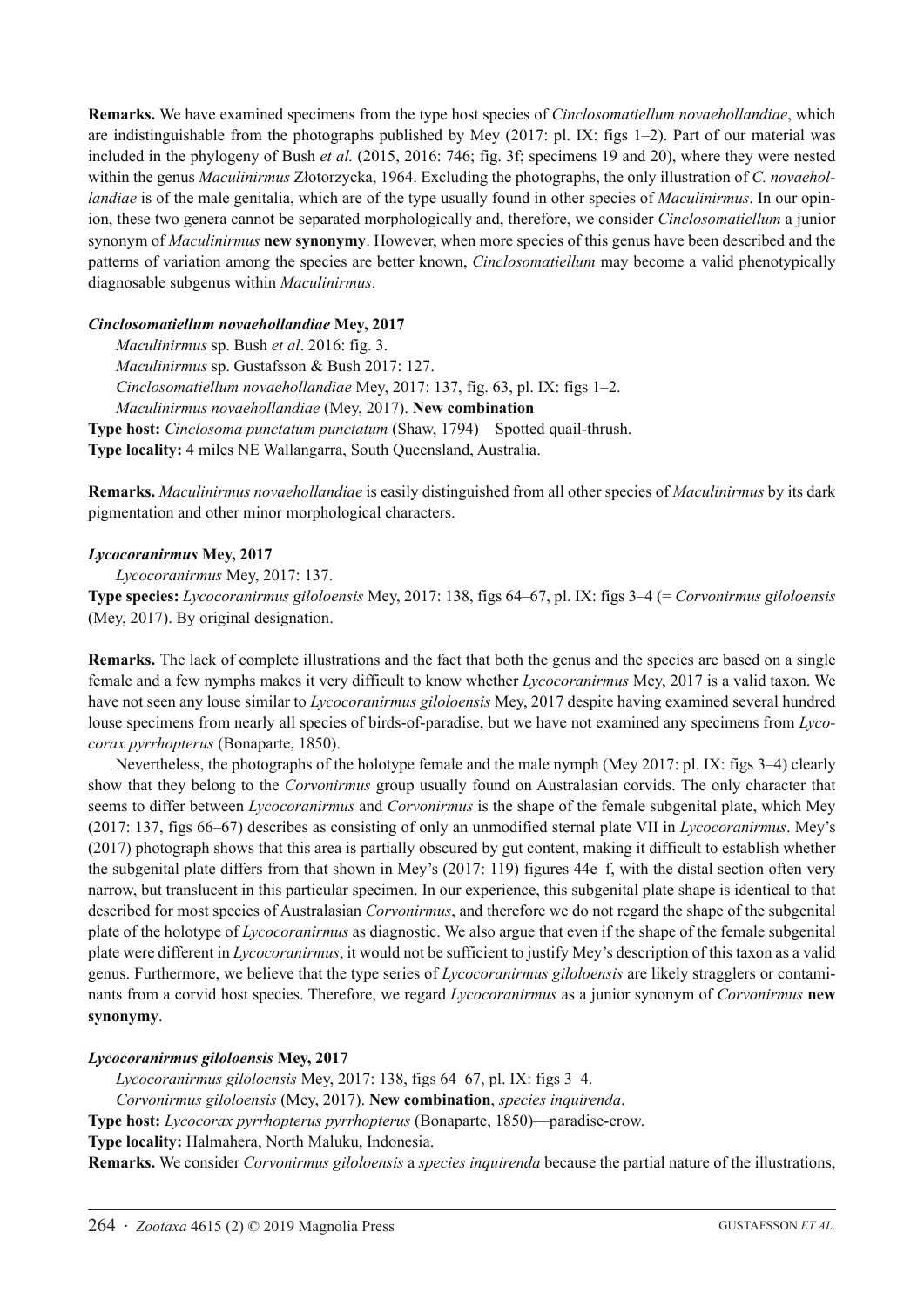the lack of adult males, and the likelihood that the type specimens are stragglers or contaminants from a corvid host and therefore we cannot exclude the possibility that *Co. giloloensis* may be a junior synonym of an already named species of *Corvonirmus*.

### *Manucodiacus* **Mey, 2017**

*Manucodiacus* Mey, 2017: 138.

**Type species:** *Manucodiacus asymmetricus asymmetricus* Mey, 2017: 140, pl. IX: figs 5–6. [= *Manucodicola asymmetrica asymmetrica* (Mey, 2017)]. By original designation.

**Remarks.** We agree with Mey (2012: 182) that *Manucodiacus* Mey, 2017 is an absolute junior synonym of *Manucodicola* Gustafsson & Bush, 2017.

Despite the fact that Mey (2017: 140) examined several male specimens for his description of the type species of *Manucodiacus*, no illustration of the genitalia is provided, and only a simplistic description of the genitalia is provided in the text, indicating that this species is without endomeral structures [= mesosome] visible between straight rod-like parameres, and the basal plate with right angles, longer than the parameres. This is in great contrast with the description of *Manucodicola* by Gustafsson & Bush (2017: 270), in which the mesosome is the only part of the male genitalia that could be described in detail, as the parameres were distorted.

Mey (2017: pl. IX: fig. 5) provides a photograph of the male holotype of *M. asymmetricus asymmetricus*. Although little detail can be seen in this photo, the mesosome and parameres appear completely missing, and the straight rod-like structures look like lateral thickenings of the basal apodeme. No structure corresponding to a rightangled basal plate can be seen in the photograph at all. Thus, we consider Mey's (2017: 139) description of the male genitalia for this genus to be erroneous, as the males he examined evidently lack most of their genitalic elements.

The absence of detailed illustrations prevents us from determining whether any of the three subspecies of *M. asymmetricus* described by Mey (2017) is synonymous with either of the two species of *Manucodicola* described by Gustafsson & Bush (2017).

### *Manucodiacus asymmetricus asymmetricus* **Mey, 2017**

*Manucodiacus asymmetricus asymmetricus* Mey, 2017: 140, pl. IX: figs 5–6.

*Manucodicola asymmetrica asymmetrica* (Mey, 2017). **New combination**, *species subspecies inquirenda*.

**Type host:** *Manucodia jobiensis* Salvadori, 1876—Jobi manucode.

**Type locality:** Haubtlager Malu, East Sepik, Papua New Guinea.

**Remarks.** As the shape of the tergopleurites is variable within this genus, it is not a reliable diagnostic character for separating species. Notably, both *Manucodiacus asymmetricus asymmetricus* and *Manucodicola acantharx* Gustafsson & Bush, 2017 have three sternal plates anterior to the subgenital plate in both sexes. Therefore, it is possible that *M. a. asymmetricus* is a junior synonym of *Mn. acantharx*. However, we have not examined the type material and therefore this putative synonymy cannot be confirmed and we must regard this taxon as a *species subspecies inquirenda*.

# *Manucodiacus asymmetricus papuanus* **Mey, 2017**

*Manucodiacus asymmetricus papuanus* Mey, 2017: 140, pl. X: figs 1–2.

*Manucodicola asymmetrica papuana* (Mey, 2017). **New combination**, *species subspecies inquirenda*.

**Type host:** *Manucodia chalybaeus* (Forster, 1871)—Crinkle-collared manucode.

**Type locality:** "Hinterland des Sattelberges bei Finschhafen", Papua New Guinea.

**Remarks.** Considering that both *Manucodiacus asymmetricus papuanus* and *Manucodicola semiramisae* Gustafsson & Bush, 2017 have two sternal plates anterior to the subgenital plate, it is possible that *M. a. papuanus* is a junior synonym of *Mn. semiramisae*. However, the absence of other illustrations of *M. a. papuanus* makes it difficult to confirm such synonymy; therefore, we consider this taxon a *species subspecies inquirenda*.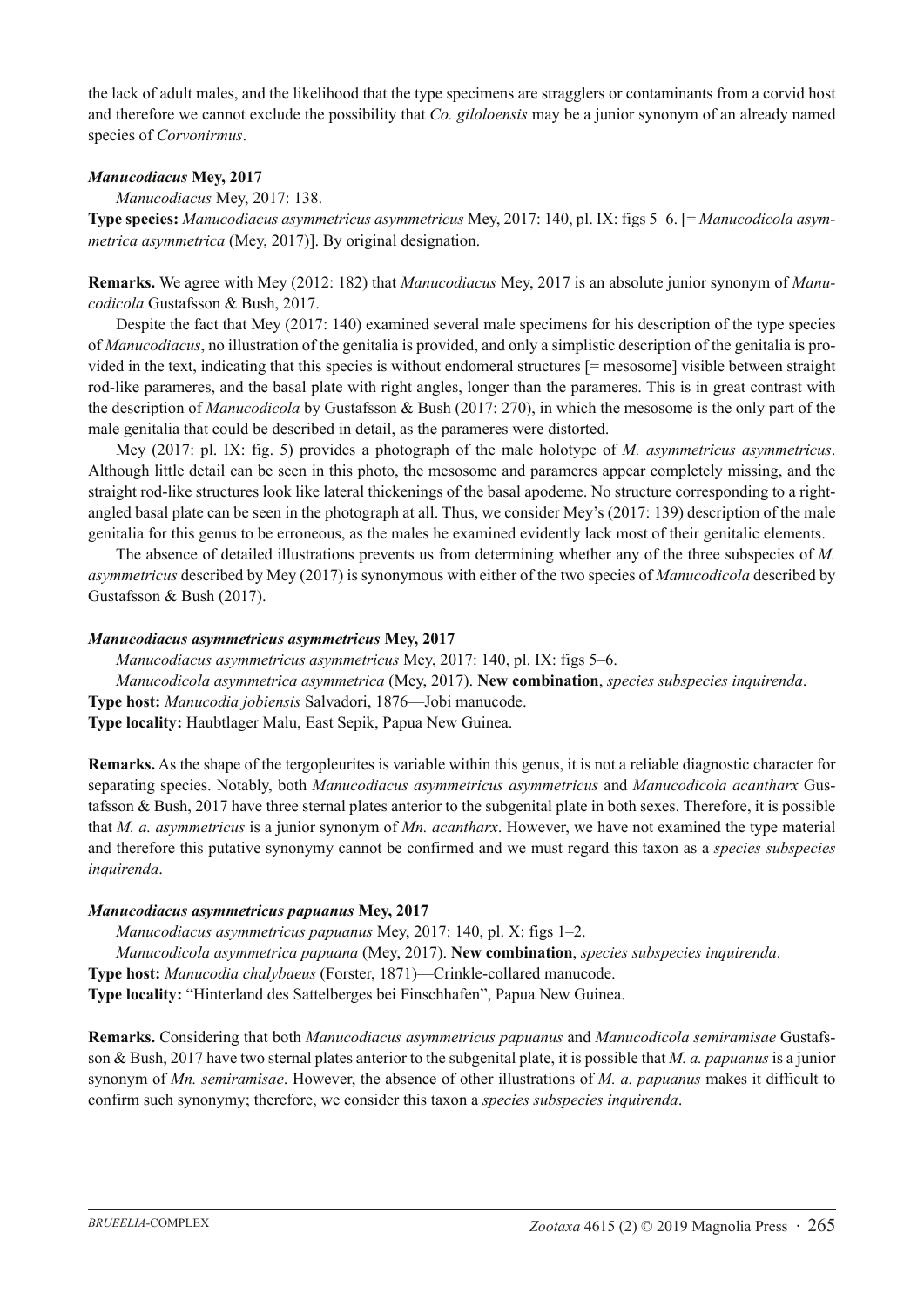#### *Manucodiacus asymmetricus phonygammicolus* **Mey, 2017**

*Manucodiacus asymmetricus phonygammicolus* Mey, 2017: 141, pl. X: fig. 3.

*Manucodicola asymmetrica phonygammicola*. **New combination**, *species subspecies inquirenda*.

**Type host:** *Phonygammus keraudrenii purpurviollaceus* Meyer, 1885—trumpet manucode.

**Type locality:** Southern New Guinea.

**Remarks.** We agree with Mey (2017: 182) that *Manucodiacus asymmetricus phonygammicolus* may be a junior synonym of *Manucodicola semiramisae* Gustafsson & Bush, 2017. The number of sternal plates anterior to the subgenital plate is not given, but appears to be two in the photograph of the holotype (Mey 2017: pl. X: fig. 3), as in *Mn. semiramisae*. However, only a photograph of the single known headless female specimen of *M. a. phonygammicolus* is provided, and therefore we cannot be absolutely certain of the synonymy at present, and we prefer to regard this taxon as *species subspecies inquirenda*.

We strongly oppose describing new taxa from a single female specimen without head (Mey 2017: pl. X: fig. 3) because characters of the head and male genitalia are diagnostically the most important in this taxonomic complex.

#### *Melinirmus* **Mey, 2017**

*Melinirmus* Mey, 2017: 141. **Type species:** *Melinirmus christidisi* Mey, 2017: 142, fig. 69, pl. X: figs 4–6. By original designation.

**Remarks.** *Melinirmus* Mey, 2017 is a valid genus, which is widely distributed on Australian honeyeaters, as shown by our examination of louse material from several Australian hosts.

#### *Melinirmus christidisi* **Mey, 2017**

*Melinirmus christidisi* Mey, 2017: 142, fig. 69, pl. X: figs 4–6. **Type host:** *Phylidonyris novaehollandiae novaehollandiae* (Latham, 1790)—New Holland honeyeater. **Type locality:** Little Desert National Park, Victoria, Australia.

**Remarks.** We recognise this species as valid, but a more detailed redescription is needed to identify it without examining type material.

#### *Melinirmus mallee* **Mey, 2017**

*Melinirmus mallee* Mey, 2017: 143, pl. XI: fig. 1. **Type host:** *Gavicalis virescens sonorus* (Gould, 1841)—singing honeyeater. **Type locality:** Little Desert National Park, Victoria, Australia.

**Remarks.** Although this species is based on females only, we recognise it as valid, but a more detailed description is needed, especially of the male, to identify it without examining type material.

#### *Plesionirmus* **Mey, 2017**

*Plesionirmus* Mey, 2017: 144. **Type species:** *Plesionirmus schoddei* Mey, 2017: 145, fig. 70, pl. XI: figs 2–4. By original designation.

**Remarks.** The partial illustration of the male genitalia (Mey 2017: fig. 70) and the male and female photographs of *Plesionirmus* (Mey 2017: pl. XI: figs 2–3) clearly show that this genus is a junior synonym of *Brueelia* sensu stricto, **new synonymy**. However, Mey (2017: 144) made no attempt to separate these two genera in his description.

#### *Plesionirmus schoddei* **Mey, 2017**

*Plesionirmus schoddei* Mey, 2017: 144, fig. 70, pl. XI: figs 2–4. *Brueelia schoddei* (Mey, 2017). **New combination**, *species inquirenda*. **Type host:** *Manorina melanocephala* (Latham, 1801)—Noisy miner. **Type locality:** Dresden, Germany (captive host).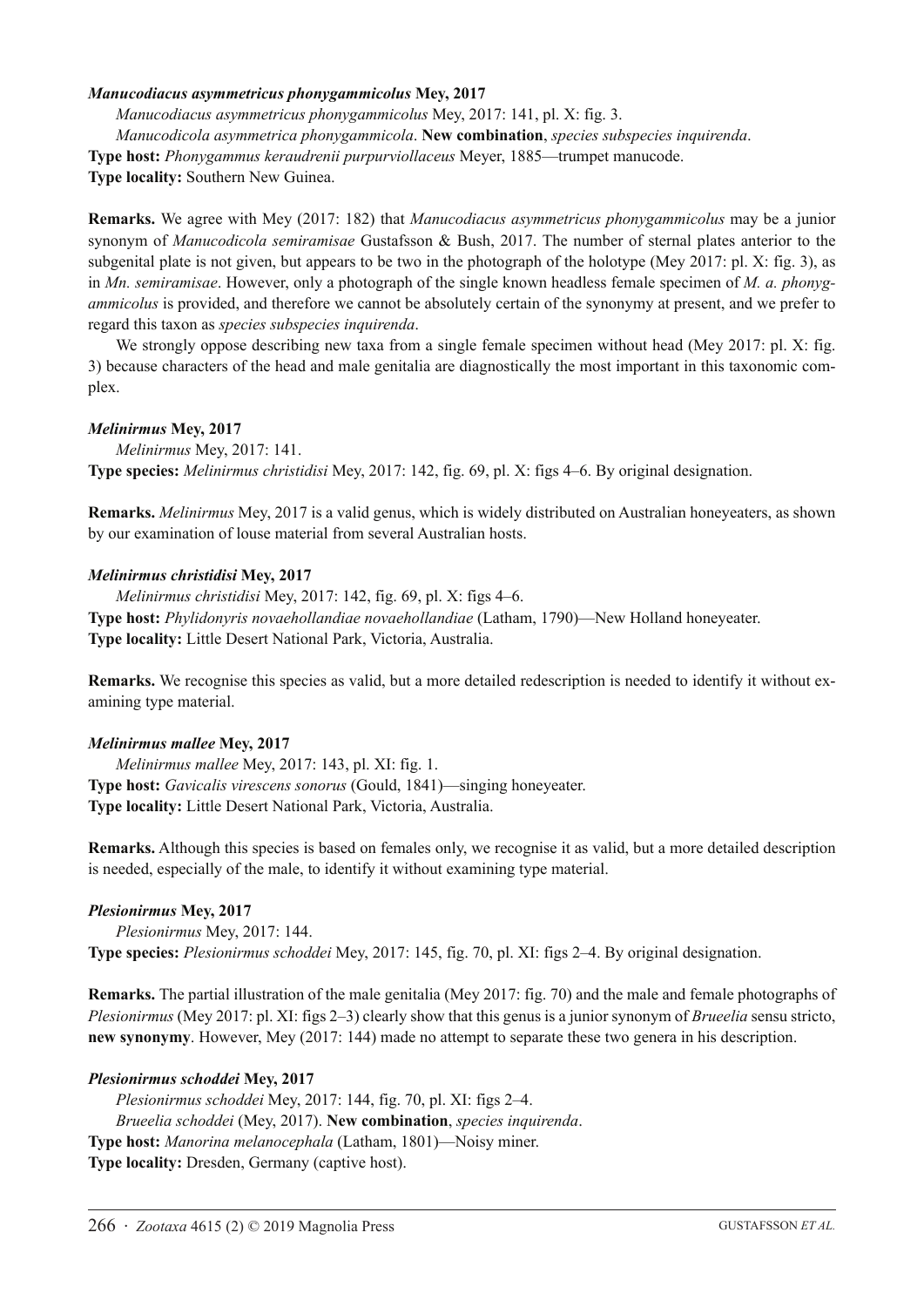





**FIGURES 1–9.** Dorsal outlines of heads and marginal carinae of selected species of *Guimaraesiella* Eichler, 1949 showing variation within the genus (setae and distal antennal segments not included, and drawings not to same scale). **1,** *Guimaraesiella cicchinoi* (Valim & Weckstein, 2011) ex *Trogon viridis* Linnaeus, 1766 (redrawn from Valim & Weckstein 2011). **2,** *Guimaraesiella* sp. ex *Coracina caledonica seiuncta* Mayr & Ripley, 1941. **3,** *Guimaraesiella* sp. ex *Telophorus nigrifrons sandgroundi* (Bangs, 1831). **4,** *Guimaraesiella sexmaculata* (Piaget, 1880) ex *Dicrurus remifer* (Temminck, 1832). **5,** *Guimaraesiella* sp. ex *Tchagra senegalus cucullatus* (Temminck, 1840). **6,** *Guimaraesiella saltatora* (Carriker, 1956) ex *Saltator atriceps* (Lesson, 1832) (redrawn from Cicchino 1983). **7,** *Guimaraesiella* sp. ex *Alcippe morrisonia* Swinhoe, 1863. **8,** *Guimaraesiella papuana* (Giebel, 1879) ex *Paradisaea minor* Shaw, 1809 (redrawn from Gustafsson & Bush 2017). **9,** *Guimaraesiella pandolura* Gustafsson & Bush, 2017 ex *Pericrocotus flammeus semiruber* Whistler & Kinnear, 1933 (redrawn from Gustafsson & Bush 2017).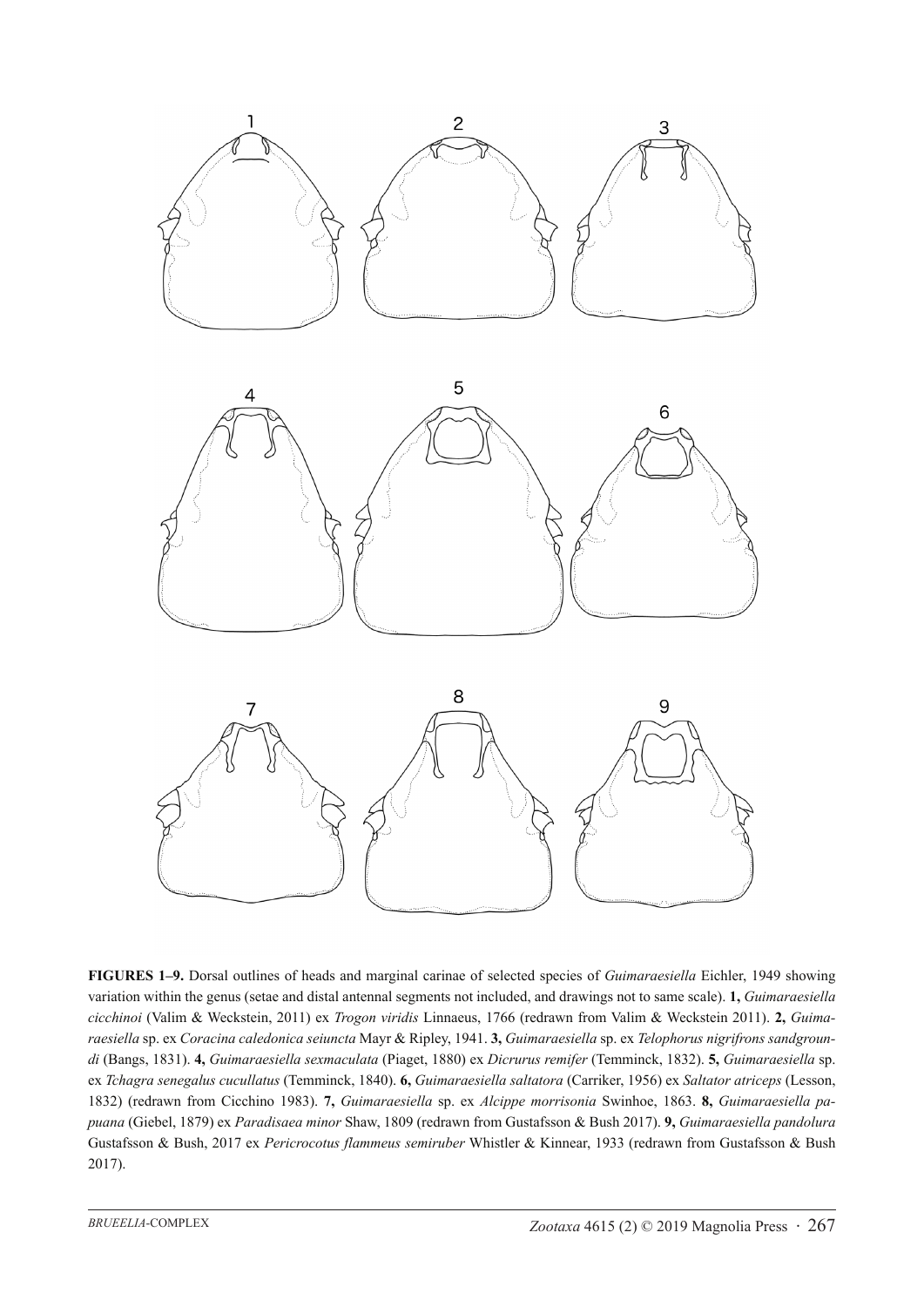

**FIGURES 10–18.** Dorsal outlines of head and marginal carinae of selected species of *Brueelia* Kéler, 1936 showing variation within the genus (setae and distal antennal segments not included, and drawings not to same scale). **10,** *Brueelia brachythorax* (Giebel, 1874) ex *Bombycilla garrulus* (Linnaeus, 1758) (redrawn from Gustafsson & Bush, 2017). **11,** *Brueelia minor* Lunkaschu, 1970 ex *Lanius minor* Gmelin, 1788. **12,** *Brueelia* sp. ex *Ploceus bicolor amaurocephalus* (Cabanis, 1881). **13,** *Brueelia* sp. ex *Cyanocitta stelleri frontalis* (Ridgway, 1873). **14,** *Brueelia* sp. ex *Sylvia subcaerulea subcaerulea* (Vieillot, 1817). **15,** *Brueelia regulicida* Gustafsson *et al*., 2018 ex *Regulus calendula grinellii* Palmer, 1897 (redrawn from Gustafsson *et al*. 2018a). **16,** *Brueelia* sp. ex *Megalurus cruralis* Vigors & Horsfield, 1827. **17,** *Brueelia phasmasoma* Gustafsson & Bush, 2017 ex *Coereba flaveola luteola* (Cabanis, 1850) (redrawn from Gustafsson & Bush 2017). **18,** *Brueelia oxyrhyncha* Gustafsson *et al*., 2018, ex *Sitta nagaensis nagaensis* Godwin-Austin, 1874 (redrawn from Gustafsson *et al*. 2018a).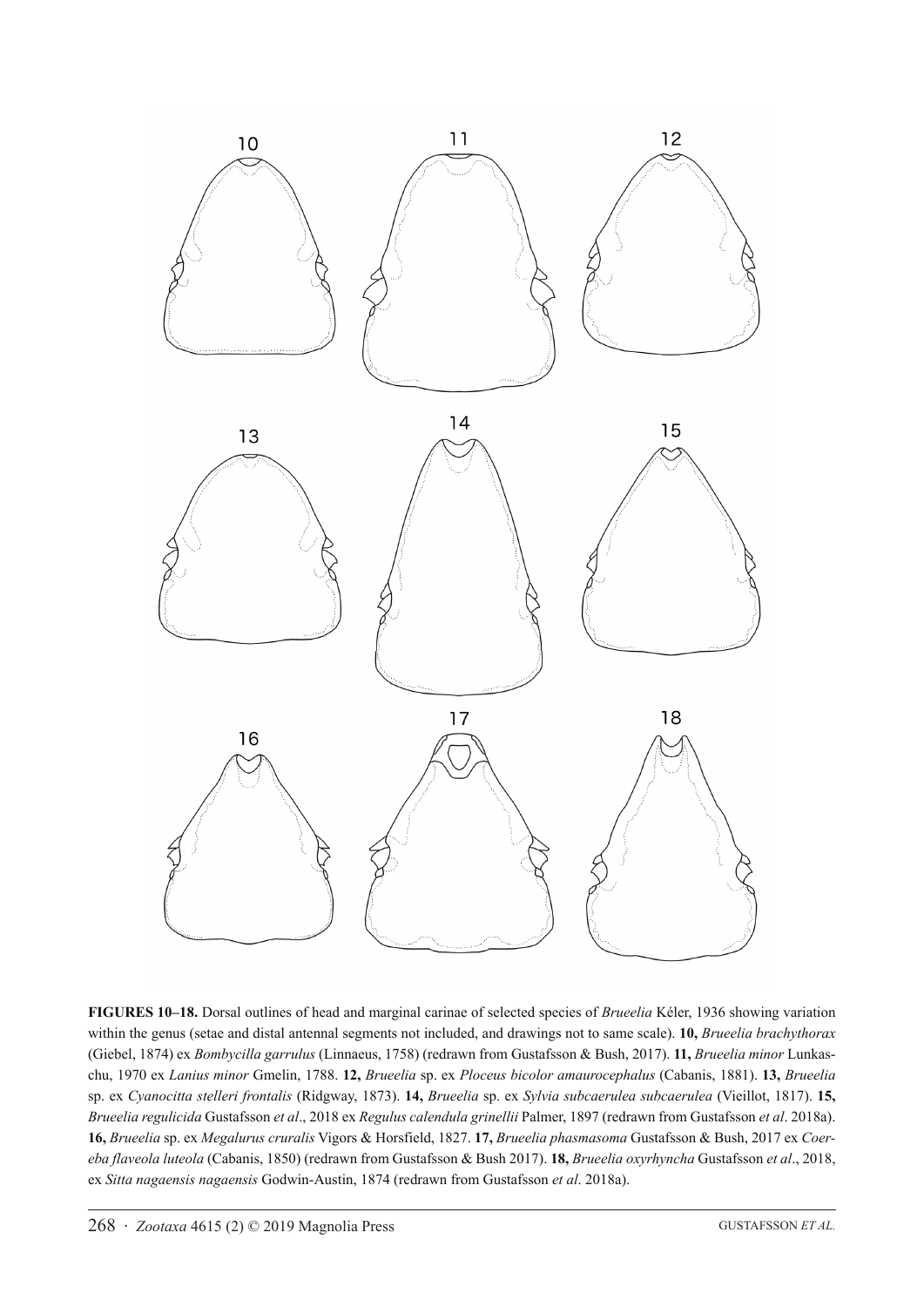**Remarks.** The male genitalia of *Plesionirmus schoddei* are erroneously illustrated, with the mesosome artificially fused to the basal plate proximally. The shape of the proximal mesosome is often useful for determining relationships among species of *Brueelia*. The omission of this character makes it difficult to ascertain whether *P. schoddei* is a species of a hitherto unknown group within *Brueelia* from honeyeaters or a straggler/contaminant.

The photographs of *P. schoddei* (Mey 2017: pl. XI: figs 2–4) show the finger-like extension of the median margin of the ventral carinae (part of Mey's "clypeopulvinus"). This character is usually found in species of *Brueelia* from bulbuls (family Pycnonotidae) (see Gustafsson & Bush 2017: 53). Considering that the type specimens of *P. schoddei* were collected from a captive bird, the type host species may be in error and it is likely that the natural host of *P. schoddei* is a bulbul. No *Brueelia* sensu stricto has been found in any documented samples from wild-caught honeyeaters (family Meliphagidae), and species of the *Brueelia* sensu stricto are generally very rare in Australia. However, Mey (2017: 145) mentions an additional female specimen of "*Plesionirmus* sp." taken from *Manorina melanocephala* in South Australia. No bulbuls are native to Australia, but the red-whiskered bulbul, *Pycnonotus jocosus* (Linnaeus, 1758), has been introduced to South Australia (Paton 1985). Therefore, despite being from two separate collection events, we cannot rule out that all specimens of *Plesionirmus* examined by Mey are stragglers.

We consider this species a *species inquirenda* until a more thorough description of the type specimens is published.

#### *Philemoniellus* **Mey, 2017**

*Philemoniellus* Mey, 2017: 145.

**Type species:** *Philemoniella timorensis* Mey, 2017: 146, figs 71, 73, pl. XI: figs 5–6 [= *Guimaraesiella timorensis* (Mey, 2017)]. By original designation.

**Remarks.** The three species of *Philemoniellus* described by Mey (2017) are all very similar to those from related hosts included in the phylogeny of Bush *et al*. (2015, 2016: 741; fig. 3a; clade containing specimens 127 and 169), which formed a sister group to the type species of *Guimaraesiella*. Furthermore, we have found no significant morphological differences between *Guimaraesiella* and *Philemoniellus*, and species of the genus *Guimaraesiella* are very common on honeyeaters (unpublished data).

Mey (2017: 146) made no attempt to differentiate *Philemoniellus* from *Guimaraesiella*, he only compared it with *Melinirmus* and *Plesionirmus* [= *Brueelia* sensu stricto]. As shown by Gustafsson & Bush (2017: 342, Appendix I), several genera of the *Brueelia*-complex have wide host distributions, with some genera and species occurring on hosts from different families. The exact host range of *Guimaraesiella* is not known, but we have examined *Guimaraesiella* species from virtually all host families that occur in the Australasian and Indomalayan realms, as well as many host families that occur beyond these regions. It is therefore not sufficient to compare a potential new genus with genera from the same host family only. Therefore, the discovery of lice belonging to the *Brueelia*-complex from a previously unsampled host family, or lice that differs from all other known species from the same host family, must not be taken as an indication that the louse species is a new genus.

In our opinion, *Philemoniellus* Mey, 2017 is a junior synonym of *Guimaraesiella* Eichler, 1949 **new synonymy**. This genus-level group has been given seven separate names: *Guimaraesiella* Eichler, 1949, *Xobugirado*, Eichler, 1949, *Allobrueelia* Eichler, 1951, *Allonirmus* Złotorzycka, 1964, *Nitzschinirmus* Mey & Barker, 2014, *Callaenirmus* Mey, 2017 and *Philemoniellus* Mey, 2017. We hope that the diagnoses, descriptions, delimitations and cautionary notes given here and in the revision by Gustafsson & Bush (2017: 215–221, 227, figs 361–369) will prevent the erection of any further unnecessary junior synonyms of *Guimaraesiella*. Admittedly, this genus contains many species that are considerably diverse in head shape, structure of the preantennal area and pigmentation patterns, but these characters are variable, even between closely related species, showing a great degree of convergence (Figs 1–9).

#### *Philemoniellus pentlandiensis* **Mey, 2017**

*Philemoniellus pentlandiensis* Mey, 2017: 147, fig. 72, pl. XII: figs 1–2. *Guimaraesiella pentlandiensis* (Mey, 2017). **New combination**, *species inquirenda*. **Type host:** *Philemon corniculatus corniculatus* (Latham, 1790)—Noisy friarbird. **Type locality:** Pentland, Queensland, Australia.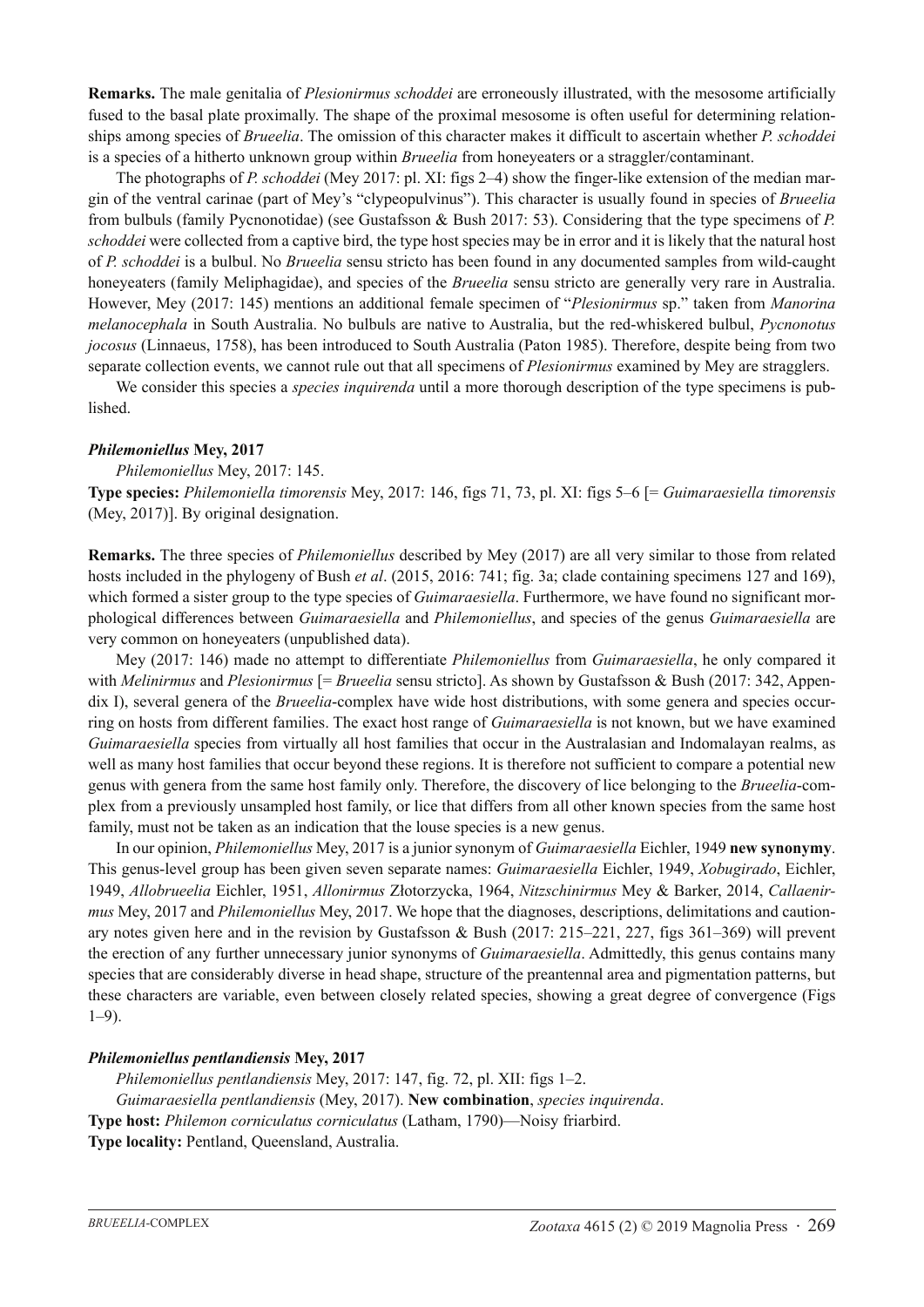**Remarks.** Mey (2017: 147) does not give any non-genitalic characters to separate *P. pentlandiensis* from *P. timorensis*. As the male genitalia of *P. timorensis* are distorted and partially described, there are no characters that could differentiate these two species. We have examined specimens of *Guimaraesiella* from different species of *Philemon* spp., which are extremely similar and with male genitalia like those depicted for *Philemoniellus pentlandiensis* (Mey 2017; fig. 72). In our opinion, *P. pentlandiensis* is likely a junior synonym of *P. timorensis*. However, until a proper redescription of *P. pentlandiensis* becomes available, we regard it as a *species inquirenda*.

### *Philemoniellus samoensis* **Mey, 2017**

*Philemoniellus samoensis* Mey, 2017: 148, pl. XII: fig. 3. *Guimaraesiella samoensis* (Mey, 2017). **New combination**, *species inquirenda*. **Type host:** *Gymnomyza samoensis* (Hombron & Jacquinot, 1841)—mao. **Type locality:** Samoa.

**Remarks.** The small sample and lack of males, plus an unusual and potentially artifactual chaetotaxy described by Mey (2017: 148) do not allow a proper identification of this species. More specimens, especially males, are needed for a detailed redescription of this taxon. Therefore, this species must remain as *species inquirenda*.

### *Philemoniellus timorensis* **Mey, 2017**

*Philemoniellus timorensis* Mey, 2017: 146, figs 71, 73, pl. XI: figs 5–6. *Guimaraesiella timorensis* (Mey, 2017). **New combination**. **Type host:** *Philemon buceroides buceroides* (Swainson, 1837)—helmeted friarbird. **Type locality:** "Timorlaut", Timor.

**Remarks.** The male genitalia of this species are partially illustrated (Mey 2017: fig. 71), lacking parameres and with a mesosome different from anything we have studied in the *Brueelia*-complex. The male photograph of *P. timorensis*  (Mey 2017: pl. XI: fig. 5) shows that the mesosome is folded anteriorly. We have seen male genitalia folded in a similar manner in many specimens of *Guimaraesiella* and, in our opinion, we believe that the genitalia of the type species of *Philemoniellus* is erroneously illustrated. The only other illustration given by Mey (2017: fig. 73) is of the dorsal side of the preantennal head, which shows a typical *Guimaraesiella*. Although we recognise *P. timorensis*  as a valid species, we have no doubt that its correct generic placement is in *Guimaraesiella*.

# *Neosittiella* **Mey, 2017**

*Neosittiella* Mey, 2017: 149.

**Type species** *Neosittiella longiabdominalis* Mey, 2017: 151, fig. 76, pl. XII: figs 4–5. [= *Brueelia longiabdominalis* (Mey, 2017)]. By original designation.

**Remarks.** Mey (2017: 149) considered *Neosittiella* close to *Brueelia*, distinguishing them by four characters, but in our opinion none of these characters separates these genera.

Mey (2017: 149) describes the anterior third of the preantennal area as rounded in *Brueelia*, but pointed in *Neosittiella*. This character is not illustrated for *Neosittiella*, other than in the photographs (Mey 2017: pl. XII: figs 4–5), which show a typical *Brueelia* head shape, especially among species from Old World warblers, sparrows and finches. *Brueelia* species vary greatly in head shape, as shown in Figs 10–18. Therefore, differences in head shape do not separate *Neosittiella* from *Brueelia*.

Mey (2017: 149) wrote that the "Clypeopulvinus" does not exist in *Brueelia*, but is present in *Neosittiella*. This character is not clearly defined in this section and we have not been able to find this term in the literature. In the description of *Plesionirmus* [= *Brueelia*] (Mey, 2017: 144), the clypeopulvinus is described as (translated from German) "a pair of skin-like flaps between the Oscularis (*vsms* 2) and frons", but this character is not illustrated for any species and its meaning is unclear. Futhermore, no paired structures can be seen in either of the photographs of *N. longiabdominalis* (Mey 2017: pl. XII: figs 4–5). Both *Melinirmus* and *Plesionirmus* are described as having "skinlike flaps", and in both these genera there are thumb-like projections into the clypeo-labral suture from the ventral carinae. These projections are normally associated with the pulvinus, and can also be found within *Brueelia* (e.g. *Br. pseudognatha* Gustafsson & Bush, 2017, fig. 65).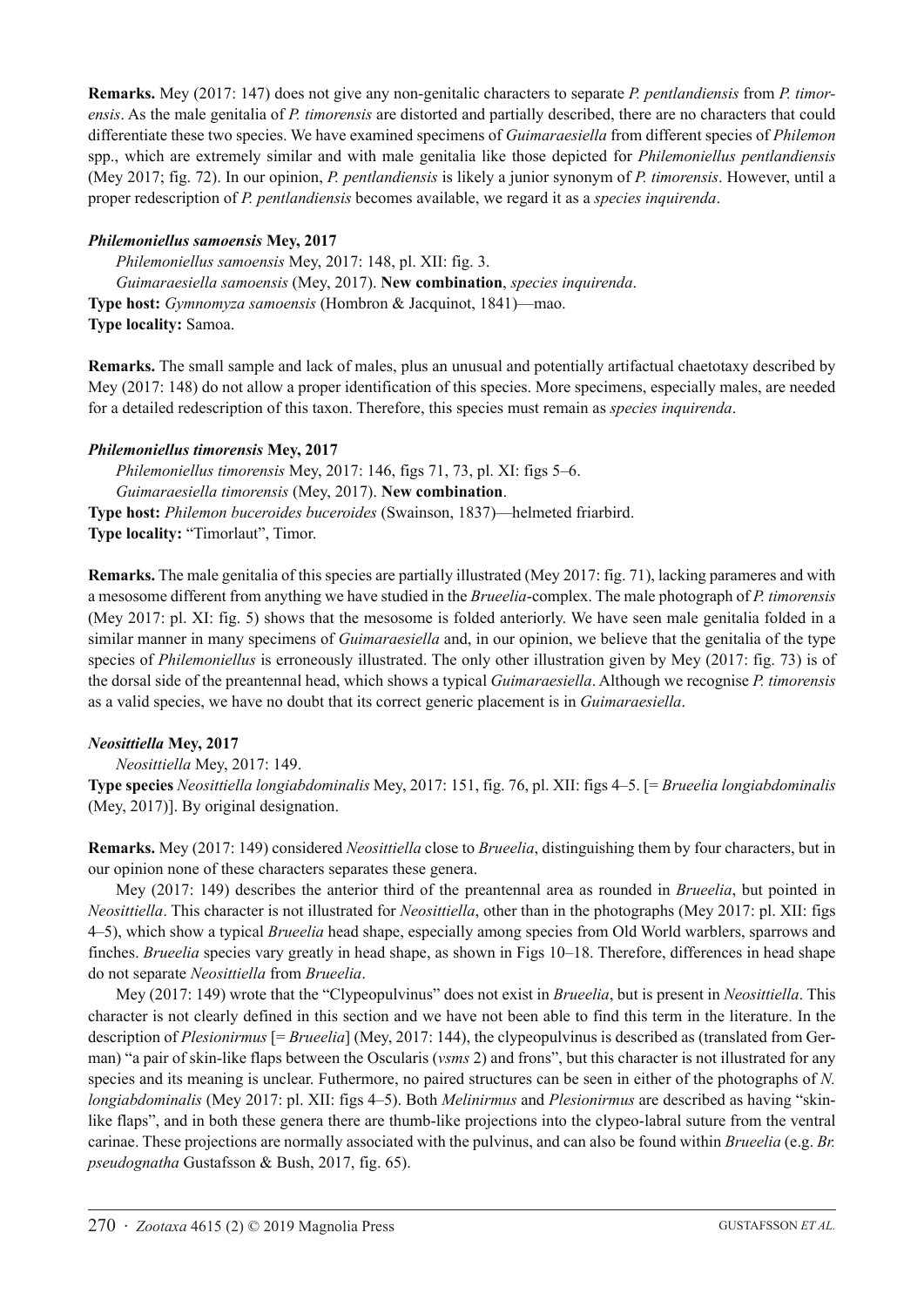Mey (2017: 149) wrote that the abdominal segments of *Neosittiella* are "unusually long", but the photographs (Mey 2017: pl. XII: figs 4–5) show the abdominal segments that are typical for species of *Brueelia* from buntings, sparrows, and warblers. The shape of the abdomen varies markedly in *Brueelia*, and may be in part associated with the size of the inter-barb space of the host's feathers.

The abdominal segments IV–VII of *Neosittiella* species have only one mesoseta on each side, whereas according to Mey (2017), there are always two mesosetae on each side in *Brueelia* species. However, the type species of *Brueelia*, *Br. brachythorax* Kéler, 1936, does not have two mesosetae on each side of abdominal segments IV–VII, as can be seen in the illustrations of this species in Gustafsson & Bush (2017: figs 42–43). Apart from sternal setae, all sets of setae are variable among *Brueelia* species, and details of abdominal chaetotaxy often give valuable clues to the relationships of species within this genus. Some variations in abdominal chaetotaxy were given in table 3 of Gustafsson & Bush (2017: 37), but males often differ in some features, even between closely related species.

The male genitalia as illustrated by Mey (2017: fig. 76) are typical for *Brueelia*, and there is not a single character in the photographs showing that *Neosittiella* is anything but a junior synonym of *Brueelia* **new synonymy**.

#### *Neosittiella longiabdominalis* **Mey, 2017**

*Neosittiella longiabdominalis* Mey, 2017: 151, fig. 76, pl. XII: figs 4–5.

*Brueelia longiabdominalis* (Mey, 2017). **New combination.**

**Type host:** *Daphoenositta chrysoptera pileata* (Gould, 1838)—Varied sittella.

**Type locality:** Bang Bang Waterhole, Flinders River, North Queensland, Australia.

**Other hosts.** *Daphoenositta chrysoptera leucoptera* (Gould, 1840) and *Daphoenositta chrysoptera* (Latham, 1802) ssp. (Mey 2017: 151).

**Remarks.** Eichler (1949) described *Guimaraesiella longiabdominalis*, a species which was temporarily transferred to *Brueelia* by Hopkins & Clay (1952) when they synonymised *Guimaraesiella* under *Brueelia*. However, Gustafsson & Bush (2017: 224) moved *Br. longiabdominalis* back to *Guimaraesiella*, placing it as a junior synonym of *Guimaraesiella papuana*. Therefore, following Article 59.2 of the *Code* (1999), no replacement name is needed for *Br. longiabdominalis* (Mey, 2017), but the combination "*Brueelia longiabdominalis*" now refers to two different taxa in the literature: one to a species from a New Guinean bird-of-paradise (= *Guimaraesiella longiabdominalis*) and another to a louse from an Australia sittella (= *Brueelia longiabdominalis*). Also, it should be noted that the genus *Brueelia* sensu stricto is exceedingly rare in Australia, with some species introduced with European hosts [*e.g. Brueelia nebulosa* (Burmeister, 1838), see Green & Palma 1991]. Considering that *Daphoenositta chrysoptera* and all other species of the family Neosittidae are endemic to Australasia, and that the material examined by Mey (2017: 151) includes many specimens from five different collecting events, *Brueelia longiabdominalis* may be the result of a successful host-switch from an unknown European host onto *Daphoenositta chrysoptera*.

#### *Estrildinirmus* **Mey, 2017**

*Estrildinirmus* Mey, 2017: 151.

**Type species:** *Estrildinirmus papuasicus* Mey, 2017: 153, figs 77, 79, pl. XII: fig. 6, pl. XIII: fig. 1 [= *Mirandofures kamena* Gustafsson & Bush, 2017: 68]. By original designation.

**Remarks.** We agree with Mey (2017: 182) in regarding *Estrildinirmus* Mey, 2017 as a junior synonym of *Mirandofures* Gustafsson & Bush, 2017.

Mey (2017: 152) correctly excluded *Brueelia munia* Ansari, 1955a from *Estrildinirmus*. In the revision by Gustafsson & Bush (2017), this species was erroneously included in *Mirandofures.* Upon re-examination of the original description, we agree with Mey's placement of *Br. munia* in *Brueelia* sensu stricto. Whether or not the *Br. munia* specimens examined by Gustafsson & Bush (2017) are stragglers on the type host, as Mey (2017) suggests, cannot be confirmed.

#### *Estrildinirmus australis* **Mey, 2017**

*Estrildinirmus australis* Mey, 2017: 154, pl. XIII: figs 3–4. *Mirandofures australis* (Mey, 2017). **New combination**, *species inquirenda*. **Type host:** *Stagonopleura bella bella* (Latham, 1801)—beautiful firetail.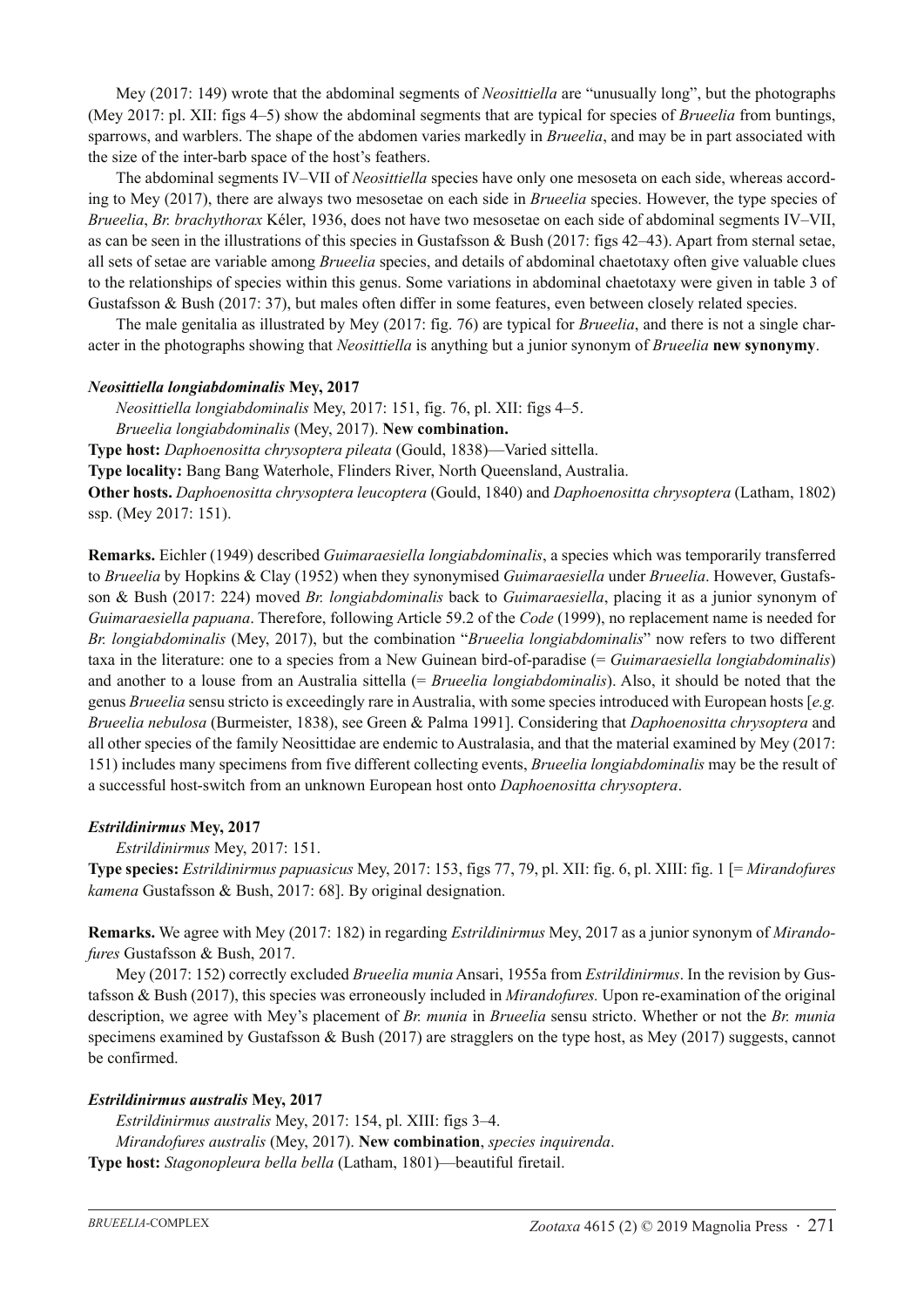**Type locality:** Gippsland, Victoria, Australia.

**Remarks.** The brief text description and the photographs of the male and female given by Mey (2017) are not sufficient to identify *Estrildinirmus australis* with certainty. Until a proper redescription becomes available, we regard this taxon as *species inquirenda*.

# *Estrildinirmus papuasicus* **Mey, 2017**

*Mirandofures kamena* Gustafsson & Bush, 2017: 68, Figs 90–97. *Estrildinirmus papuasicus* Mey, 2017: 153, figs 77, 79, pl. XII: fig. 6, pl. XIII: fig. 1. **Type host:** *Erythrura trichroa sigillifer* (De Vis, 1897)—blue-faced parrotfinch. **Type locality:** Rongo, Eastern Highlands, Papua New Guinea.

**Remarks.** We agree with Mey (2017: 182) in that *Estrildinirmus papuasicus* Mey, 2017 is a junior synonym of *Mirandofures kamena* Gustafsson & Bush, 2017.

# *Estrildinirmus rongoensis* **Mey, 2017**

*Estrildinirmus rongoensis* Mey, 2017: 154, fig. 78, pl. XIII: fig. 2. *Mirandofures rongoensis* (Mey, 2017). **New combination. Type host:** *Lonchura spectabilis wahgiensis* Mayr & Gilliard, 1952—hooded manakin. **Type locality:** Rongo, Eastern Highlands, Papua New Guinea.

**Remarks.** The illustration of the male of genitalia (Mey 2017: fig. 78) and the photograph of the holotype male show that this is a valid species.

### *Protonirmus* **Mey, 2017**

*Protonirmus* Mey, 2017: 158.

**Type species:** *Brueelia antennata* Ansari, 1956: 139 [= *Ceratocista antennata* (Ansari, 1956: 139)]. By original designation.

**Remarks.** We agree with Mey (2017: 182) that *Protonirmus* is a junior synonym of *Ceratocista* Gustafsson & Bush, 2017. However, we disagree with Mey (2017: 160) in placing the species *Brueelia effronte* Ansari, 1956b in *Protonirmus* as, in our opinion, this species belongs in *Resartor* Gustafsson & Bush, 2017.

Mey (2017: 158) stated that the species of *Protonirmus* have asymmetrical preantennal areas, but the specimens we have examined (including the holotype of *Cc. antennata*) do not have asymmetrical preantennal areas. However, virtually all species of the *Brueelia*-complex in which the dorsal preantennal suture does not reach the *ads*, a large enough series of specimens will include at least some individuals with variation in the extent of this suture on either side of the head. The shape of the dorsal anterior plate is also usually slightly asymmetrical, even in species that have a more extensive suture reaching the *ads*. However, these individual differences have no taxonomic significance. The asymmetry mentioned by Mey (2017: 158) cannot be seen in the photographs of his specimens of *Cc. antennata* (see Mey 2017: pl. XIII: figs 5–6) and it is not illustrated elsewhere. Therefore, we cannot confirm whether Mey's specimens are substantially different from those we have examined.

# *Garrulaxeus* **Mey, 2017**

*Garrulaxeus* Mey, 2017: 160.

**Type species:** *Garrulaxeus babaxiphilus* Mey, 2017: 162, figs 82–83, pl. XIV: figs 2–3 [= *Priceiella* (*Camurnirmus*) *babaxiphilus* (Mey, 2017)]. By original designation.

**Remarks.** We regard *Garrulaxeus* Mey, 2017 as a junior synonym of *Priceiella* (*Camurnirmus*) Gustafsson & Bush, 2017 **new synonymy**, because the type species of *Garrulaxeus* belongs in the subgenus *Camurnirmus* Gustafsson & Bush, 2017 (see below). However, not all the species described and/or included by Mey (2017) in *Garrulaxeus* belong in *Priceiella* Gustafsson & Bush, 2017, as one of them belongs in *Brueelia*. Furthermore, Mey's (2017) minimal illustrations prevent the placement of some of his new species into any subgenus of *Priceiella*.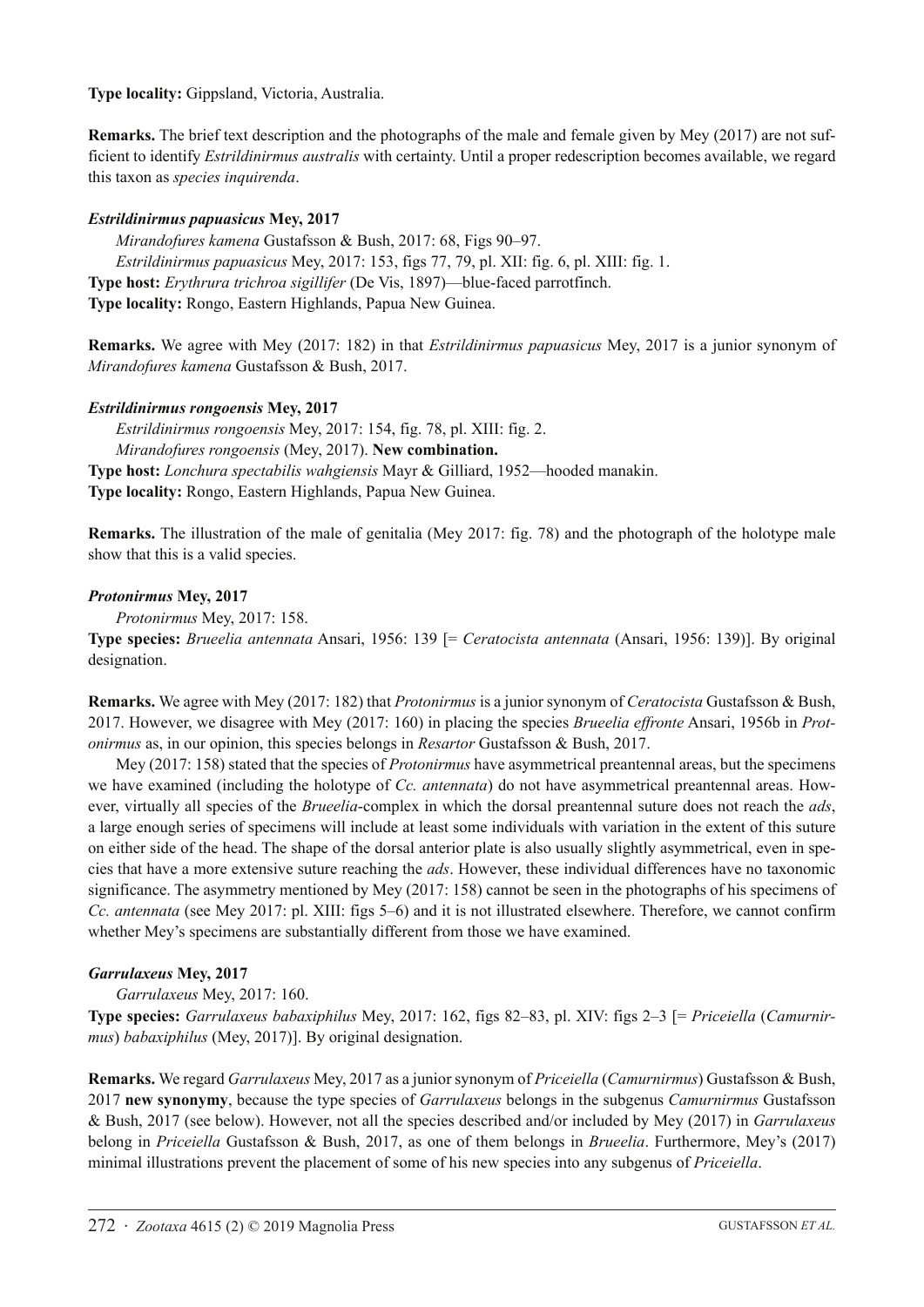Mey (2017: 161) included *Brueelia avinus* Ansari, 1956b in *Garrulaxeus*, but expressed some doubt whether this inclusion was correct. As discussed by Gustafsson & Bush (2017: 219), *Brueelia avinus* belongs to a subgenus of *Guimaraesiella*, which was described as *Cicchinella* by Gustafsson *et al*. (2019) and includes species found only on babblers.

# *Garrulaxeus babaxiphilus* **Mey, 2017**

*Garrulaxeus babaxiphilus* Mey, 2017: 162, figs 82–83, pl. XIV: figs 2–3. *Priceiella* (*Camurnirmus*) *babaxiphila* (Mey, 2017). **New combination**. **Type host:** *Ianthocincla waddelli jomo* (Vaurie, 1955)—giant babax. **Type locality:** Zetang, Tibet, China.

**Remarks.** Although we did not study any material of this species, we transfer *Garrulaxeus babaxiphilus* to *Priceiella* (*Camurnirmus*) Gustafsson & Bush, 2017 based on the shape of the male genitalia illustrated by Mey (2017: fig. 83). However, we believe that this species needs a redescription to be clearly identified without examining type material.

# *Garrulaxeus ecki* **Mey, 2017**

*Garrulaxeus ecki* Mey, 2017: 164, fig. 87, pl. XV: figs 5–6. *Priceiella* (*Camurnirmus*) *ecki* (Mey, 2017). **New combination**, *species inquirenda* **Type host:** *Ianthocincla treacheri treacheri* (Sharpe, 1879)—chestnut-hooded laughingthrush. **Type locality:** Mount Kina Balu, NW Borneo.

**Remarks.** We transfer *Garrulaxeus ecki* to *Priceiella* (*Camurnirmus*) based on the shape of the male genitalia illustrated by Mey (2017: fig. 87). However, the text description and illustrations of *P. ecki* do not give sufficient details to establish whether this species is separable from either *Priceiella* (*Camurnirmus*) *paulbrowni* Gustafsson & Bush, 2017 or *Pr.* (*Camurnirmus*) *hwameicola* Gustafsson & Bush, 2017. Therefore, we regard *Garrulaxeus ecki*  as *species inquirenda.*

# *Garrulaxeus formosus* **Mey, 2017**

*Garrulaxeus formosus* Mey, 2017: 163, fig. 86, pl. XV: figs 3–4. *Priceiella* (*Thescelovora*) *formosa* (Mey, 2017). **New combination**. **Type host:** *Ianthocincla poecilorhyncha* (Gould, 1863)—rusty laughingthrush. **Type locality:** Taiwan.

**Remarks.** We transfer *Garrulaxeus formosus* to *Priceiella* (*Thescelovora*) based on the shape of the male genitalia illustrated by Mey (2017: fig. 86). The length of the parameres would separate this species from all species of *Thescelovora* previously known or described by Mey (2017). However, as most other morphological details are unknown, *Garrulaxeus formosus* is in need of a proper redescription.

# *Garrulaxeus parvus* **Mey, 2017**

*Garrulaxeus parvus* Mey, 2017: 164, fig. 88, pl. XVI: fig. 1. *Brueelia parva* (Mey, 2017). **New combination**. **Type host:** *Turdoides gularis* (Blyth, 1855)—white-throated babbler. **Type locality:** Thityapante, 50 km S of Magwe, Myanmar.

**Remarks.** Both illustrations of this species given by Mey (2017) show severely distorted male genitalia; this fact, together with a very brief text description and diagnosis, makes it difficult to place *G. parvus* in any genus. However, the photograph of the male holotype shows that this species would belong in a group with *Brueelia pengya* (Ansari, 1947), within *Brueelia* sensu stricto; hence we tentatively place it in that group. This group is also known by the name *Painjunirmus* Ansari, 1947, and Gustafsson & Bush (2017: 37) regarded it as "atypical" considering that the morphological differences between *Painjunirmus* and *Brueelia* sensu stricto may be enough to warrant the recognition of *Painjunirmus* as a subgenus. In an upcoming publication, Gustafsson & Bush (*in prep.*) analyse this group in more detail including the comments made by Mey (2017: 155–156).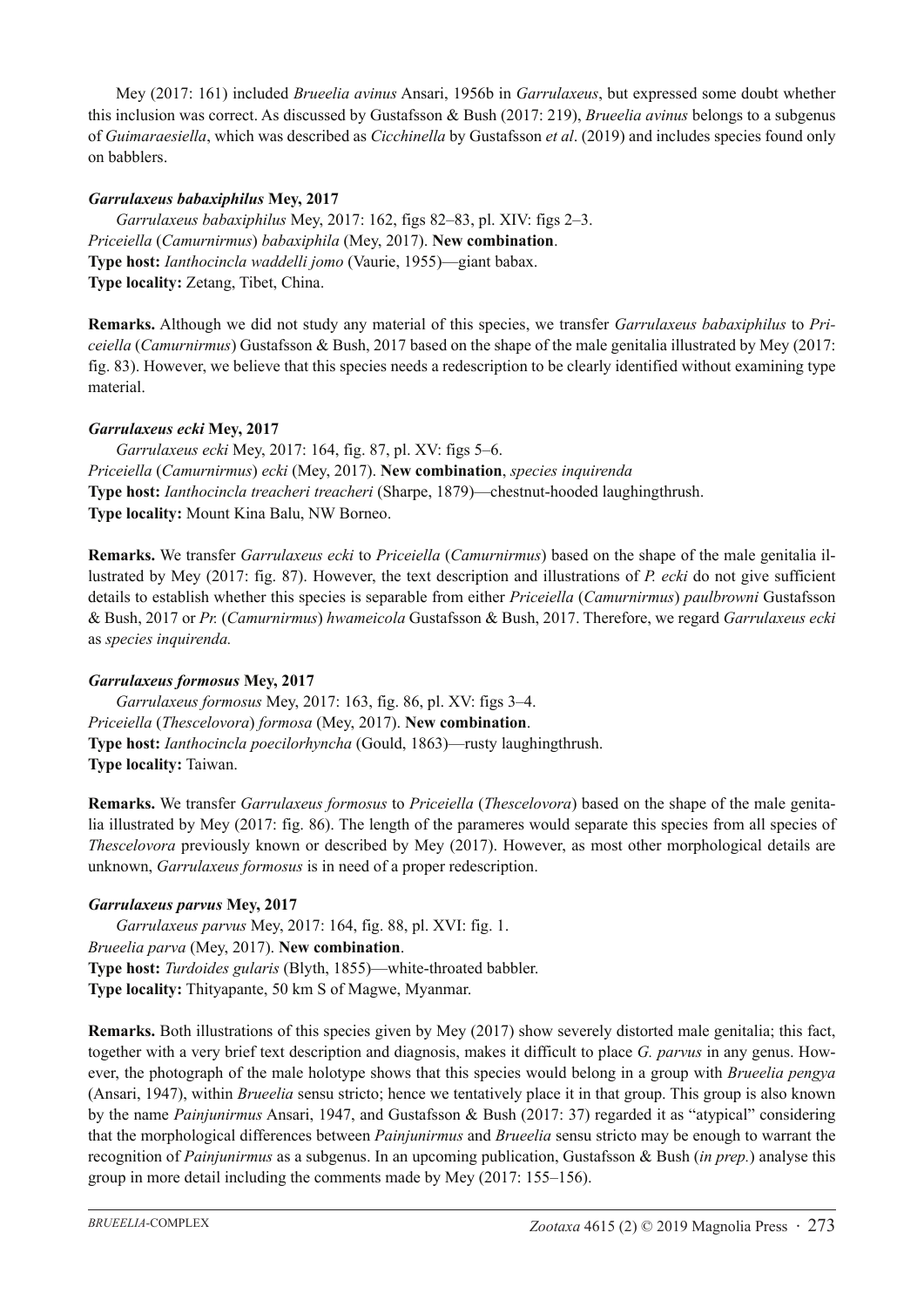#### *Garrulaxeus sichuanensis* **Mey, 2017**

*Garrulaxeus sicuanensis* Mey, 2017: 163, fig. 85, pl. XV: figs 1–2. *Priceiella* (*Camurnirmus*) *sichuanensis* (Mey, 2017). **New combination**. **Type host:** *Ianthocincla berthemyi* (Oustalet, 1876)—buffy laughingthrush. **Type locality:** Kuatun, Fukien, China.

**Remarks.** We tentatively include *Garrulaxeus sichuanensis* Mey, 2017 in *Priceiella* (*Camurnirmus*), due to the similarity between the male genitalia of this species (Mey 2017: fig. 85) and those of *Pr.* (*Camurnirmus*) *rhinocichlae* (Eichler, 1957: figs 88–89), despite the fact that only part of the mesosome of *G. sichuanensis* is illustrated. The shape of the parameres also suggests that *G. sichuanensis* should be included in *Camurnirmus*, and close to *Pr.* (*Camurnirmus*) *rhinocichlae*. However, *G. sichuanensis* needs to be thoroughly redescribed and illustrated to confirm our subgeneric placement.

#### *Garrulaxeus sikkimensis* **Mey, 2017**

*Garrulaxeus sikkimensis* Mey, 2017: 165, pl. XVI: fig. 2. *Priceiella sikkimensis* (Mey, 2017). **New combination**, *incertae sedis*. **Type host:** *Pomatorhinus superciliaris superciliaris* (Blyth, 1842)—slender-billed scimitar-babbler. **Type locality:** Dib La, Trashiyangsi Valley, East Bhutan.

**Remarks.** The only illustration of *Garrulaxeus sikkimensis* Mey, 2017 is a photograph of the female holotype, which does not give enough details to place this species in either *Priceiella* or *Guimaraesiella*. The shapes of the subgenital plate and the tergopleurites suggest that *G. sikkimensis* should be placed in *Priceiella*, and the head shape would place *G. sikkimensis* close to the other species of *Priceiella* on scimitar-babblers, such as *Pr.* (*Thescelovora*) *austini* Gustafsson *et al.,* 2018b, *Pr.* (*Thescelovora*) *chanthaburiana* Gustafsson *et al.*, 2018b and *Pr.* (*Thescelovora*) *macrocephala* Gustafsson *et al.,* 2018b. However, *G. sikkimensis*, in particular the unknown male, needs a thorough redescription before its relationships can be confirmed. Therefore, we regard it as *incertae sedis* within *Priceiella*.

#### *Garrulaxeus taivanus* **Mey, 2017**

*Garrulaxeus taivanus* Mey, 2017: 165, pl. XVI: fig. 3. *Priceiella taivana* (Mey, 2017). **New combination**, *incertae sedis* **Type host:** *Megapomatorhinus erythrocnemis* (Gould, 1863)—black-necklaced scimitar-babbler. **Type locality:** Kodensho, Central Taiwan.

**Remarks.** The only illustration of *Garrulaxeus taivanus* Mey, 2017 is a photograph of the female holotype, which does not give enough details to place this species in either *Priceiella* or *Guimaraesiella*. The shapes of the subgenital plate and of the tergopleurites both suggest that *G. taivanus* is close to *G. sikkimensis* (see remarks under this species, above) and other species of *Priceiella* from scimitar-babblers, but the head shape of *G. taivanus* is unlike that of other *Priceiella* from scimitar-babblers. *Garrulaxeus taivanus*, especially the unknown male, needs to be redescribed to confirm its subgeneric placement. We tentatively consider *G. taivanus* to be *incertae sedis* within *Priceiella*.

#### *Garrulaxeus tibetanus* **Mey, 2017**

*Garrulaxeus tibetanus* Mey, 2017: 162, fig. 84, pl. XIV: figs 4–6. *Priceiella* (*Camurnirmus*) *tibetana* (Mey, 2017). **New combination**. **Type host:** *Ianthocincla lanceolata lanceolata* (Verreaux, 1871)—Chinese babax. **Type locality:** Baiyn [?], Sichuan Sheng, China.

**Remarks.** We transfer *Garrulaxeus tibetanus* Mey, 2017 to *Priceiella* (*Camurnirmus*) based on the shape of the male genitalia (Mey 2017: fig. 84), and regard it as morphologically closest to *Pr.* (*Camurnirmus*) *paulbrowni* Gustafsson & Bush, 2017. These two species can be separated by the head shape and the width of the marginal carina.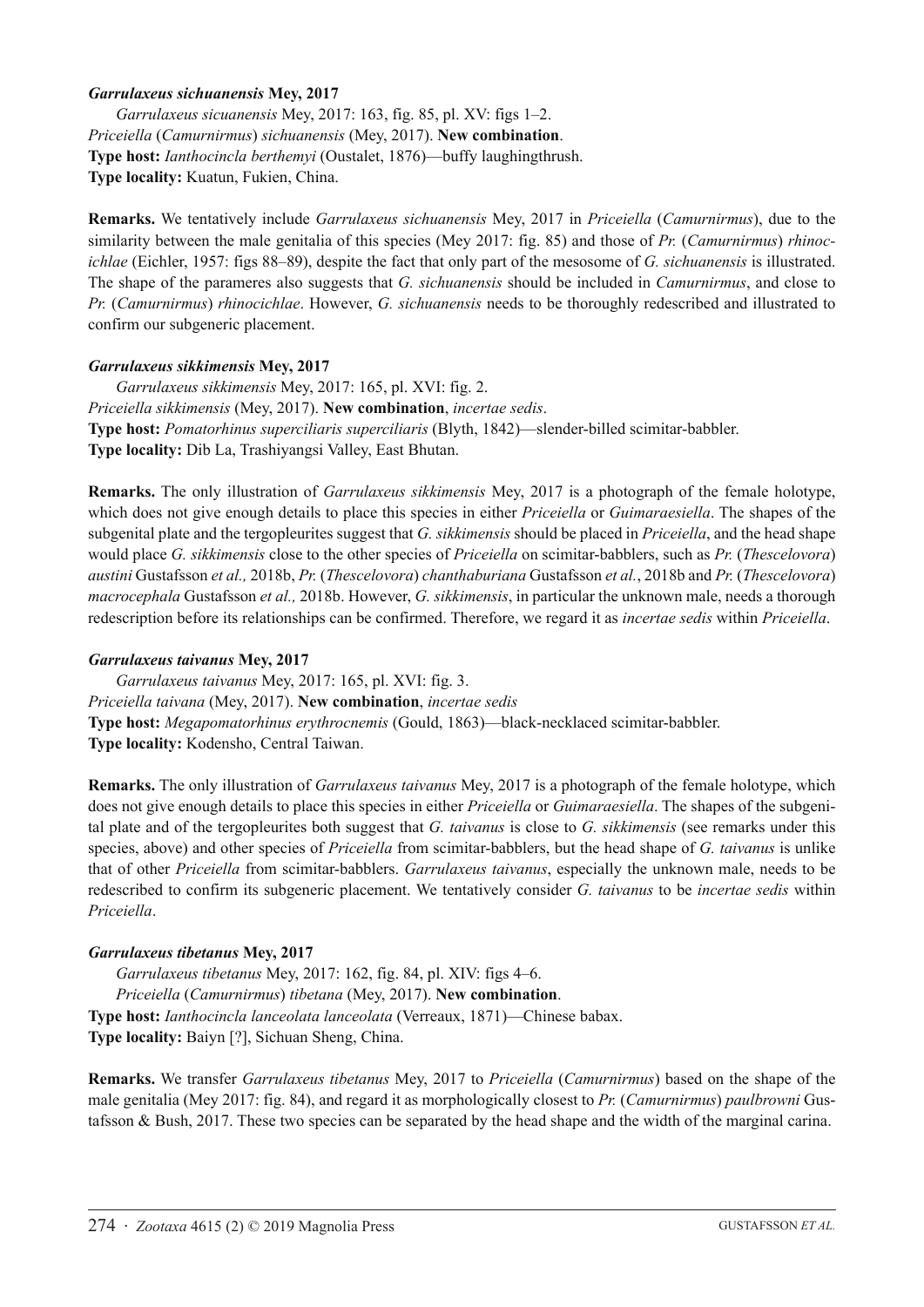### *Leiothrichinirmus* **Mey, 2017**

*Leiothrichinirmus* Mey, 2017: 166.

**Type species:** *Leiothrichinirmus weigoldi* Mey, 2017: 166, figs 89–90, pl. XVI: figs 4–5 [= *Resartor weigoldi* (Mey, 2017)]. By original designation.

**Remarks.** We agree with Mey (2017: 182) that *Leiothrichinirmus* Mey, 2017 is a junior synonym of *Resartor* Gustafsson & Bush, 2017.

Mey's (2017: 169) statement that his three new species have very different male genitalia can be entirely ascribed to the fact that he illustrated different aspects of the same type of genitalia. In the illustration of the male genitalia of *L. grammatoptiliphagus* (Mey 2017: fig. 93) ventral characters have been emphasized, whereas in the illustration of *L. himalayanus* (Mey 2017: fig. 94) dorsal characters are shown. In the illustration of the male genitalia of *L. weigoldi* (Mey 2017: fig. 90) much of the mesosome has erroneously been fused with the proximal parameres, and only part of the mesosome has been illustrated as a distinct unit. Only the illustration of the male genitalia of *L. grammatoptiliphagus* represents non-distorted genitalia. A comparison of Mey's (2017) illustrations with those for *Resartor impressifrons* (Ansari, 1956b) in Gustafsson & Bush (2017: figs 164–166) clearly show the different aspects discussed above.

### *Leiothrichinirmus grammatoptiliphagus* **Mey, 2017**

*Leiothrichinirmus grammatoptiliphagus* Mey, 2017: 170, figs 91, 93, pl. XVII: fig. 2. *Resartor grammatoptiliphagus* (Mey, 2017). **New combination***.* **Type host:** *Grammatoptila striata sikkimensis* Ticehurst, 1924—striated laughingthrush. **Type locality:** Gangtok, Sikkim, India.

**Remarks.** Mey's (2017) illustrations of *Leiothrichinirmus grammatoptiliphagus* are sufficient to recognise it as a valid species, distinguishable from *L. weigoldi* by the chaetotaxy of the posterior segments as shown by Mey (2017: figs 90, 93). However, the separation of *L. grammatoptiliphagus* from *L. himalayanus* is not clear (see below).

### *Leiothrichinirmus himalayanus* **Mey, 2017**

*Leiothrichinirmus himalayanus* Mey, 2017: 169, fig. 94, pl. XVI: fig 6, pl. XVII: fig. 1. *Resartor himalayanus* (Mey, 2017). **New combination**, *species inquirenda*. **Type host:** *Trochalopteron affine blythii* Verreaux, 1871—black-faced laughingthrush. **Type locality:** Washan, Sichuan, China.

**Remarks.** Mey (2017) did not compare *Leiothrichinirmus himalayanus* against *Brueelia impressifrons*, despite placing the *Br. impressifrons* in *Leiothrichinirmus*. Gustafsson & Bush (2017: 105) placed *Br. impressifrons* in *Resartor*, parasitising two different subspecies of the same host species, *Trochalopteron affine*. The illustration of the male genitalia of *L. himalayanus* by Mey (2017: 94) is not complete and appears slightly distorted. Other than the angle of the lateral margins of the mesosome, there are no differences between the genitalia of *L. himalayanus* and those of *Re*. *impressifrons* that cannot be ascribed to the distortion of the specimen illustrated, the lack of detail in Mey's illustration, or within-species variation. The only other characters mentioned in the description of *L. himalayanus* refer to illustrations of *L. grammatoptiliphagus*, but it is unclear whether these two species are so similar that the same illustration of the terminalia can serve to illustrate two species, or whether this is a mistake. In our experience, the chaetotaxy of the posterior segments differ among all species of *Resartor*.

We strongly suspect that *Leiothrichinirmus himalayanus* is a junior synonym of *Re. impressifrons*, but the type material needs careful examination to confirm this hypothesis. For this reason, we consider *Re. himalayanus* a *species inquirenda* in need of redescription.

# *Leiothrichinirmus weigoldi* **Mey, 2017**

*Leiothrichinirmus weigoldi* Mey, 2017: 166, figs 89–90, pl. XVI: figs 4–5.

*Resartor weigoldi* (Mey, 2017). **New combination.**

**Type host:** *Trochalopteron formosum formosum* Verreaux, 1869—red-winged laughingthrush. **Type locality:** Buge, Kwanhsim [?], Sichuan, China.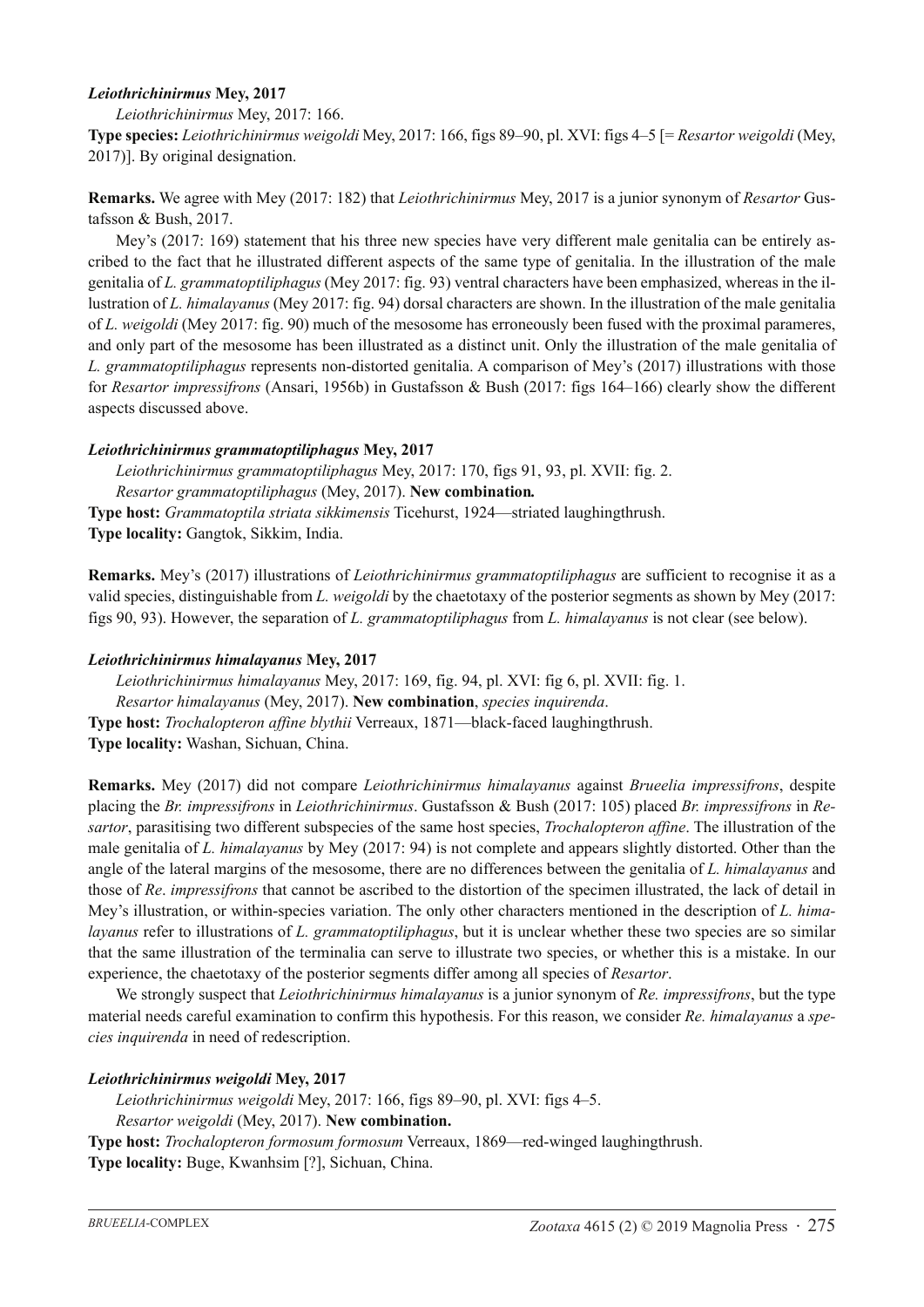**Remarks.** Besides photographs of the habitus of both sexes (Mey 2017: pl. XVI: figs 4–5), *Leiothrichinirmus weigoldi* is illustrated by the preantennal area with a mixture of ventral and dorsal features, and the male terminalia showing dorsal characters of the abdomen and the male genitalia (Mey 2017: figs 89–90). However, the male genitalia as shown are incomplete and distorted and not comparable with illustrations of other *Resartor* species. *Leiothrichinirmus weigoldi* is in need of redescription and regarded here as *species inquirenda*.

### *Timalinirmus* **Mey, 2017**

### *Timalinirmus* Mey, 2017: 170.

**Type species:** *Brueelia hrabali* Najer & Sychra [in Najer *et al*.], 2012: 65, figs 2A–B, 3A–F, 6C–D. [=*Timalinirmus hrabali* (Najer & Sychra [in Najer *et al*.], 2012)]. By original designation.

**Remarks.** Mey (2017: 182) tentatively synonymized *Timalinirmus* with *Turdinirmoides* Gustafsson & Bush, 2017 based on non-setal characters and the presence of sternal setae on the male abdominal plate VII, a diagnostic character of *Turdinirmoides*. Also, Gustafsson & Bush (2017: 114) placed the type species of *Timalinirmus*—*Brueelia hrabali*—in *Turdinirmoides*, but recognising that "when a larger number of species in this complex are known and have been adequately described and sequenced, the systematics of *Turdinirmoides* and related genera may need further revision.".

We examined additional undescribed species of this group, which have male sternal plate VII fused with the subgenital plate, and lack sternal setae on male abdominal segment VII. These and other characters suggest that this group of *Brueelia*-complex lice deserve a separate genus. We thus reverse Mey's (2017) synonymy and resurrect *Timalinirmus* as a valid genus, containing only the type species, *Timalinirmus hrabali*.

Nevertheless, we should make the point that the undescribed species that we studied and *T. hrabali* are close to *Turdinirmoides*, and the division of this genus into two is not straightforward. One undescribed species [from *Yuhina castaniceps* (Moore, 1854)] has a female subgenital plate separated from the cross-piece as in *Turdinirmoides* and a dorsal preantennal suture that reaches the *ads*. Another undescribed species [from *Megapomatorhinus gravivox* (David, 1873)] has a female subgenital plate more similar to that found in females of the genus *Aratricerca* Gustafsson & Bush, 2017, but a shortened dorsal preantennal suture as in most species of *Resartor*.

We examined at least 12 undescribed species included in these three genera—*Turdinirmoides*, *Aratricerca* and *Timalinirmus*—distributed over seven host families. Within the *Brueelia*-complex, this is the most difficult group to draw genus-level boundaries based on morphology, and therefore genetic data for these taxa are sorely needed. The phylogeny of Bush *et al*. (2015, 2016: fig. 3f, clade L, specimen 262) included a single specimen from this group belonging to the genus *Aratricerca*, which was placed as sister to the single representative of *Resartor* included in the phylogeny (Bush *et al*. 2015, 2016: fig. 3f, clade L, specimen 269). In comparison to the difficulties in separating the *Turdinirmoides-Aratricerca-Timalinirmus* group, *Resartor* is a remarkably homogeneous genus. Due to the very small number of species involved and the complex morphological relationships, we tentatively accept a classification that contains two very closely related genera that may ultimately have to be synonymized. Species with the male subgenital plate divided from sternite VII and with sternal setae on the posterior margin of abdominal segment VII in males belong in the genus *Turdinirmoides*. Species with the male sternite VII fused to the subgenital plate and lacking sternal setae on the posterior margin of abdominal segment VII belong in the genus *Timalinirmus*. We have no doubt that finding more species belonging in this complex will require further revisions of this classification.

#### *Carpodaciella* **Mey, 2017**

#### *Carpodaciella* Mey, 2017: 170.

**Type species:** *Carpodaciella carpodaci* Mey, 2017: 171, figs 95, 97, pl. XVII: figs 5–6 [= *Turdinirmoides carpo*daci (Mey, 2017)]. By original designation.

**Remarks.** As mentioned above, the most useful characters to identify *Turdinirmoides* are the division of the male subgenital plate and the sternal setae on the male abdominal segment VII. These setae are not mentioned by Mey (2017) for *Carpodaciella* but, both the text and the photographs clearly show that both species of *Carpodaciella* have the male sternite VII separated from the subgenital plate, although the setae cannot be seen in the photographs. These features place both species of *Carpodaciella* in *Turdinirmoides* as defined by Gustafsson & Bush (2017: 112), and as discussed above. When more species of *Turdinirmoides* are described and the morphological variation within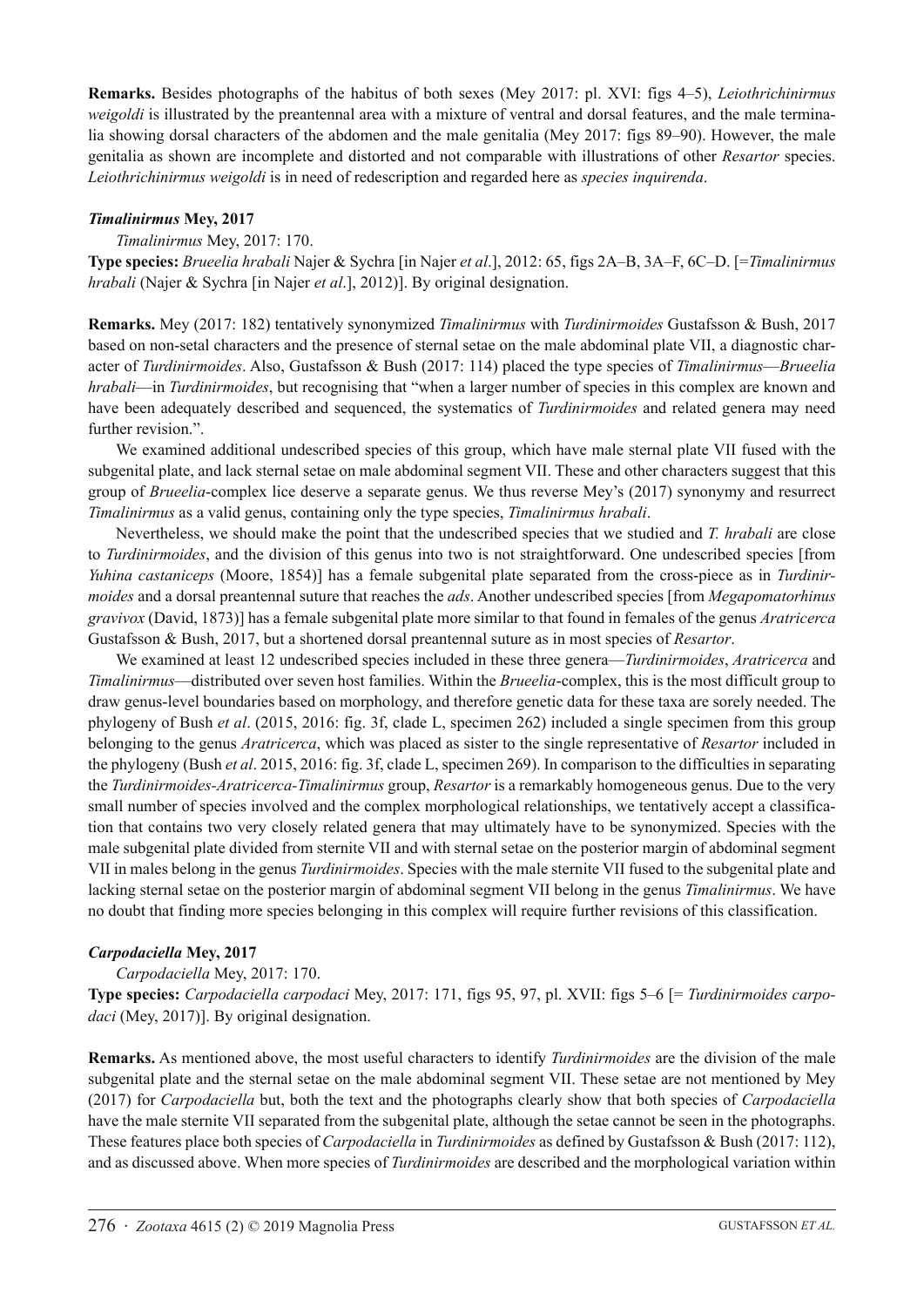this genus is better understood, *Carpodaciella* may be resurrected as a subgenus of *Turdinirmoides*. However, at present, we regard *Carpodaciella* Mey, 2017 as a junior synonym of *Turdinirmoides* Gustafsson & Bush, 2017 **new synonymy**.

### *Carpodaciella carpodaci* **Mey, 2017**

*Carpodaciella carpodaci* Mey, 2017: 171, figs 95, 97, pl. XVII: figs 5–6. *Turdinirmoides carpodaci* (Mey, 2017). **New combination**. **Type host:** *Carpodacus rubicilla kobdensis* (Sushkin, 1925)—great rosefinch. **Type locality:** Bajan nuur Somon, Aimak Bajan-Ulgy, Mongolia.

**Remarks.** Based on the text description and the illustrations, we recognise *Carpodaciella carpodaci* as a valid species within the genus *Turdinirmoides*.

#### *Carpodaciella vasjukovae* **Mey, 2017**

*Carpodaciella vasjukovae* Mey, 2017: 172, fig. 96, pl. XVIII: figs 1–2. *Turdinirmoides vasjukovae* (Mey, 2017). **New combination**. **Type host:** *Uragus sibiricus sibiricus* (Pallas, 1773)—long-tailed rosefinch. **Type locality:** Omsk Oblast, West Siberia, Russia.

**Remarks.** Based on the text description and the illustrations, we recognise *Carpodaciella vasjukovae* as a valid species within the genus *Turdinirmoides*.

#### *Mohoaticus* **Mey, 2017**

*Mohoaticus* Mey, 2017: 173.

**Type species:** *Mohoaticus pteroacariphagus* Mey, 2017: 174, fig. 98, pl. XVIII: figs 3–4 [= *Guimaraesiella* (*Mohoaticus*) *diaprepes* Kellogg & Chapman, 1902: 158)]. By original designation.

**Remarks.** *Mohoaticus* Mey, 2017 belongs in a group of lice informally described as the "*Guimaraesiella diaprepes* species group" by Gustafsson & Bush (2017: 219) as determined by comparing the male genitalia illustrated in Gustafsson & Bush (2017: fig. 369) with those depicted in Mey (2017: figs 98–99). At most, we consider *Mohoaticus* a subgenus within *Guimaraesiella*, to which we can add two species: *Guimaraesiella* (*Mohoaticus*) *diaprepes* (Kellogg & Chapman, 1902) and *Guimaraesiella* (*Mohoaticus*) *busharae* (Ansari, 1955b). All other species placed in *Guimaraesiella* by Gustafsson & Bush (2017) are provisionally placed in the subgenus *Guimaraesiella*.

#### *Mohoaticus pteroacariphagus* **Mey, 2017**

*Guimaraesiella* (*Mohoaticus*) *diaprepes* (Kellogg & Chapman, 1902: 158, pl. 13, fig. 4). *Mohoaticus pteroacariphagus* Mey, 2017: 174, fig. 98, pl. XVIII: figs 3–4. **New synonymy. Type host:** *Moho nobilis* (Merrem, 1786)—Hawaii o-o. **Type locality:** Hawaii.

**Remarks.** From the short description and partial illustration of the male genitalia of *Mohoaticus pteroacariphagus* Mey, 2017, we consider this species to be a junior synonym of *Guimaraesiella* (*Mohoaticus*) *diaprepes* (Kellogg & Chapman, 1902) **new synonymy**, as no significant differences can be found between these two species. In our opinion, a putative validation of *M. pteroacariphagus* depends on a complete redescription of the type material.

# *Mohoaticus ooalis* **Mey, 2017**

*Mohoaticus ooalis* Mey, 2017: 174, fig. 99, pl. XVIII: fig. 5. *Guimaraesiella* (*Mohoaticus*) *ooalis* (Mey, 2017). **New combination**. **Type host:** "*Moho* sp." or "*Chaetoptila angustipluma* (Peale, 1849)", herewith corrected to: *Chloridops kona* Wilson, 1888—Kona grosbeak (see below).

**Type locality:** Kona, Hawaii.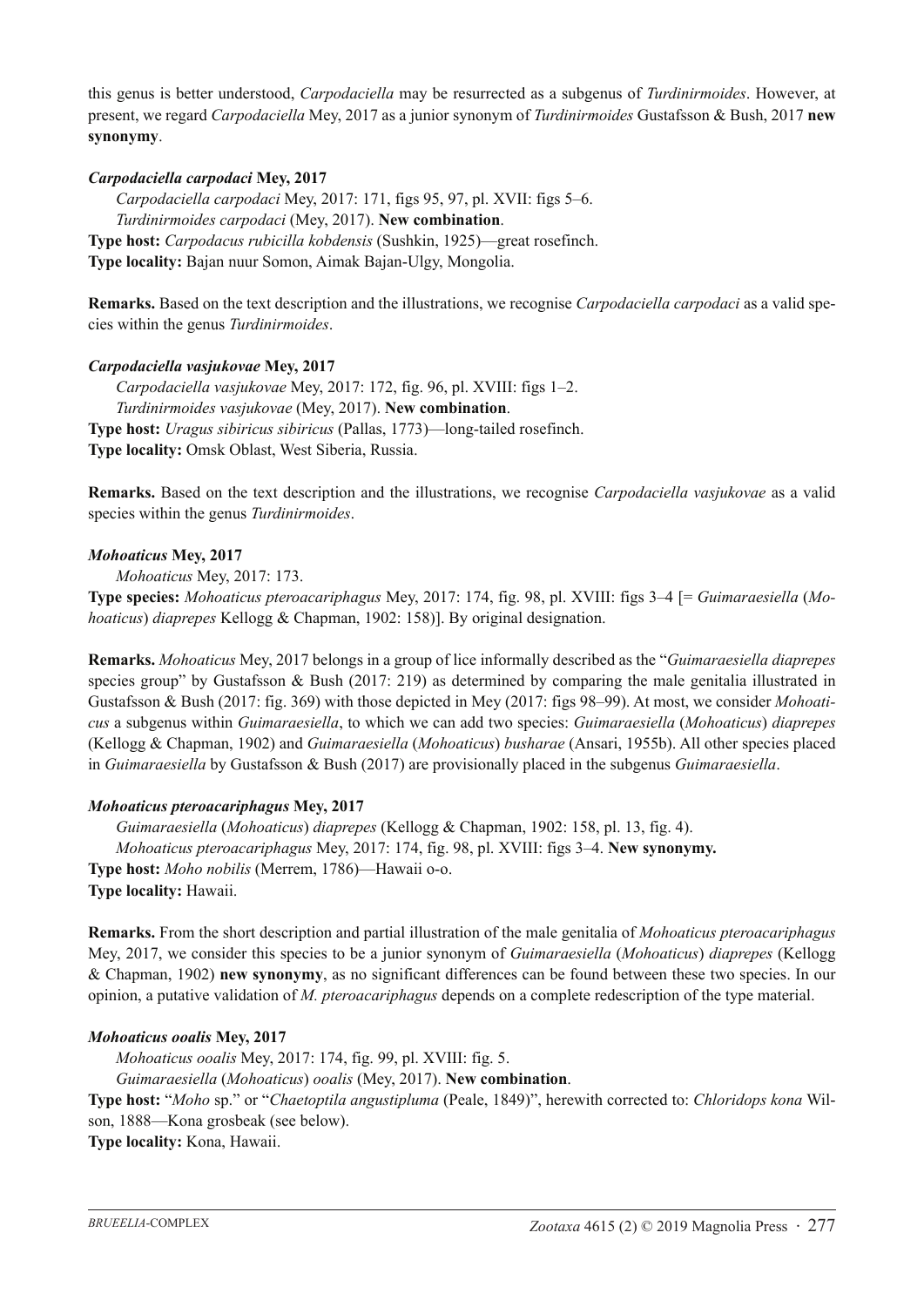**Remarks.** Based on the text description and the illustrations, we recognise *Mohoaticus ooalis* as a valid species within the genus *Guimaraesiella*.

There is no clear reasoning behind Mey's (2017: 174) designation of the type host of *Mohoaticus ooalis* as "*Moho* sp." or "*Chaetoptila angustipluma* (Peale, 1849) given that neither is the species from which the single male holotype was collected. Mey (2017: 174) regarded *Chloridops kona* as an incorrect host, and suggested that either an unidentified species of *Moho* Lesson, 1830 or *Chaetoptila angustipluma* (Peale, 1849) was the true host, and designated either of these species as the type host, but did not explain his reasoning. The holotype of *M. ooalis* was collected from a museum skin of *Chloridops kona*, which is closely related to *Drepanis coccinea* (Forster, 1780), the type host of *Guimaraesiella* (*Mohoaticus*) *diaprepes*. Therefore, it is plausible that the true, natural host species of *M. ooalis* is, in fact, the species it was found on. Mey (2017) gives no evidence of the occurrence of *M. ooalis* on any of the hosts he suggests as type hosts, other than the "high likelihood" that some contamination occurred during collection.

The *Code*'s (1999: 120) definition of "type host" clearly states that it is "The host species with which the namebearing type of a nominal species or subspecies was associated". Therefore, it is not required that the type host is the true, natural host of the parasite species. Thus, the accepted type host can be in error, as it has been shown for many species (see Price *et al*. 2003). However, it is important to provide evidence when one argues that a type specimen is a straggler or a contaminant. Considering that Mey (2017: 174) gives no evidence or argument, beyond statement of opinion, that *Chloridops kona* was an incorrect host, his designation of type host is not valid and needs to be corrected (see Recommendation 76A.2 in the *Code* 1999). Therefore, the type host of *M. ooalis* is *Chloridops kona*.

### *Turdinirmus* **Eichler, 1951**

*Turdinirmus* Eichler, 1951: 41. **Type species:** *Nirmus merulensis* Denny, 1842: 51, by original designation.

**Remarks.** Mey (2017: 176) included *Degeeriella myiophoneae* Clay, 1936 in *Turdinirmus*. However, this species belongs in *Guimaraesiella* Eichler, 1949, as established by Gustafsson & Bush (2017: 222, 350).

### *Allobrueelia* **Eichler, 1951** *sensu* **Mey, 2017**

*Allobrueelia* Eichler, 1951: 36.

*Allobrueelia* Eichler, 1952: 74.

*Allonirmus* Złotorzycka, 1964: 263. **Type species:** *Allobrueelia amsel* Eichler, 1951: 9, [= *Guimaraesiella amsel* (Eichler, 1951)]. By original designation.

**Remarks.** *Allobrueelia* Eichler 1951, is a junior synonym of *Guimaraesiella* sensu stricto as demonstrated by Gustafsson & Bush (2017: 221). However, Mey's (2017: 176) definition of this genus appears to be based entirely on host relationships, regardless of louse morphology. As a result, Mey's (2017: 176) list of 25 species included in *Allobrueelia* contains three species that are morphologically very different from *Guimaraesiella*, and thus belong in other genera within the *Brueelia*-complex, and one of which is a junior synonym, as follows:

- *Allobrueelia antimarginalis* **(Eichler, 1951)** belongs in *Brueelia* sensu stricto, where Eichler (1951: 12) originally placed it. Subsequently, Gustafsson & Bush (2017: 38) confirmed Eichler's generic placement.
- *Allobrueelia busharae* **(Ansari, 1955)** belongs in in the subgenus *Guimaraesiella* (*Mohoaticus*), as discussed above.
- *Allobrueelia cambayensis* **(Ansari, 1955)** belongs in *Brueelia* sensu stricto, as established by Gustafsson & Bush (2017: 38).
- *Allobrueelia carrikeri* **(Ansari, 1955)** belongs in *Traihoriella* Ansari, 1947, as suggested by Mey & Barker (2014) and confirmed by Gustafsson & Bush (2017: 165).
- *Allobrueelia z***.** *zeropunctata* **(Ansari, 1957)** belongs in *Guimaraesiella* but is a junior synonym of *Guimaraesiella antiqua* (Ansari, 1956c), as established by Gustafsson & Bush (2017: 223).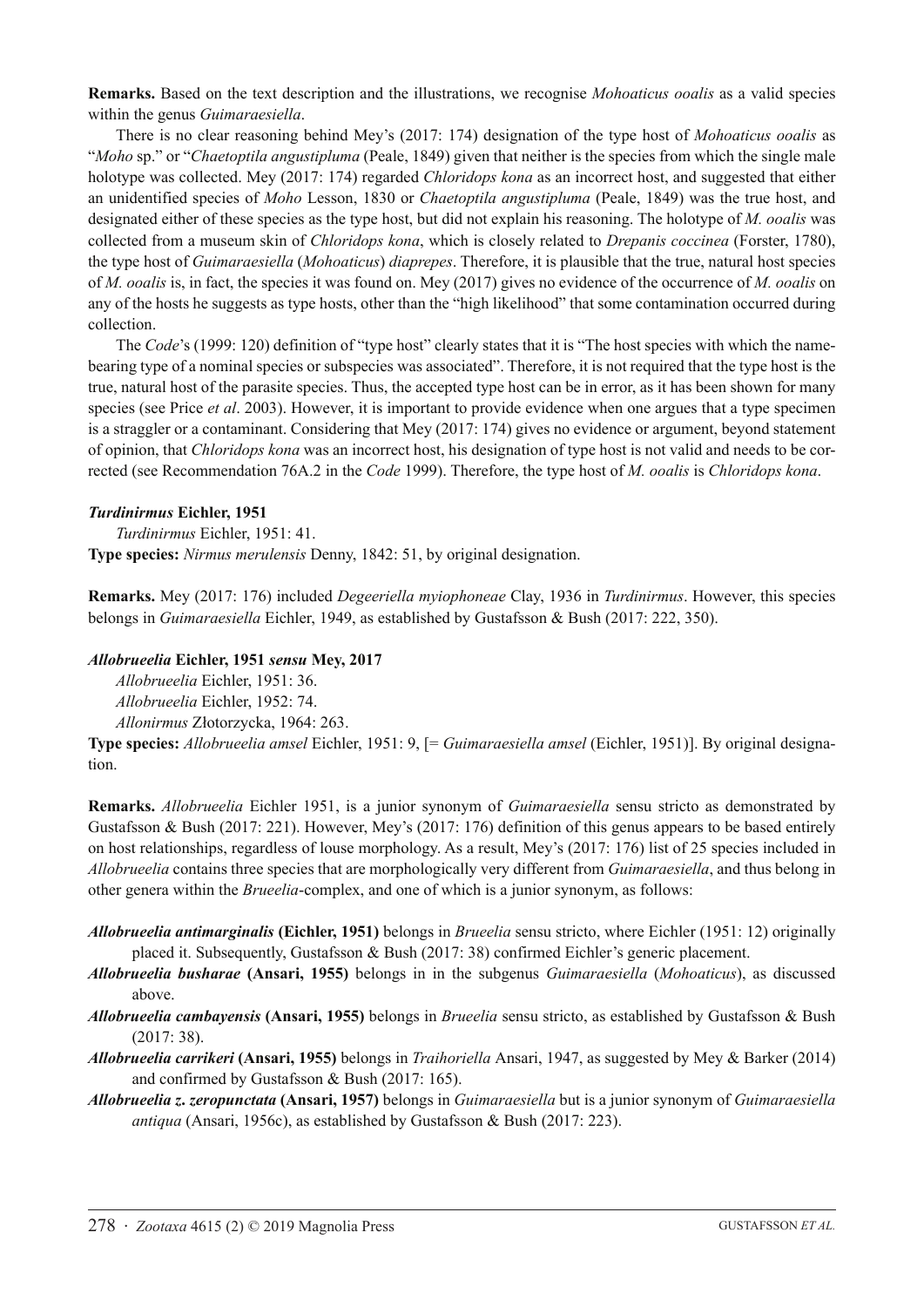| Taxa proposed by Mey (2017)       | Our classification                    | Comments                            |
|-----------------------------------|---------------------------------------|-------------------------------------|
|                                   |                                       |                                     |
| Australnirmus                     | Saepocephalum                         | Synonymised by Mey (2017)           |
| Australnirmus corcoraciphilus     | Saepocephalum stephenfryi             | Synonymised by Mey (2017)           |
| <b>Callaenirmus</b>               | Guimaraesiella                        | New synonymy                        |
| Callaenirmus kokakophilus         | Guimaraesiella callaeincola           | New synonymy                        |
| Carpodaciella                     | Turdinirmoides                        | New synonymy                        |
| Carpodaciella carpodaci           | Turdinirmoides carpodaci              | New combination                     |
| Carpodaciella vasjukovae          | Turdinirmoides vasjukovae             | New combination                     |
| <b>Cinclosomatiellum</b>          | Maculinirmus                          | New synonymy                        |
| Cinclosomatiellum novaehollandiae | Maculinirmus novaehollandiae          | New combination                     |
| Corvonirmus barkeri               | Corvonirmus barkeri                   |                                     |
| Corvonirmus orientalis            | Corvonirmus orientalis                |                                     |
| Corvonirmus orruaticus            | Corvonirmus orruaticus                |                                     |
| Corvonirmus pleuropelios          | Corvonirmus pleuropelios              |                                     |
| Corvonirmus wakuiacus             | Corvonirmus wakuiacus                 | Species inquirenda                  |
| Couanirmus                        | Couala                                | Synonymised by Mey (2017)           |
| <b>Estrildinirmus</b>             | Mirandofures                          | Synonymised by Mey (2017)           |
| Estrildinirmus australis          | Mirandofures australis                | New combination, species inquirenda |
| Estrildinirmus papusiacus         | Mirandofures kamena                   | Synonymised by Mey (2017)           |
| Estrildinirmus rongoensis         | Mirandofures rongoensis               | New combination                     |
| Garrulaxeus                       | Priceiella (Camurnirmus)              | New synonymy                        |
| Garrulaxeus babaxiphilus          | Priceiella (Camurnirmus) babaxiphilus | New combination                     |
| Garrulaxeus ecki                  | Priceiella (Camurnirmus) ecki         | New combination, species inquirenda |
| Garrulaxeus formosus              | Priceiella (Thescelovora) formosa     | New combination                     |
| Garrulaxeus parvus                | Brueelia parva                        | New combination                     |
| Garrulaxeus sichuanensis          | Priceiella (Camurnirmus) sichuanensis | New combination                     |
| Garrulaxeus sikkimensis           | Priceiella sikkimensis                | New combination, incertae sedis     |
| Garrulaxeus taivanus              | Priceiella taivana                    | New combination, incertae sedis     |
| Garrulaxeus tibetanus             | Priceiella (Camurnirmus) tibetana     | New combination                     |
| Harpactiacus                      | Harpactrox                            | Synonymised by Mey (2017)           |

**Tab l**

**e 1. Summary of taxonomic acts proposed in this paper**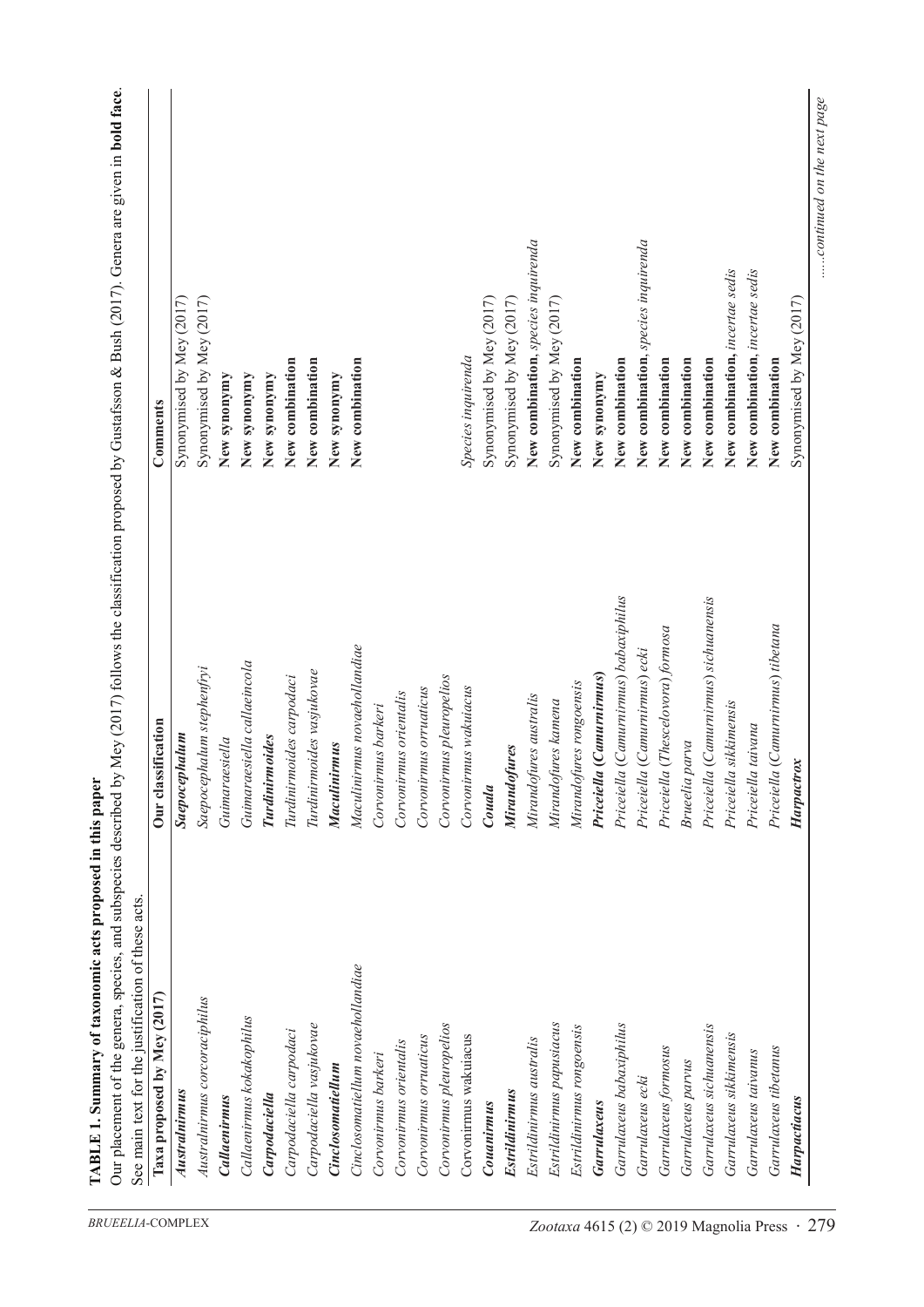| Taxa proposed by Mey (2017)               | Our classification                      | Comments                                       |
|-------------------------------------------|-----------------------------------------|------------------------------------------------|
| Harpactiacus dickinsoni                   | Harpactrox dickinsoni                   | New combination, species inquirenda            |
| Harpactiacus mindanensis                  | Harpactrox loeiensis                    | Synonymised by Mey (2017)                      |
| Harpactiacus rotundicephalicus            | Harpactrox rotundicephalicus            | New combination                                |
| Koanirmus                                 | Couala                                  | New synonymy                                   |
| Koanirmus koaphilus                       | Couala koaphila                         | New combination                                |
| Leiothrichinirmus                         | Resartor                                | Synonymised by Mey (2017)                      |
| Leiothrichinirmus grammatoptiliphagus     | Resartor grammatoptiliphagus            | New combination                                |
| Leiothrichinirmus himalayanus             | Resartor himalayanus                    | New combination, species inquirenda            |
| Leiothrichinirmus weigoldi                | Resartor weigoldi                       | New combination, species inquirenda            |
| Lycocoranirmus                            | Corvonirmus                             | New synonymy                                   |
| Lycocoranirmus giloloensis                | Corvonirmus giloloensis                 | New combination, species inquirenda            |
| Manucodiacus                              | Manucodicola                            | Synonymised by Mey (2017)                      |
| Manucodiacus asymmetricus asymmetricus    | Manucodicola asymmetrica asymmetrica    | New combination, species subspecies inquirenda |
| Manucodiacus asymmetricus papuanus        | Manucodicola asymmetrica papuana        | New combination, species subspecies inquirenda |
| Manucodiacus asymmetricus phonygammicolus | Manucodicola asymmetrica phonygammicola | New combination, species subspecies inquirenda |
| Melinirmus                                | Melinirmus                              |                                                |
| Melinirmus christidisi                    | Melinirmus christidisi                  |                                                |
| Melinirmus mallee                         | Melinirmus mallee                       |                                                |
| Mohoaticus                                | Guimaraesiella (Mohoaticus)             | New status                                     |
| Mohoaticus ooalis                         | Guimaraesiella (Mohoaticus) ooalis      | New combination                                |
| Mohoaticus pteroacariphagus               | Guimaraesiella (Mohoaticus) diaprepes   | New synonymy                                   |
| Neosittiella                              | <b>Brueelia</b>                         | New synonymy                                   |
| Neosittiella longiabdominalis             | <b>Brueelia</b> longiabdominalis        | New combination                                |
| Nitzschinirmus                            | Guimaraesiella                          | Synonymised by Gustafsson & Bush (2017)        |
| Olivinirmus agadirensis                   | Olivinirmus agadirensis                 | Species inquirenda                             |
| Olivinirmus amamiensis                    | Olivinirmus amamiensis                  |                                                |
| Olivinirmus borneensis                    | Guimaraesiella borneensis               | New combination                                |
| Olivinirmus cittaphilus                   | Olivinirmus cittaphilus                 |                                                |
| Olivinirmus crypsirini                    | Olivinirmus crypsirini                  | Species inquirenda                             |
| Olivinirmus taivanensis                   | Olivinirmus taivanensis                 | Species incertae sedis                         |
| Philemoniellus                            | Guimaraesiella                          | New synonymy                                   |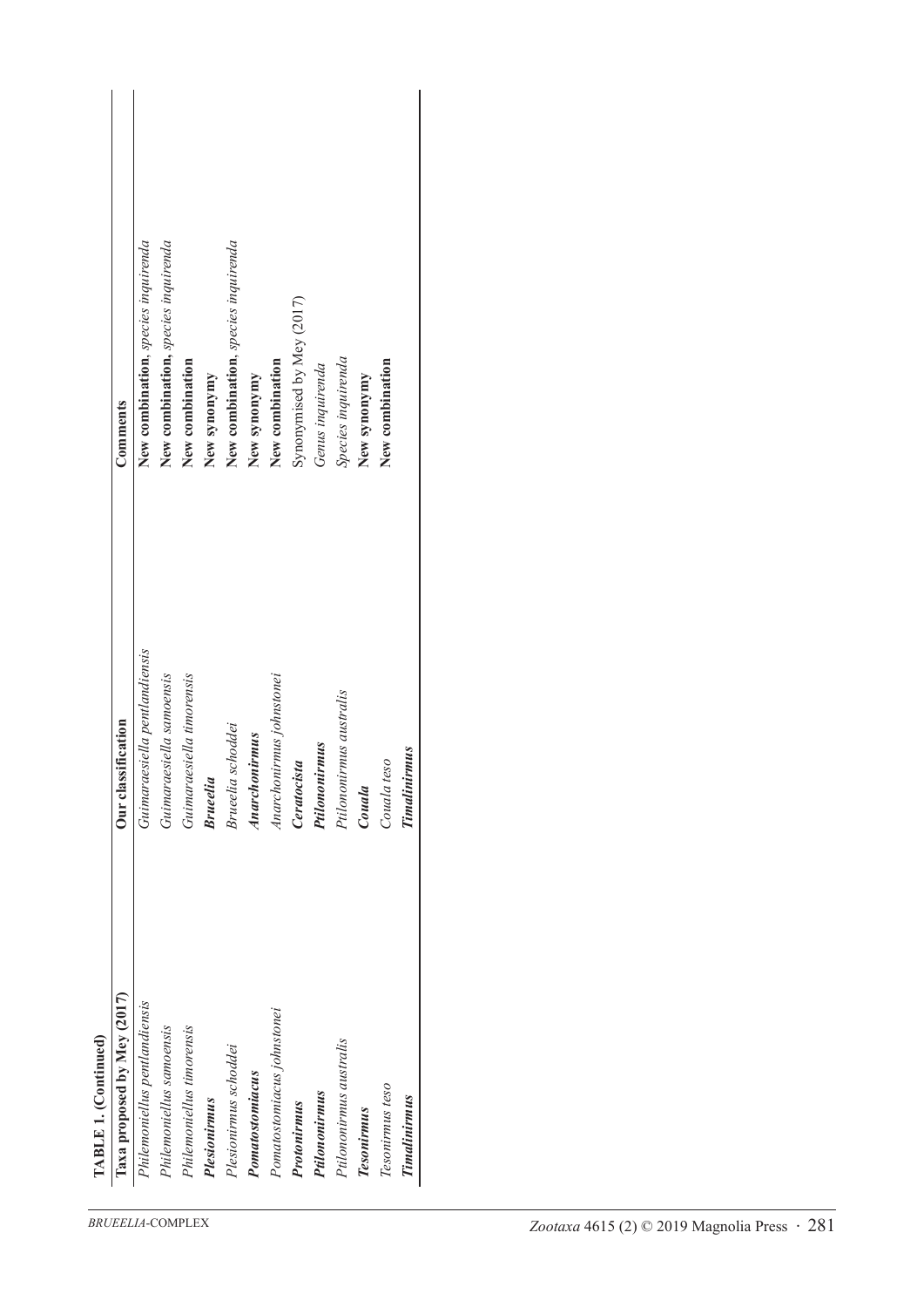#### **Discussion**

We conclude that only one of the 22 genera described as new by Mey (2017) is definitively valid, i.e. *Melinirmus*. However, we tentatively accept *Timalinirmus* as valid, but in need of redescription because the limits between this genus and *Turdinirmoides* are not well defined. We consider another genus (*Mohoaticus*) a subgenus of *Guimaraesiella*, because the only consistent differences between these two groups are in the structure of the mesosome. Two other genera (*Carpodaciella* and *Cinclosomatiellum*) may ultimately prove to be subgenera of *Turdinirmoides* and *Maculinirmus*, respectively. Lastly, we provisionally accept *Ptilononirmus* as *genus inquirenda* because it is at present unidentifiable due to the partial illustrations provided, its cursory text description, and the illustration of the male genitalia based on a distorted specimen.

We regard the remaining 16 genera described as new by Mey (2017) as junior synonyms of existing genera, including some described by Gustafsson & Bush (2017). The high degree of convergence between the revision by Gustafsson & Bush (2017) and that of Mey (2017) is highly encouraging, as it constitutes an independent replication of methodology using entirely different data sets. We are thus assured that, regardless of names, the generic groups identified by both Gustafsson  $\&$  Bush (2017) and Mey (2017) are likely to stand the test of time.

We recognise most of the new species described by Mey (2017) as valid (Table 1). However, most of these species need proper redescriptions to allow their identification without examining their type material.

Notwithstanding the large number of genera and species recognised by Gustafsson & Bush (2017) and Mey (2017) within the *Brueelia*-complex, many more species in the complex remains to be explored and described. Lice belonging to the *Brueelia*-complex are still unknown from many potential host families, particularly those that are restricted to the Australasian and Indo-Malayan regions. Judging from the morphological diversity presented by Gustafsson & Bush (2017) and Mey (2017), these are precisely the regions where we would expect the majority of undiscovered genera and species of the *Brueelia*-complex to occur.

The unlikely and almost concurrent publication of two large taxonomic revisions on the same gargantuan group of lice from the *Brueelia*-complex would suggest that phthirapterists should communicate with each other to avoid unnecessary duplication and taxonomic confusion. Also, we urge phthirapterists to describe new species from complete specimens of both sexes, to illustrate them in abundant detail, and to make type materail available to other bona fide workers upon request. The Phthiraptera community will benefit from this kind of openness, cooperation and thoroughness.

### **Acknowledgements**

DG was funded by the Guangdong Academy of Sciences Special Project of Science and Technology Development Grant 2017GDASCX-0107 during the writing of this manuscript. This work was supported in part by National Science Foundation grant DEB-1050706 to SEB.

#### **References**

- Ansari, R.A.M. (1947) Mallophaga (Ischnocera) infesting birds in the Punjab (India). *Proceedings of the National Institute of Science India*, 13, 253–303.
- Ansari, R.A.M. (1955a) Studies on the ischnoceron [sic] Mallophaga infesting birds in Pakistan. *Proceedings of the Seventh Pakistan Scientific Conference*, Biology, Bahawalpur, 1955, 5–59.
- Ansari, R.A.M. (1955b) Studies on Ischnoceran Mallophaga parasitic on Turdidae. *Pakistan Journal of Health, Lahore*, 5, 47–76.
- Ansari, R.A.M. (1956a) A revision of the *Brüelia* (Mallophaga) species infesting the Corvidae. Part I. *Bulletin of the British Museum (Natural History) Entomology*, 4 (8), 369–606.
- Ansari, R.A.M. (1956b) A brief survey of *Brueelia* species (Ischnocera: Mallophaga) parasitic on the babblers and laughing thrushes (Timaliidae). *Pakistan Journal of Health*, 6, 133–154.

Ansari, R.A.M. (1956c) Studies on *Brueelia* species (Mallophaga) occurring on true thrushes. *Biologia, Lahore*, 2, 102–143.

Ansari, R.A.M. (1957) Post script—Change of name. A new name proposed for *Bruelia longifrons* Ansari 1956. *Pakistan Journal of Health*, 6 (4), 270.

Burmeister, H. (1838) Mallophaga Nitzsch. *Handbuch der Entomologie, Berlin*, 2, 418–443.

Bush, S.E., Weckstein, J.D., Gustafsson, D.R., Allen, J., DiBlasi, E., Shreve, S.M., Boldt, R., Skeen, H.R. & Johnson, K.P.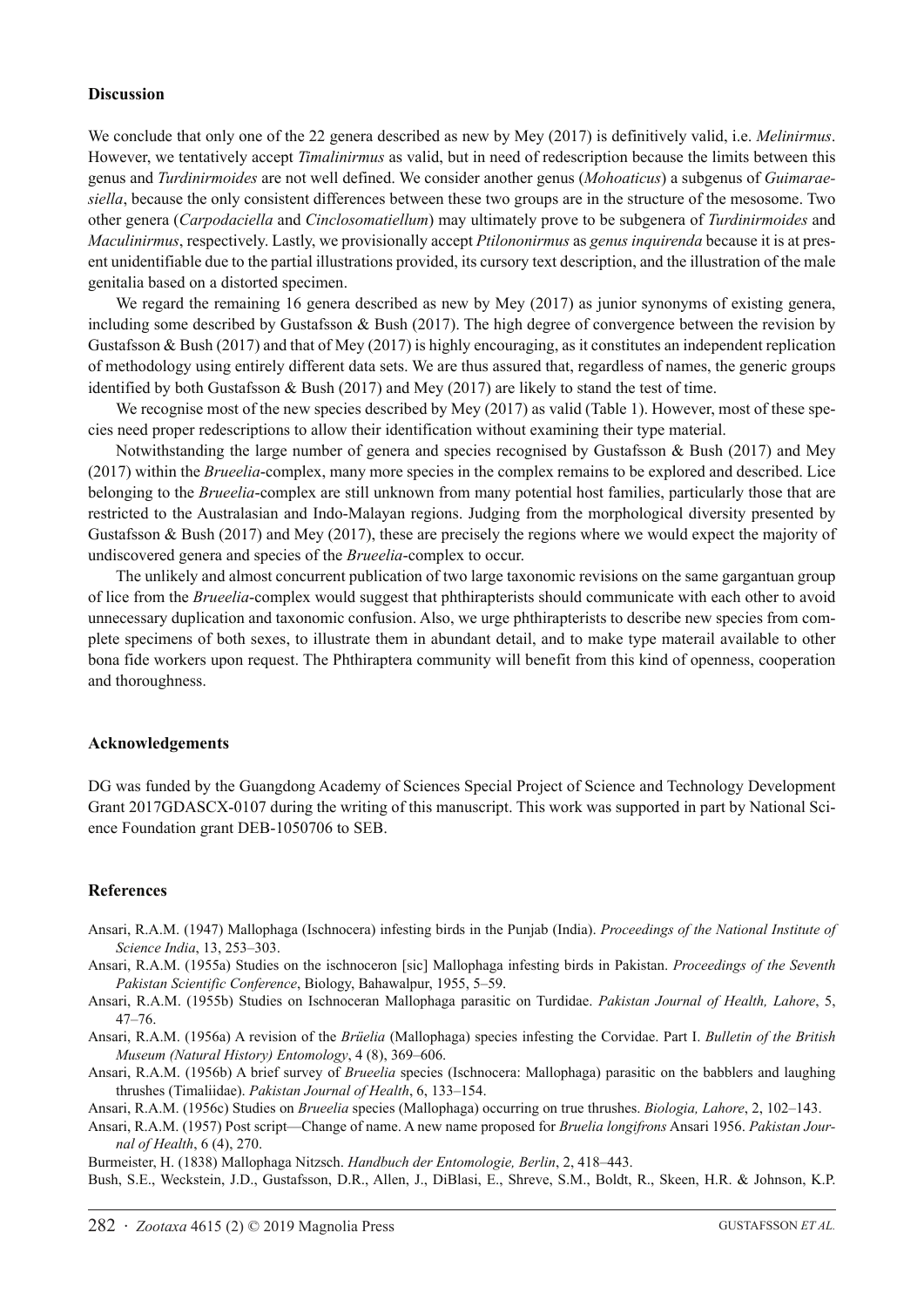(2015) Data supporting a molecular phylogeny of the hyper-diverse genus *Brueelia*. *Data in Brief*, 5, 1078–1091. https://doi.org/10.1016/j.dib.2015.10.022

Bush, S.E., Weckstein, J.D., Gustafsson, D.R., Allen, J., DiBlasi, E., Shreve, S.M., Boldt, R., Skeen, H.R. & Johnson, K.P. (2016) Unlocking the black box of feather louse diversity: A molecular phylogeny of the hyper-diverse genus *Brueelia*. *Molecular Phylogenetics and Evolution*, 94, 737–751.

https://doi.org/10.1016/j.ympev.2015.09.015

- Carriker, M.A. Jr. (1963) Neotropical Mallophaga (Insecta) miscellany, No. 13. *Revista Brasileira de Biologia*, 23, 293–316.
- Cicchino, A.C. (1983) Especies nuevas o poco conocidas del género *Brueelia* Kéler, 1936 (Mallophaga: Philopteridae), parásitas de Passeriformes, Piciformes y Trogoniformes (Aves) americanos. *Revista de la Sociedad Entomológica Argentina*, 42, 283–303
- Clay, T. (1936) New species of Mallophaga recorded from Asiatic birds. *Proceedings of the Zoological Society of London*, 1935, 905–914.

https://doi.org/10.1111/j.1469-7998.1935.tb06270.x

Clay, T. (1951) An introduction to the classification of the Avian Ischnocera (Mallophaga): Part I. *Transactions of the Royal Entomological Society of London*, 102, 171–194.

https://doi.org/10.1111/j.1365-2311.1951.tb00746.x

- Clay, T. & Hopkins, G.H.E. (1955) Notes on the Rudow Collection of Mallophaga. *Mitteilungen der Hamburger Zoologischer Museum Institut*, 53, 49–73.
- Clements, J.F., Schulenberg, T.S., Iliff, M.J., Roberson, D., Fredericks, T.A., Sullivan, B.L. & Wood, C.L. (2018) The eBird/Clements checklist of birds of the world: v2018. Available from: http://www.birds.cornell.edu/clementschecklist/download/ (accessed 28 October 2018)
- Coinde, J.P. (1859) Notes pour servir à l'histoire des épizoiques. Descriptions de quelques espèces nouvelles appartenant aux genres: *Docophorus*, *Nirmus*, *Lipeurus*, etc. *Bulletin de la Société Impériale des Naturalistes de Moscou*, 32 (4), 418– 427.

Denny, H. (1842) *Monographia Anoplurorum Britanniae*. Henry G. Bohn, London, xxvi + 262 pp.

- Eichler, W. (1941) Zur Klassifikation der Lauskerfe (Phthiraptera Haeckel: Rhynchophthirina, Mallophaga und Anoplura). *Archiv für Naturkunde*, Neue Folge, 10, 345–398.
- Eichler, W. (1944) Notulae Mallophagologicae. XI. Acht neue Gattungen der Nirmi und Docophori. *Stettiner entomologische Zeitung*, 105, 80–82.
- Eichler, W. (1949) Phthirapterorum nova genera. *Bollettino della Società Entomologica Italiana*, 79, 11–13.
- Eichler, W. (1951) Die Federling die Drosseln. *In: Bedeutung der Vogelwelt in Forschung und Praxis. Vortrage der I. Ornithologische Tagung der DDR am 21–22 Oktober 1950 in Leipzig*, 3, 29–47.
- Eichler, W. (1952) Notulae Mallophagologicae. XXVI. *Rhombiceps* n. g. und andere neue Federlingsgattungen. *Zoologische Anzieger*, 149, 74–78.
- Eichler, W. (1953) Von Alexander König gesammelte Federlinge. I. Von Singvögeln und Spechten. *Bonner zoologische Beiträge*, 4, 333–343.
- Eichler, W. (1957) Notes on the *Brüelia* group of Mallophaga (Feather-lice), with descriptions of four new species. *Journal of the Bombay Natural History Society*, 54, 577–580.
- Giebel, C.G.A. (1874) *Insecta epizoica. Die aus Säugetieren und Vögeln schmarotzenden Insecten nach Chr. L. Nitzsch's Nachlass bearbeitet*. Otto Wigand, Leipzig, xvi + 308 pp., 20 pls. https://doi.org/10.5962/bhl.title.66072
- Giebel, C.G.A. (1879) Einige von Herrn Dr. Meyer, Director des Zoologischen Museums in Dresden, auf der Südseeinseln gesammelte Philopteren oder Federlinge. *Zeitschrift für der Gesammten Naturwissenschaften*, 28, 353–475.
- Green, R.H. & Palma, R.L. (1991) A list of lice (Insecta: Phthiraptera) recorded from Tasmania. *Records of the Queen Victoria Museum*, 100, 1–43.
- Gustafsson, D.R. & Bush, S.E. (2017) Morphological revision of the hyperdiverse *Brueelia*-complex (Insecta: Phthiraptera: Ischnocera: Philopteridae) with new taxa, checklists and generic key. *Zootaxa*, 4313 (1), 1–443. https://doi.org/10.11646/zootaxa.4313.1.1
- Gustafsson, D.R., Chu, X., Bush, S.E. & Zou, F. (2018a) Ten new species of *Brueelia* (Phthiraptera: Ischnocera: Philopteridae) from nuthatches (Aves: Passeriformes: Sittidae), tits and chickadees (Paridae), and goldcrests (Regulidae). *Acta Parasitologica*, 63, 527–557.

https://doi.org/10.1515/ap-2018-0063

Gustafsson, D.R., Clayton, D.H. & Bush, S.E. (2018b) Twelve new species of *Priceiella* (Phthiraptera: Ischnocera: Philopteridae) from Old World babblers, with keys to species of two subgenera and checklist of species for the genus. *Zootaxa*, 4382 (3), 401–449.

https://doi.org/10.11646/zootaxa.4382.3.1

Gustafsson, D.R., Clayton, D.H. & Bush, S.E. (2019) Twelve new species of *Guimaraesiella* (Phthiraptera: Ischnocera: Philopteridae) from "babblers" (Passeriformes: Leiothrichidae, Pellorneidae, Timaliidae) with a description of a new subgenus and a key to its species. *Zootaxa*, 4543 (4), 451–497.

https://doi.org/10.11646/zootaxa.4382.3.1

Harrison, L. (1916) The genera and species of Mallophaga. *Parasitology*, 9, 1–156.